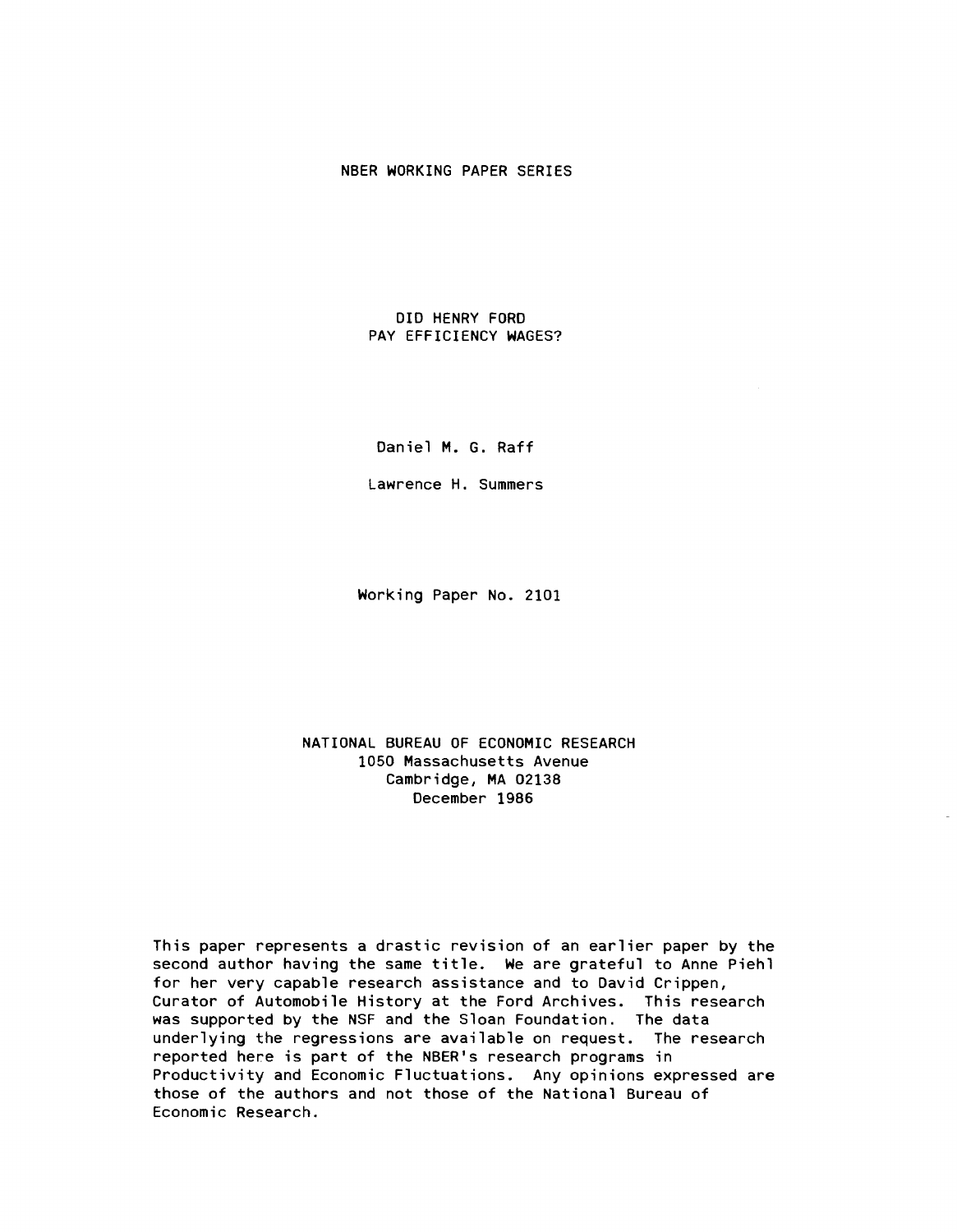NBER Working Paper #2101 December 1986

Did Henry Ford Pay Efficiency Wages?

## ABSTRACT

This paper examines Henry Ford's introduction of the five-dollar day in 1914 in an effort to evaluate the relevance of efficiency wage theories of wage and employment determination. Our general conclusion is that the Ford experience is strongly supportive of the relevance of these theories. Ford's decision to dramatically increase wages is most plausibly portrayed as the consequence of labor problems of the kind stressed by efficiency wage theorists. The structure of the five dollar day program is consistent with the predictions of efficiency wage theories. There is vivid evidence that the five-dollar day resulted in substantial queues for Ford jobs. Finally, significant increases in productivity and profits at Ford accompanied the introduction of the five-dollar day.

Daniel M.O. Raff Harvard Business School Harvard University Boston, MA 02135

Lawrence H. Summers Department of Economics Harvard University Cambridge, MA 02138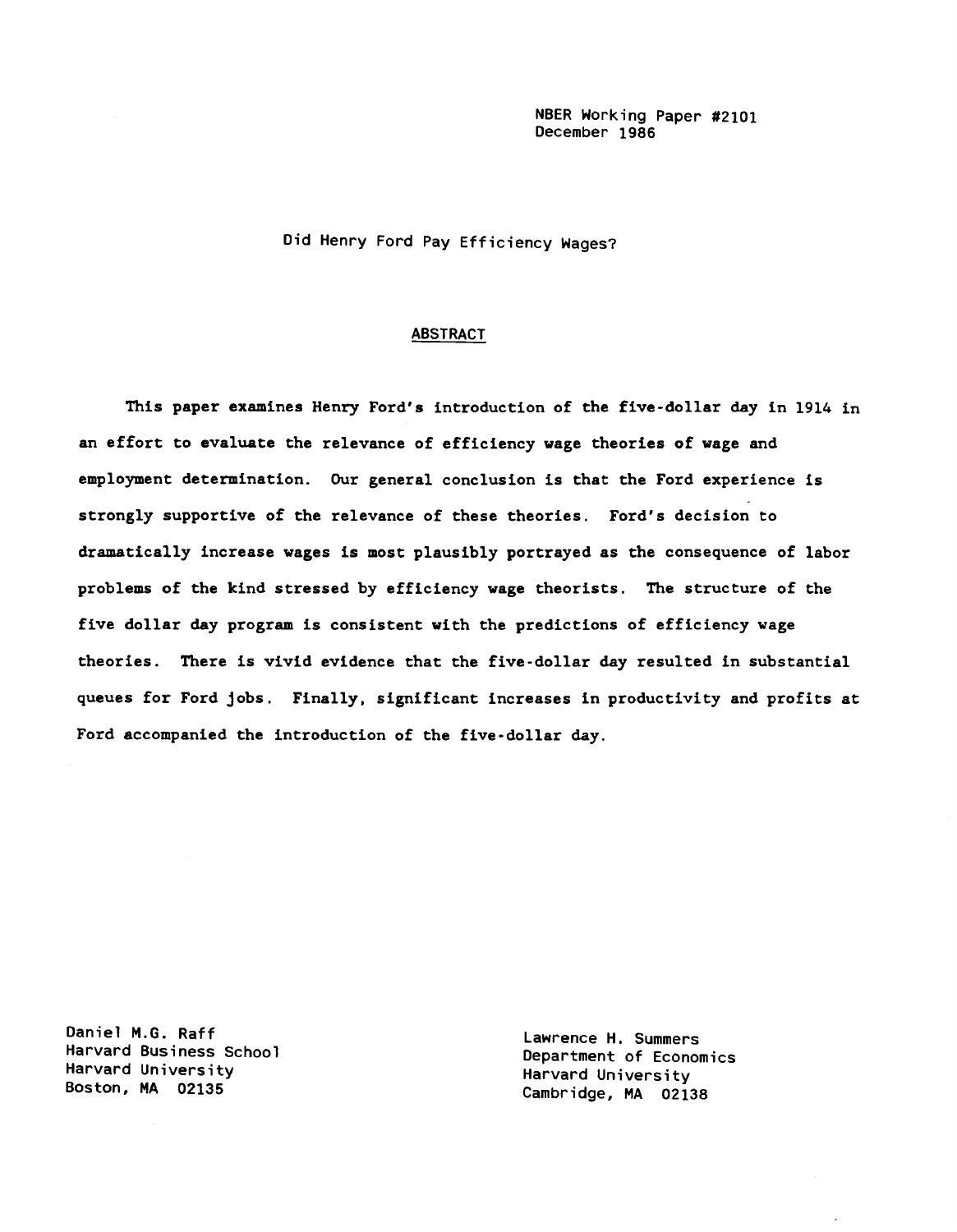Economists understand well how a perfectly competitive labor market without information problems would function. Flexible wages would clear labor markets and eliminate involuntary unemployment. The wages of workers of a given productivity would be equalized and would not depend on age, race, sex or location of employment. Wage differentials for workers with the same productivity could not persist because employers would hire only the low wage workers, creating excess supply of high wage workers. Yet wage determination does not seem to work this way in practice. Involuntary unemployment is observed frequently, and it has proven extremely difficult to account for the extent of age-, race-, sex-, firm size-, and industryrelated wage differentials by pointing to differences in productivity or to relative disamenities in the work itself. This is not just an artifact of union activity: even in labor markets where labor is unorganized, involuntary unemployment and wage differentials appear pervasive.

These realities have led to the development of efficiency wage theories along lines recently surveyed by Stiglitz (1984) and Katz (1986). These theories have in common the implication that over some range a firm can increase its profits by raising the wage it pays its workers to some level above the market-clearing one. A variety of mechanisms, turning on the role wage increases might play in eliciting effort, reducing turnover, attracting better workers, and in improving morale, have been suggested to explain why profits might be an increasing function of wages. Some such mechanism must be central to any neoclassical explanation of these facts. So long as we assume that firms maximize profits, the only way to explain why firms do not lower their wages in the face of excess supply of labor is to postulate that it would lower their profits to do so.

This tautological argument in support of efficiency wage theories is not especially satisfying in several respects. First, it rests on the demonstration of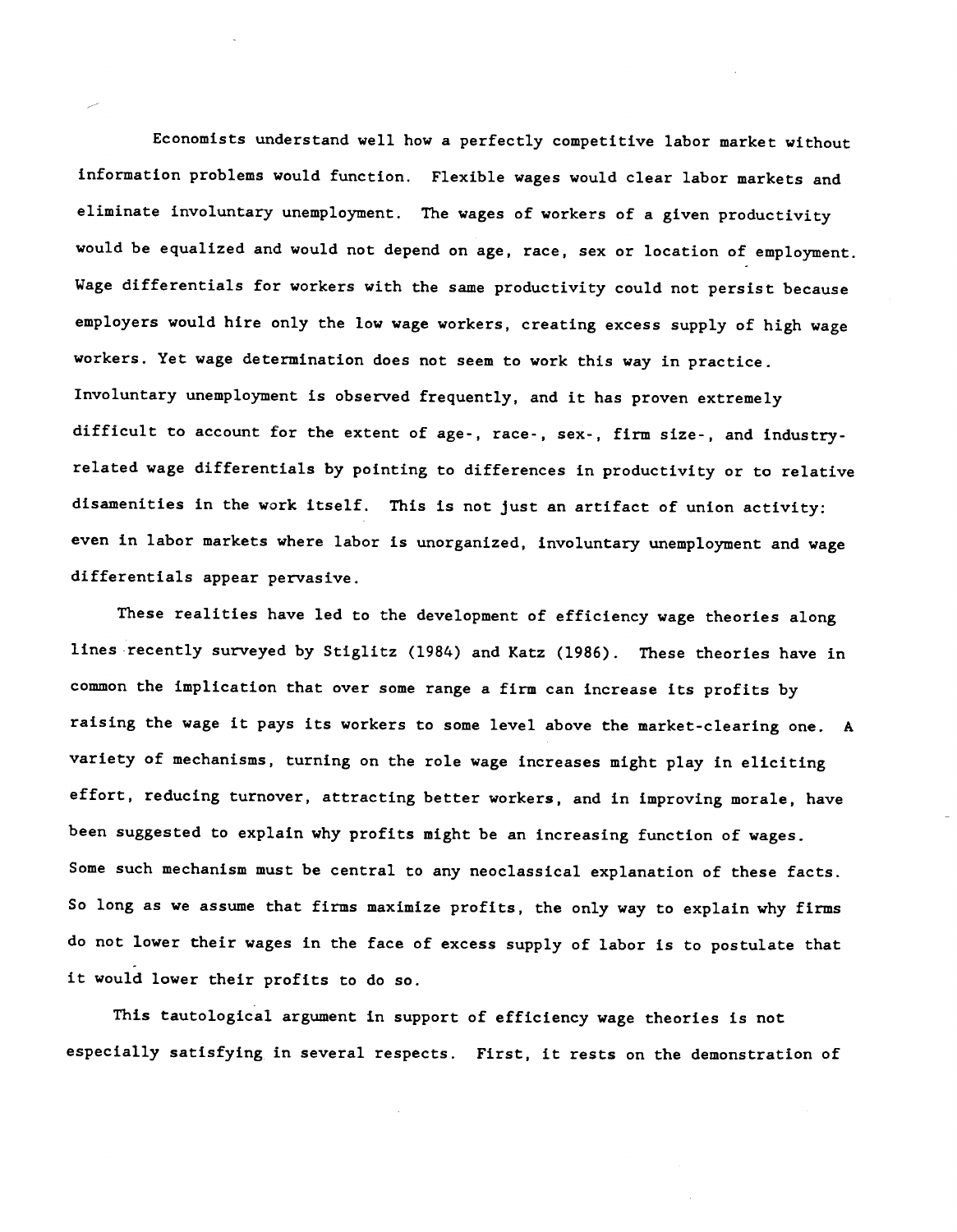wage differentials which cannot be explained by differences in ability. Since individual productivity cannot be observed directly, such an inference is inherently problematic. Second, it provides no indication of which efficiency wage theory explains the payment of supra-competitive wages and therefore gives no explanation of why firms fail to lower their wages in the face of an excess supply of labor.<sup>1</sup> Third, as an argument by elimination, it does not provide any direct support for efficiency wage theories as opposed to some as yet unspecified alternative line of explanation for wage differentials.

For all these reasons, one would like to see more direct tests of particular efficiency wage theories or, more generally, of alternative explanations for wage differentials. Such tests are difficult to construct. The very impediments to evaluating workers' ability, motivation and stability which might lead employers to pay efficiency wages make conventional testing of efficiency wage theories difficult. If the information needed to test these theories were available, there might be no need to pay efficiency wages. Econometric tests of efficiency wage theories also face the problem that variations in wages across firms or workers are unlikely to be exogenous, complicating considerably the problem of identification. It is thus not surprising that fully satisfactory tests of efficiency wage models have yet to be undertaken.<sup>2</sup>

This paper considers a famous historical episode with obvious bearing on the relevance of efficiency wage theories. In January of 1914, Henry Ford instituted a \$5-a-day minimum wage in his automobile factory. This doubled the pay of most of his workers. Ford himself, in a subsequent commentary on this epochal event, observed that

There was. . .no charity in any way involved.. .We wanted to pay these wages so

-2-

<sup>1</sup> Throughout this paper, we will use the phrases "supra-competitive wages" and "wages above the market-clearing level" interchangeably. 2 Two recent but not entirely satisfactory attempts are Dickens and Katz (1986) and Krueger and Summers (1986).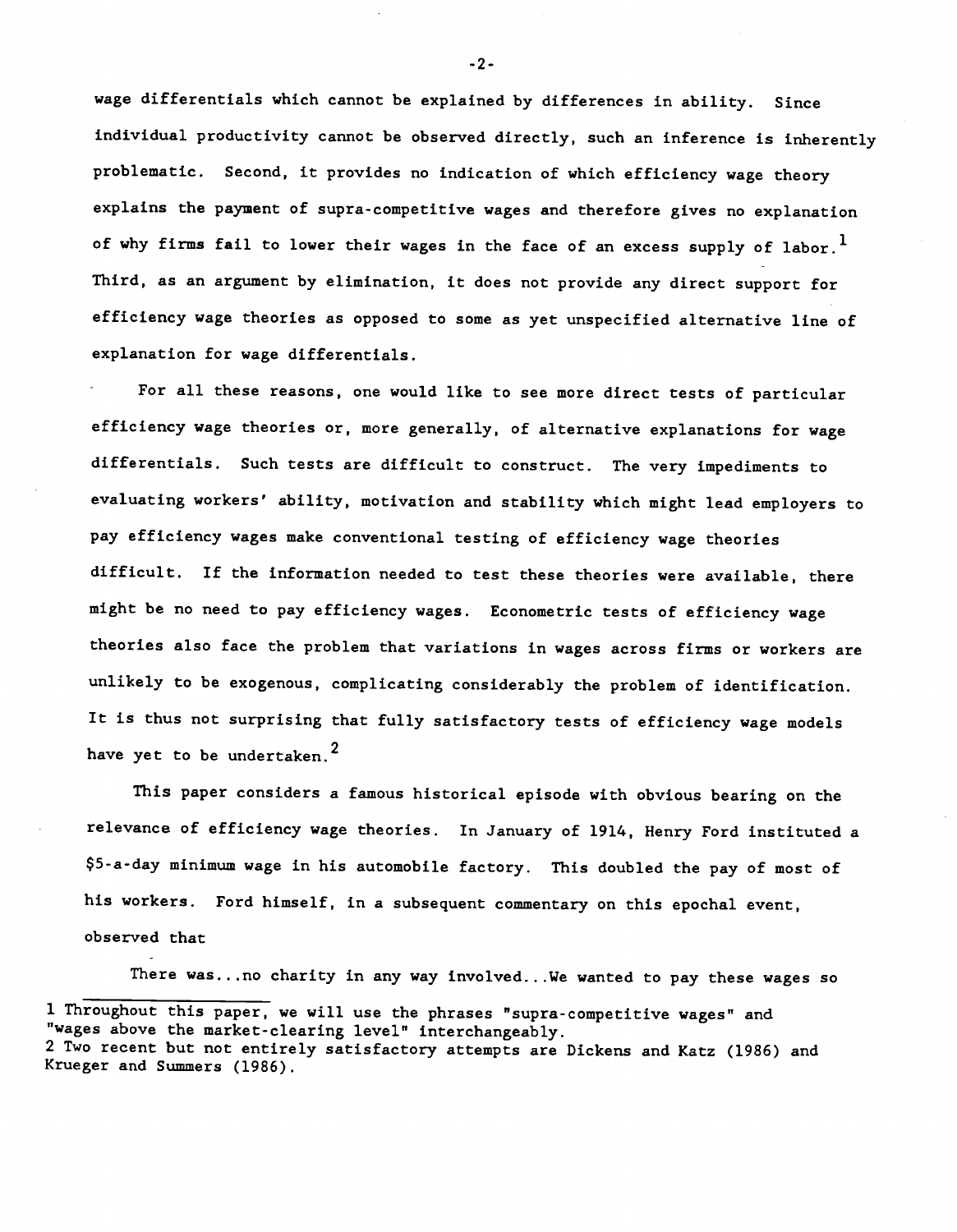that the business would be on a lasting foundation. We were building for the future. A low wage business is always insecure.. .The payment of five dollars a day for an eight hour day was one of the finest cost cutting moves we ever made.

Ford (or his ghostwriter) seems to be suggesting here that efficiency wage concerns both motivated the five-dollar day and were validated by its aftermath.

Given the general difficulties involved in econometrically testing these theories, a qualitative approach to a specific, narrowly defined episode seems to hold some promise. By focusing on a single event and a single company, we are able to avoid the blurring of important distinctions within firms and industries which afflicts other recent studies and to examine complexities that are inevitably obscured in situations in which only summary statistics are available. We are greatly aided in this by the fact that an extraordinary amount is known (or inferrable from materials in archives) about production in this particular firm and about not only the actions of the company and their consequences but also about the decision-makers' motivations. Moreover, the Ford episode involves a spectacular rise in workers' income. If evidence of productivity enhancing effects cannot be found in this setting, with the take-home pay more than doubled, it is implausible that such effects could represent an important aspect of the much smaller differentials generally observed in contemporary labor markets.

We begin by describing the developments at Ford and elsewhere which preceded the introduction of the five-dollar day. Our focus here is on whether the dramatic wage increase offered by Ford might have been motivated by a desire to improve profits through influencing worker behavior along the lines suggested by some efficiency wage theories. Next we describe the five-dollar day program--payouts and associated rules and institutions- -in some detail. Here the goal is to draw inferences about intent from the structure of the program put in place. Finally, we turn to an evaluation of the actual effects of the five-dollar day, concentrating

-3-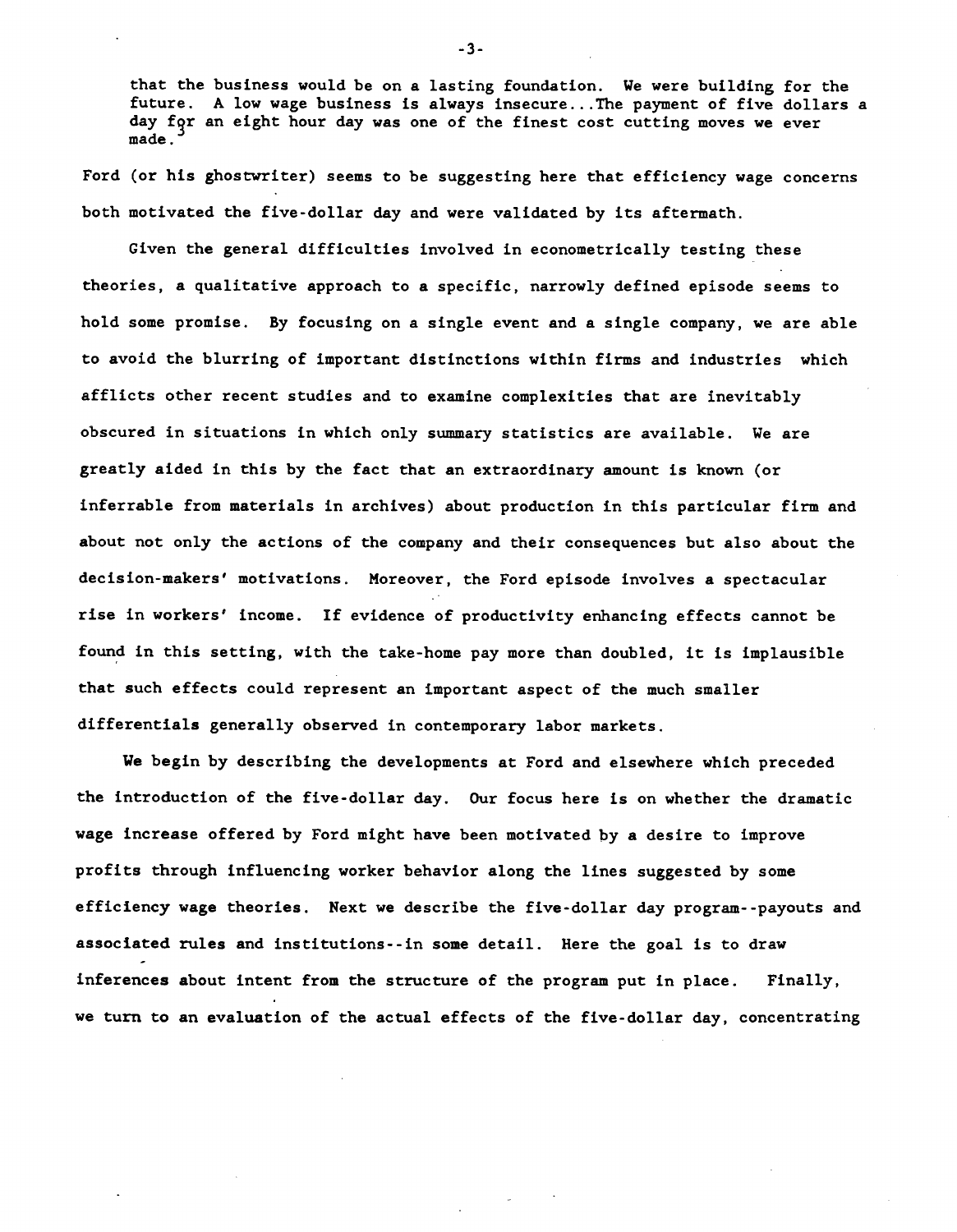on the two questions suggested by contemporary efficiency wage theories. First, did the program in fact generate queues of workers? (Alternately, was Ford simply paying the wage necessary to attract labor of the desired quality to his plant?) Second, did the wage increase confer productivity benefits through any of the channels suggested by efficiency wage theorists- -increased worker discipline, better selection of workers, reduced turnover or improved worker morale?

Our general conclusion is that the Ford experience supports the relevance of efficiency wage theories. Ford's decision to dramatically increase wages is most plausibly portrayed as the consequence of labor problems of the kind stressed by efficiency wage theorists. The structure of the five-dollar day program is consistent with the predictions of efficiency wage theories. There is vivid evidence that the five dollar day resulted in substantial queues for Ford jobs. Finally, significant increases in productivity and profits at Ford accompanied the introduction of the five dollar day.

While the Ford experience is generally consistent with efficiency wage theories, it is not easy to explain the large productivity improvements that occurred in the Ford plant wholly in terms of the mechanisms that have been stressed in the recent efficiency wage literature. Jobs were sufficiently menial that it is unlikely that high turnover was extremely costly or that worker selection effects were important. While improved productivity was associated with notable increases in effort, the increases in effort probably were easily monitored, contrary to the implication of theories based on the difficulty of perfect monitoring. Ford's wage setting policies probably involved a substantial component of rent-sharing, that went on in a context in which history and the beliefs of the employed workers mattered. To fully explain the Ford experience, richer theories which treat the details of the production technology in more detail and assign a more active role to

3 Ford (1922), pp. 126, 127, 147.

-4-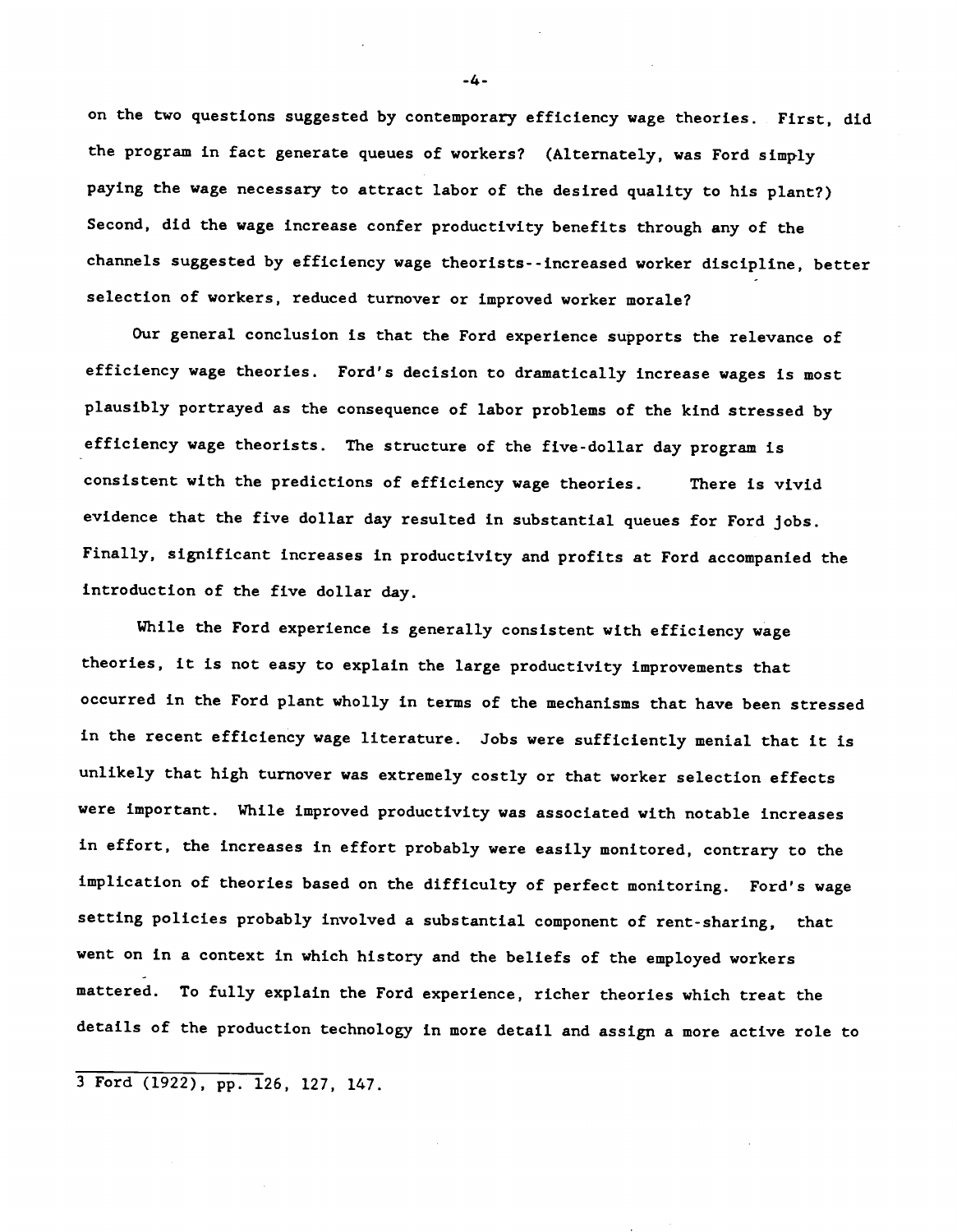incumbent workers in the wage setting process appear to be required. Such ideas are developed and explored in Raff (1986), a monograph which draws on extensive archival research to subject such an account, along with those considered here, to detailed analysis.

This paper is organized as follows. Section I briefly describes some of the events leading up to the introduction of the five-dollar day and puts them in the context of efficiency wage theory. Section II describes the measure itself in a similar way. Section III examines the extent to which the wage proved to exceed the equilibrium wage needed to attract a sufficient supply of labor to the Ford plant. Section IV examines the impact of the five-dollar day on profits and productivity. Section V concludes the paper by discussing the implications of the results for efficiency wage theories and more generally for the economic analysis of labor markets.

# I. THE PERIOD PRECEDING THE FIVE DOLLAR DAY

This section describes the events preceding Ford's introduction of the fivedollar day in January 1914. It draws heavily, as all subsequent treatments must, on Nevins' authorized company biography, Ford: The Times, the Man, and the Company (1954) and on Meyer's careful if less wide-ranging study, The Five Dollar Day (1981). But it puts the basic material, and the gleanings of our own research, in a very different light, for neither Nevins nor Meyer writes with an economist's perspective. Nevins portrays Ford as idealistically attempting to do the right thing for his workers. Meyer sees matters in terms of a struggle for control of the working environment between Ford and his workers. The question of whether Ford was trying to maximize something other than profits is skirted by both authors. More generally, these authors- -like the other historians and more popular writers who

-5-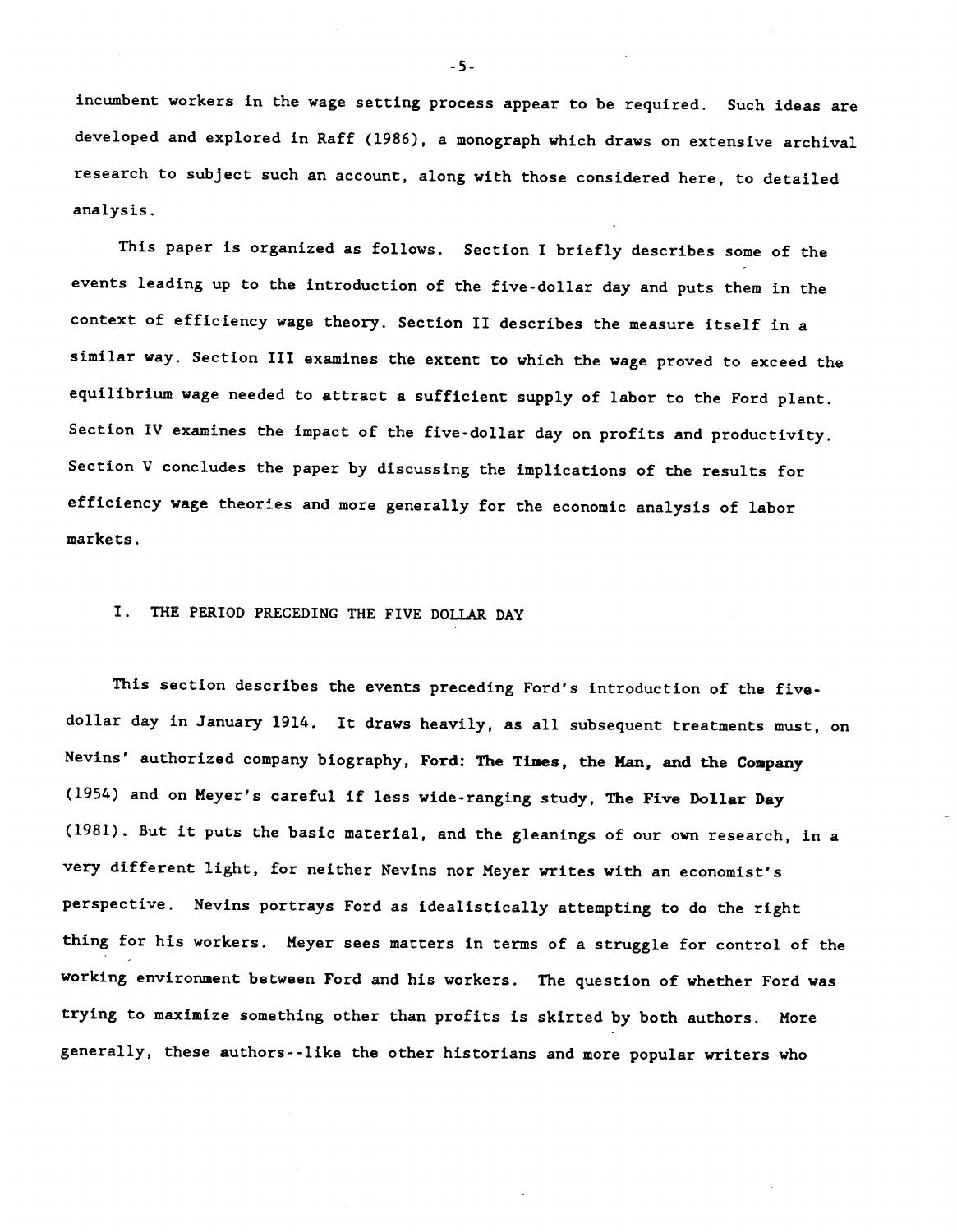have written about the five dollar day- -are more concerned with describing what happened than with analyzing in any systematic context the reasons behind it.

General Background

The Ford Motor Company was founded in 1903 and remained quite small for the next five years. By 1908 it had only 450 employees and produced just 10,607 automobiles. At this point Ford's share of the automobile market was 9.8 percent. A large fraction of the company's employees were skilled craftsmen--on one description the early Ford factory was "a congeries of craftsmen's shops rather than an integrated plant".<sup>4</sup> By 1910 roughly two-thirds of the workforce were either foremen or mechanics rated either "highly skilled" or "skilled".<sup>5</sup> Such workers exercised. as they would have done most everywhere in American industry of the day, "broad discretion in the direction of their own work and that of their helpers. They often hired and fired their own helpers and paid the latter some fixed proportion of their earnings."<sup>6</sup>

The reasons Ford employment had this character are easy to identify. Ford was not manufacturing, but merely assembling, cars. The parts were produced by outside machine shops and were not made to any particularly high tolerance. A great deal of shaping and fitting was required to get them together properly. This called for industrial skills, skills relying on the judgment of the metalworking craftsman.

The 1908-1914 period saw drastic changes in the method and scale of production at Ford. Early in 1908 Ford settled on the design of the Model T and the idea of producing nothing else. Ford's philosophy was clear. As he subsequently stated:

The way to make automobiles is to make one automobile like another automobile, to make them all alike, to make them come through the factory just like alike,

-6-

<sup>4</sup> Meyer (1981), p. 15.

<sup>5</sup> Meyer (1981), p.48.

<sup>6</sup> Montgomery (1979), p. 11.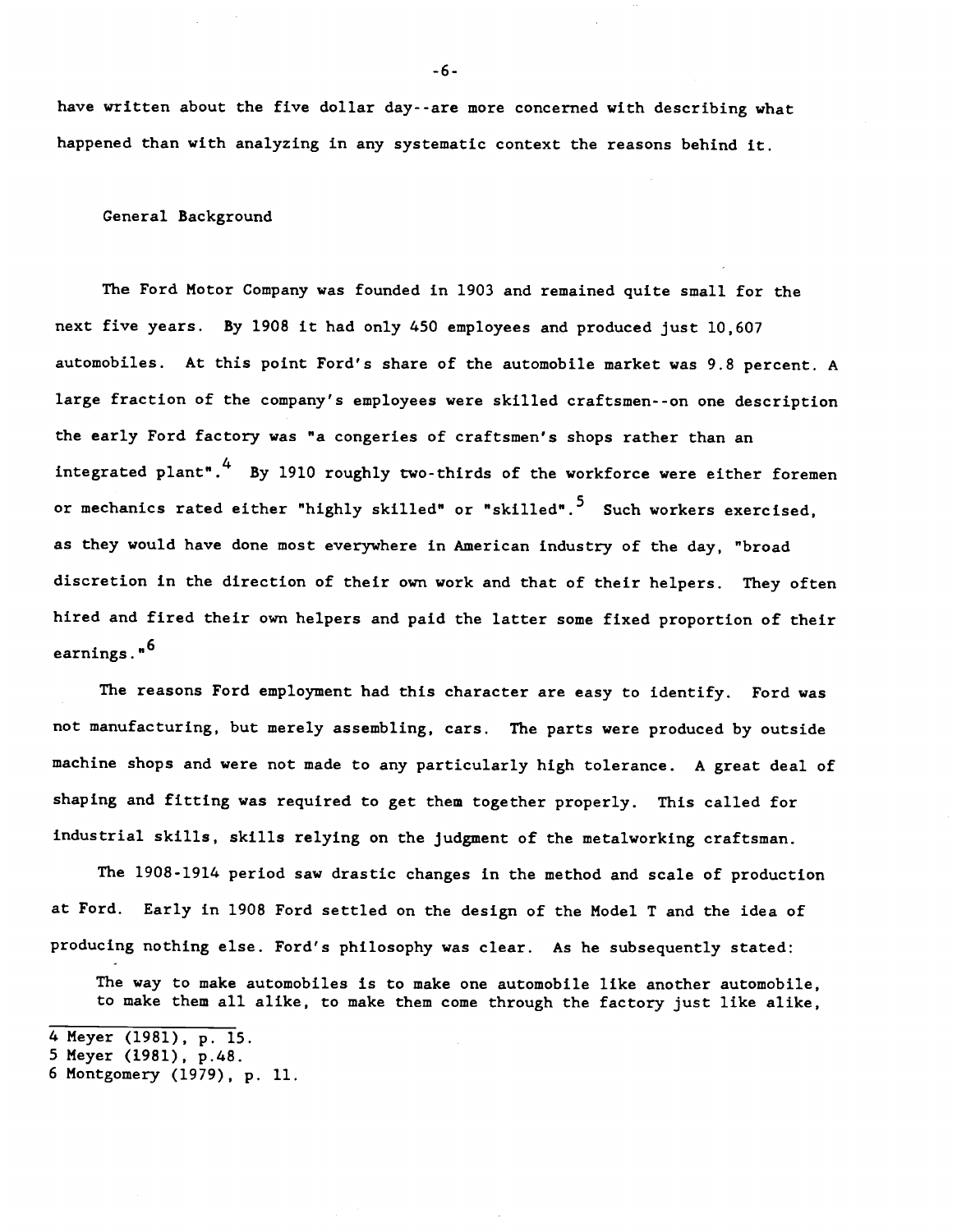just like one pin is like another pin when it comes from the pin factory and one match is like another match when it comes from the match factory.

Ford wanted to do this by having the parts made to sufficiently high tolerances that skilled fitting would no longer be required. The production process was also simplified by redesigning the workshop to minimize unnecessary movement of workmen and parts. In general, the work was brought to the workers, and the workers' tasks came to involve less and less judgment and discretion. All of this enabled production on an unprecedented scale. <sup>8</sup> By 1913, just before the introduction of the five-dollar day, the number of workers had increased to 14,000. Output had risen twenty-five fold over the preceding five years to 248,307 cars. One sees something of the impression this made on contemporaries in the vivid description of one journalist: "One day's shipment alone leaving the factory a half a mile apart, would reach from Detroit to New York City."<sup>9</sup> That day's shipment was many times the daily, and in some cases even monthly, output of any of Ford's competitors. They still produced cars in the old-fashioned way.

These changes in production methods, capped by the introduction of the assembly line, were associated with a major change in the character of the Ford workforce. By 1914 three quarters of it was foreign-born and more than half were recent immigrants from the unindustrialized regions of southern and eastern Europe. There is a great deal of evidence that the jobs they filled could be learned extremely

-7-

<sup>7</sup> Chandler, ed. (1964), p. 28.

<sup>8</sup> The first moving assembly lines were installed in April, 1913; and that production technology first came to final chassis assembly in October. These were the dramatic events. But we should be clear, as many who write on this subject are not, that as of late 1913 most of the Ford production workforce was not working on an assembly line. Nonetheless, the force of these routinizing methods was pervasive by then. Demands for component parts and sub-assemblies were more and more driven by the demands- of the line. And machining tasks themselves were more and more being carried out with single-purpose rather than general-purpose tools, offering less and less scope for metalworking skills and less and less scope for machinists to control their time. (It was this development- -more broadly, the so-called American System of production--and not assembly lines in themselves which made production on a very large scale possible. See Hounshell (1984), passim. 9 Colvin (1913), p. 758.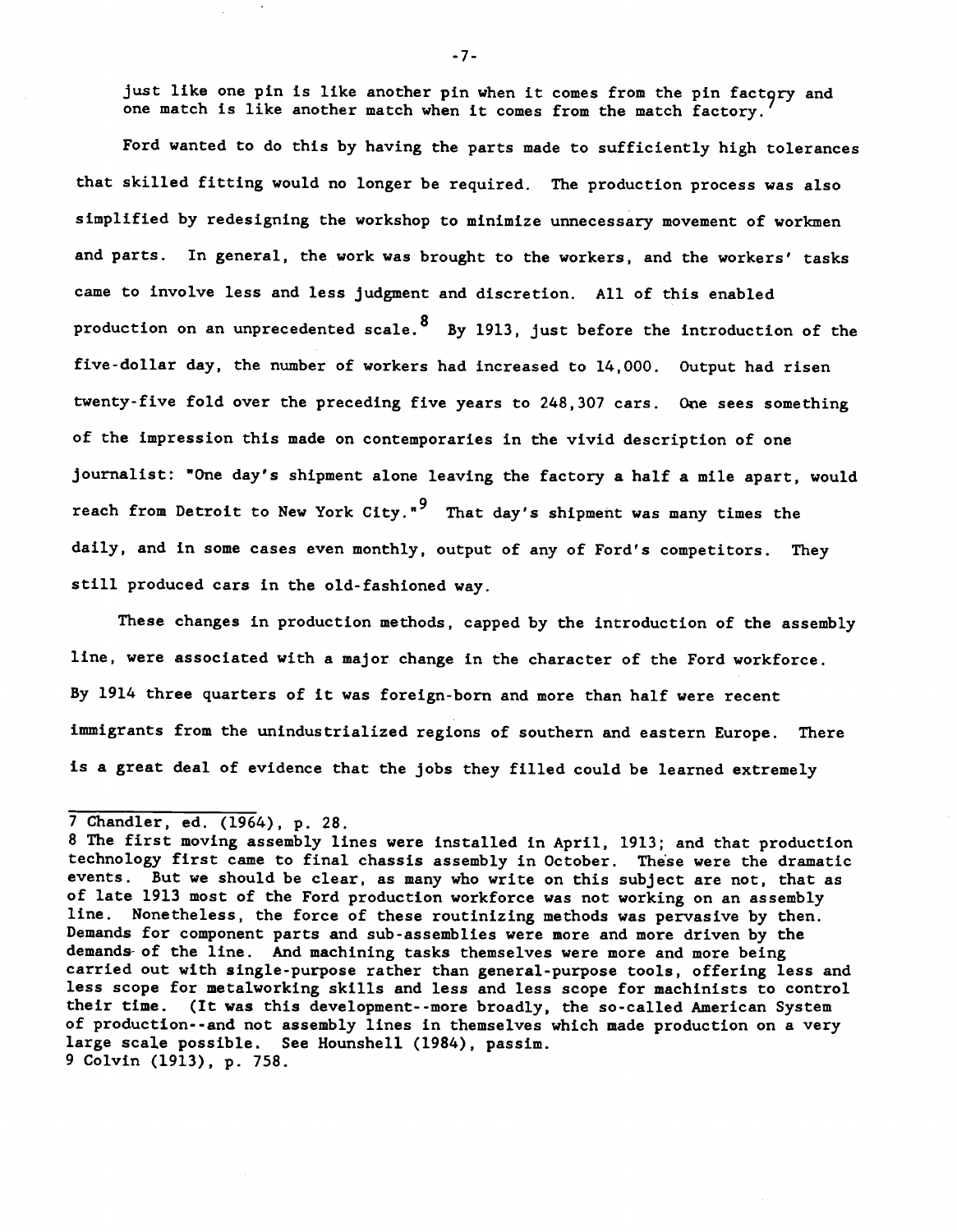easily. Meyer quotes reports (from a later period but essentially the same production process) suggesting that jobs could swiftly be learned by a man in off the street. The following report of a Yale engineering student who worked for Ford during a summer is typical.

Division of labor has been carried on to such a point that an overwhelming majority of the jobs consist of a very few simple operations. In most cases a complete mastery of the movements does not take more than from five to ten minutes. All the training that a man receives in connection with his job consists of one or two demonstrations by the foreman or the workman who has been doing that job. After these demonstrations he is considered a fully qualified 'production man'. All that he has to do now, is to automatize these few operations so that speed may rapidly be increased.

The dramatic evolution in production technology changed fundamentally the life of the working man. As tasks came to be divided more and more finely and to become more and more routinized, work became more menial. At the same time, the need for workers to be in lockstep to make the assembly line work smoothly increased the pressure on workers. The issue here is centralized setting of the pace of work and, more generally, centralized control of effort requirements. Single purpose machine tools and the moving assembly line both offered means for the company to fully utilize the labor time it purchased in the same way its mechanics and repair shops allowed it to fully utilize its machines.  $^{11}$  Meyer quotes another Yale student on the immediate consequences thus.

You've got to work like hell in Ford's. From time you become a number in the morning until the bell rings for quitting time you have to keep at it. You can't let up. You've got to to get out the production and if you can't get it out, you get out.

The effect of all this was well summed up by the Ford laborer who said "If I keep putting on Nut No.86 for about 86 more days, I will be Nut No.86 in the Pontiac

<sup>10</sup> Meyer (1981), p. 41. The period, we should note, was a later one but the technology and shopfloor methods were essentially unchanged.

<sup>11</sup> Ford himself had long railed against the problem of soldiering i.e. output restriction, which he labelled as "the source of more than half the trouble in the world today". (Meyer (1981), p. 88). Commons (1923), p. 365, described the labor market behavior of such workers vividly when he wrote that "They are conducting a continuous unorganized strike."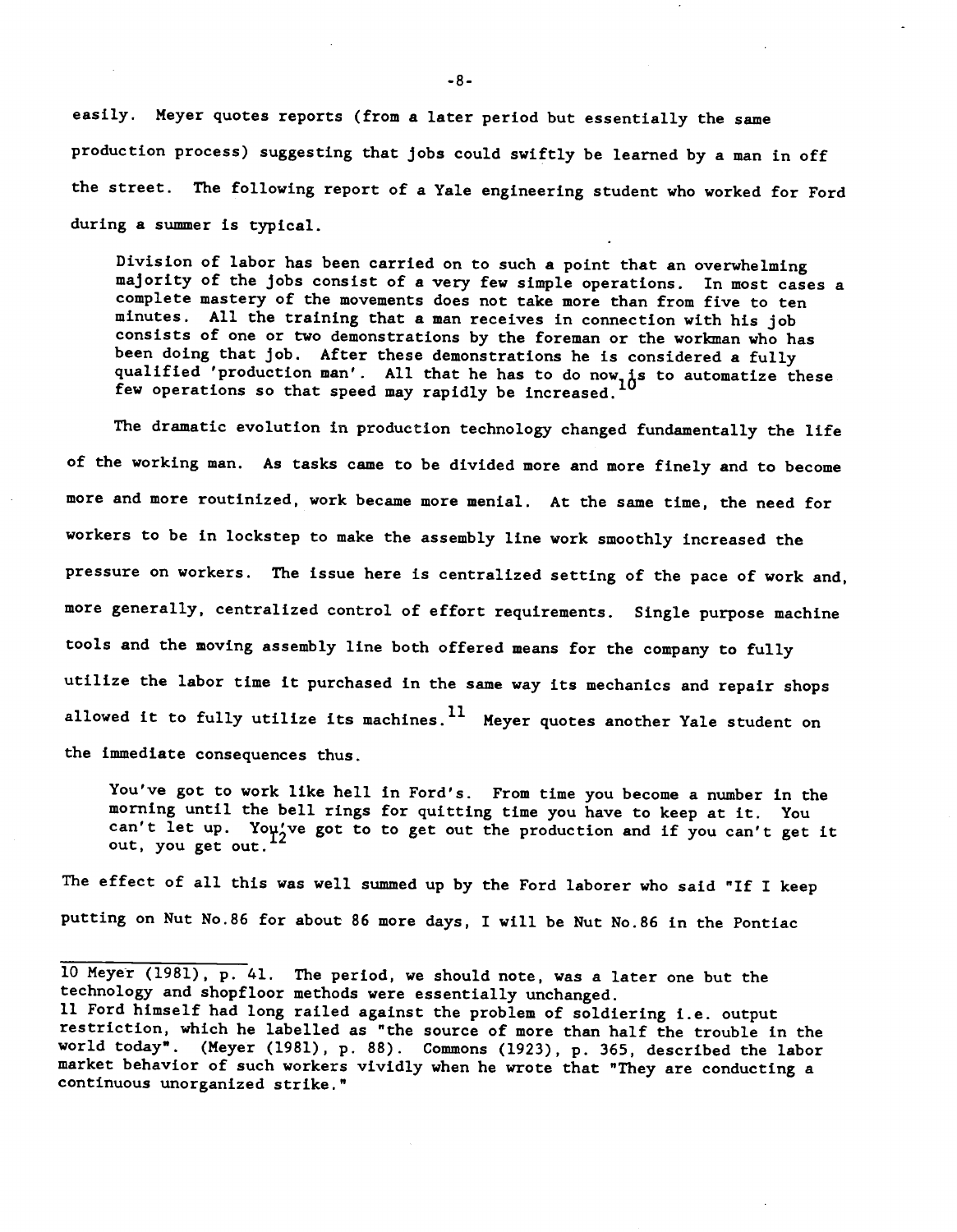bughouse." <sup>13</sup>

While anecdotal evidence of worker dissatisfaction can be found almost anywhere, worker dissatisfaction at Ford took visible form. In 1913, annual turnover at the Ford plant reached 370 percent. Ford had to hire 50,448 men during the course of the year in order to maintain the average labor force at 13,623.<sup>14</sup> A company survey revealed that slightly more than 7,300 workers left the company in March, 1913. Of these about 18 percent were discharged, 11 percent quit formally, and 71 percent were so called "five day men" who had missed five work days in a row without excuse and so were simply deemed to have quit. The 370 percent was high even by the standards of the fluid Detroit labor market, in which turnover rates of 200 percent were quite common.<sup>15</sup> Contemporary experts on the problem of high turnover, notably Boyd Fisher (1917), regarded high turnover as being the result of a combination of factors including the arbitariness of some foremen, inequities in pay, and inadequacies in plant conditions. Some observers also blamed the problem on the monotony of workers' jobs.

At the same time that turnover became so alarming, Ford also faced an epidemic of absenteeism. In 1913, the company suffered a 10 percent daily absenteeism rate. (This meant that on the average day it was necessary to make use of 1300 or 1400 replacement workers each of whom was inexperienced at the specific task they were to perform.) Sumner Slicher took the view that the worker simply needed a break from the rigors and routines of mechanized factory life.<sup>16</sup> Without formal vacations, he thought, the voluntary lay-off was the working class vacation.

Despite all this the company was flush. Ford's market niche had emerged as a near monopoly in the production of the relatively inexpensive cars selling for \$600

-9-

<sup>12</sup> Meyer (1981), p. 44.

<sup>13</sup> Meyer (1981), p. 40.

<sup>14</sup> The figures come from Slichter (1921), p. 244. Other sources give slightly different ones, but to no different effect. 15 Slichter (1921), p. 33-34.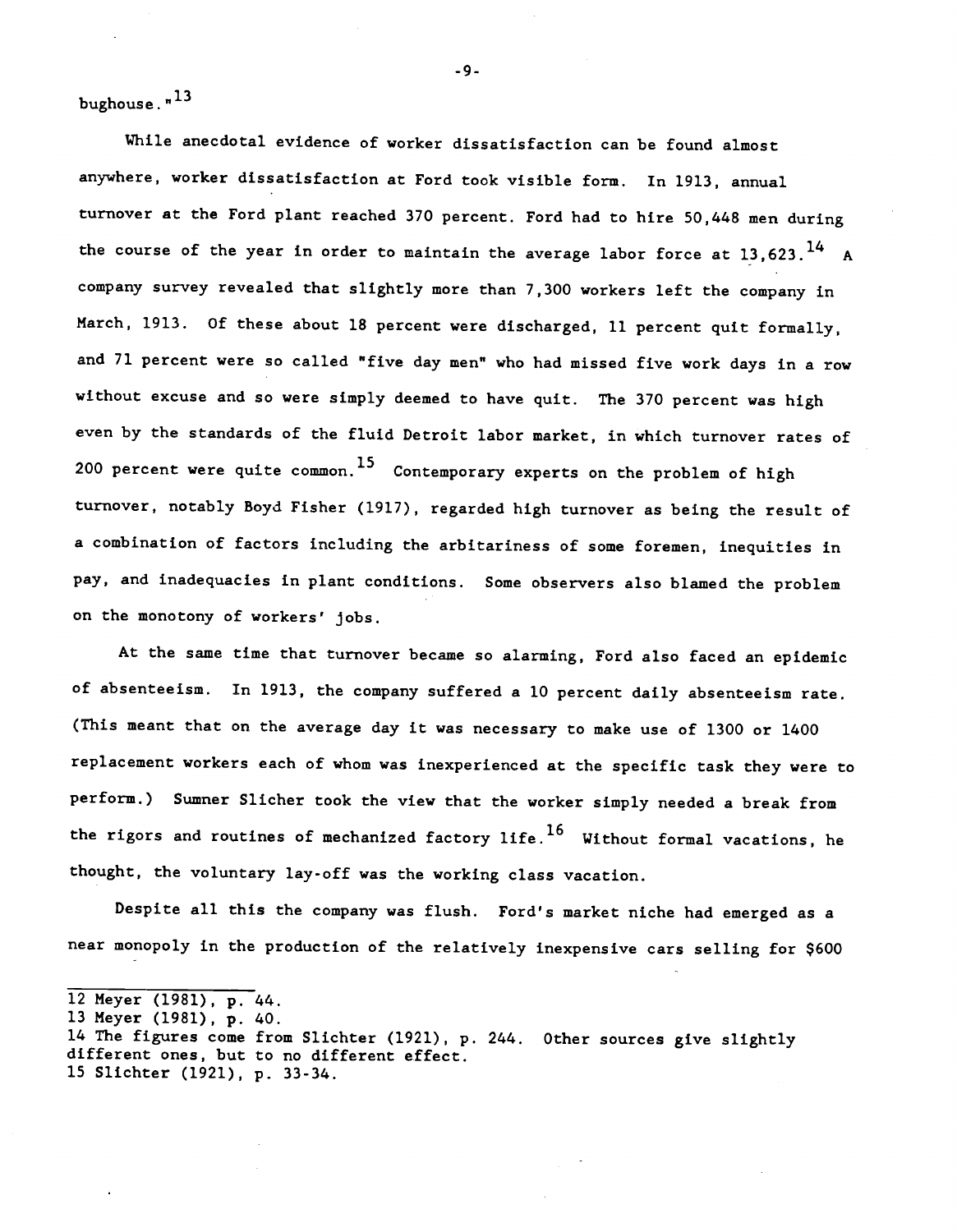or less: by 1913, the Model T had a 96 percent market share in this field. During the five years preceding March 1, 1913, profits averaged 118 percent of tangible assets. During the year 1912 these profits had exceeded 132 percent. It is indicative of the demand for Ford cars that the company was able to price in such a way that it earned profits equal to 31 percent of sales. The profitability reflected in part the popularity of Ford cars and in part the efficiency of Ford production techniques.

Motivations for Making a Change in Compensation

The motivations for the decision to introduce the five dollar day package in January of 1914 are difficult to pin down. Ford's ghostwriters are certainly inconsistent regarding his intentions.<sup>17</sup> But enough is known of the historical record to permit some inferences about Ford's intent.

The simplest explanation suggested by economic theory for why a firm would raise its wages sharply involve the possibility that it was unable to attract a sufficient quantity of labor of the desired quality. Inability to attract workers could result from either wages which were to low or uncompensated unpleasant aspects of jobs.

While Ford had substantial difficulty in retaining and eliciting effort from workers, it is very unlikely that Ford raised wages in January of 1914 because of difficulties getting enough workers to accept Ford jobs. By 1913 the long employment line in front of the Ford plant had become, in the phrase of one contemporary observer, "one of sights to whet the curiosity of rubber neck

16 Slichter (1919), pp. 826-827.

-10-

<sup>17</sup> Compare "If it is right for the manager of a business to try to make it pay a larger dividend, it is quite as right that he should try to make it pay higher wages.. .Such are the fundamental truths of wages. They are partnership distributions." (Ford (1922), p. 121.) with "I am not a reformer." (Ibid., p. 3.).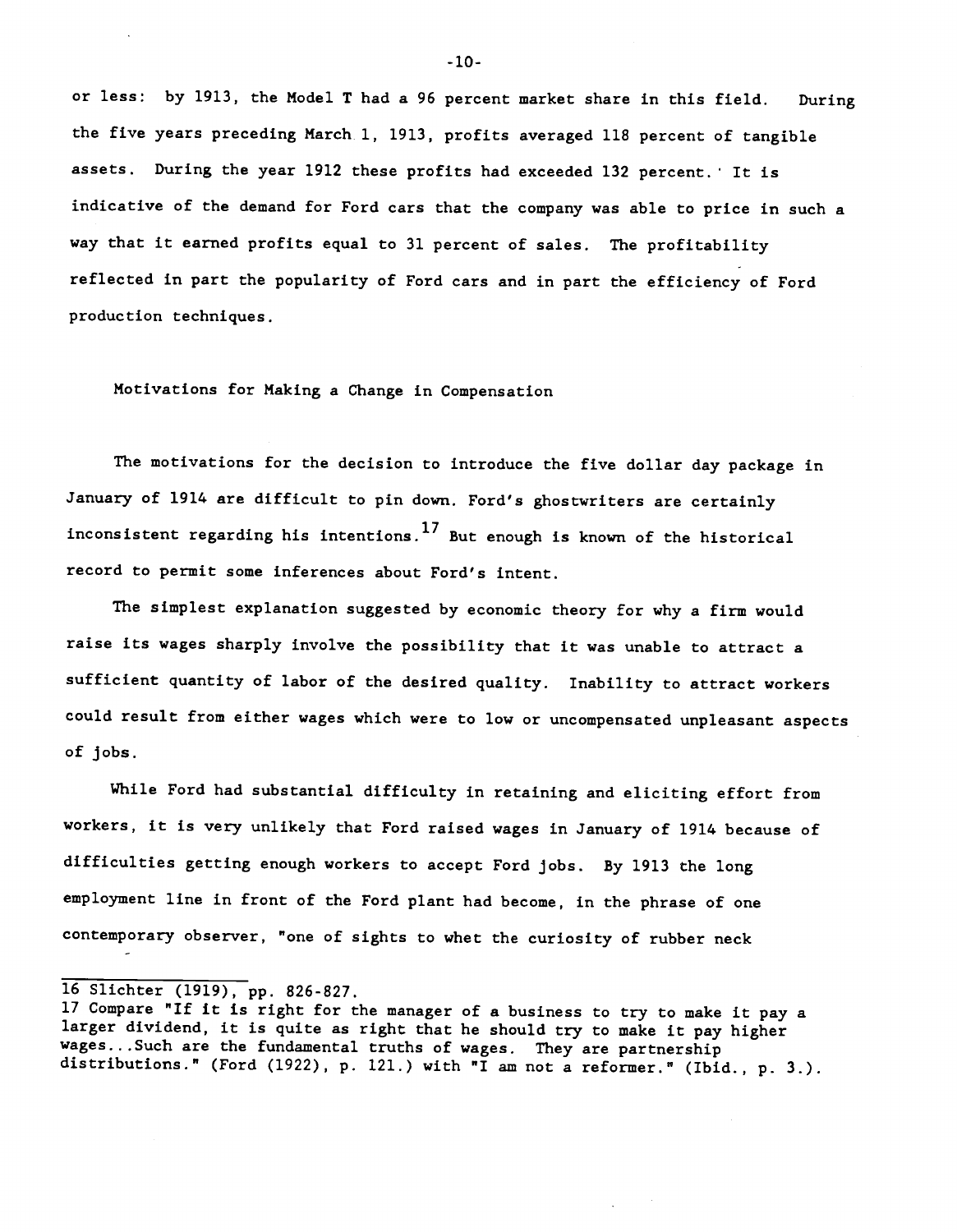tourists. $n^{18}$  There is essentially no evidence that the company had any trouble with vacancies at the wages it was offering. Ford's labor problems in this sense transcended demand and supply. And beginning in the summer of 1913, the available supply of labor must have increased as the national economy in general and that of the Detroit hinterlands in particular suffered a significant downturn. Table 1 shows that the number of persons receiving special unemployment relief increased by about two thirds between the period July 1, 1912-June 30, 1913 and the analogous period the following year. It is thus not very plausible that labor shortages, to whatever extent they existed, were expected to be particularly acute during the winter of 1914.

Nor is it plausible that Ford chose to raise wages in order to attract more highly qualified workers. The whole of the technical change at Ford during this period was moving towards less skilled work. Other things equal, this would lead to a prediction that wages would fall not rise.

Ruling out these standard competitive explanations for a wage increase, we are left with two other possible explanations. Ford may have increased wages in an effort to raise productivity by reducing the turnover and absenteeism, or through getting directly at some morale problem. These are the canonical efficiency wage explanations for the decision to raise wages. Alternatively, he may have doubled wages for some personal reason--to be magnanimous or perhaps to become famous. There is evidence in the events leading up to the five-dollar day to support and to refute both interpretations.

It is clear that for some time prior to the introduction of the five dollar day in 1914, Ford management had been concerned about labor motivation and its consequences for productivity. Originally the company had had no particular policy or strategy for managing labor. John R. Lee, the first Ford personnel manager,

18 Porter (1917), p. 263.

-11-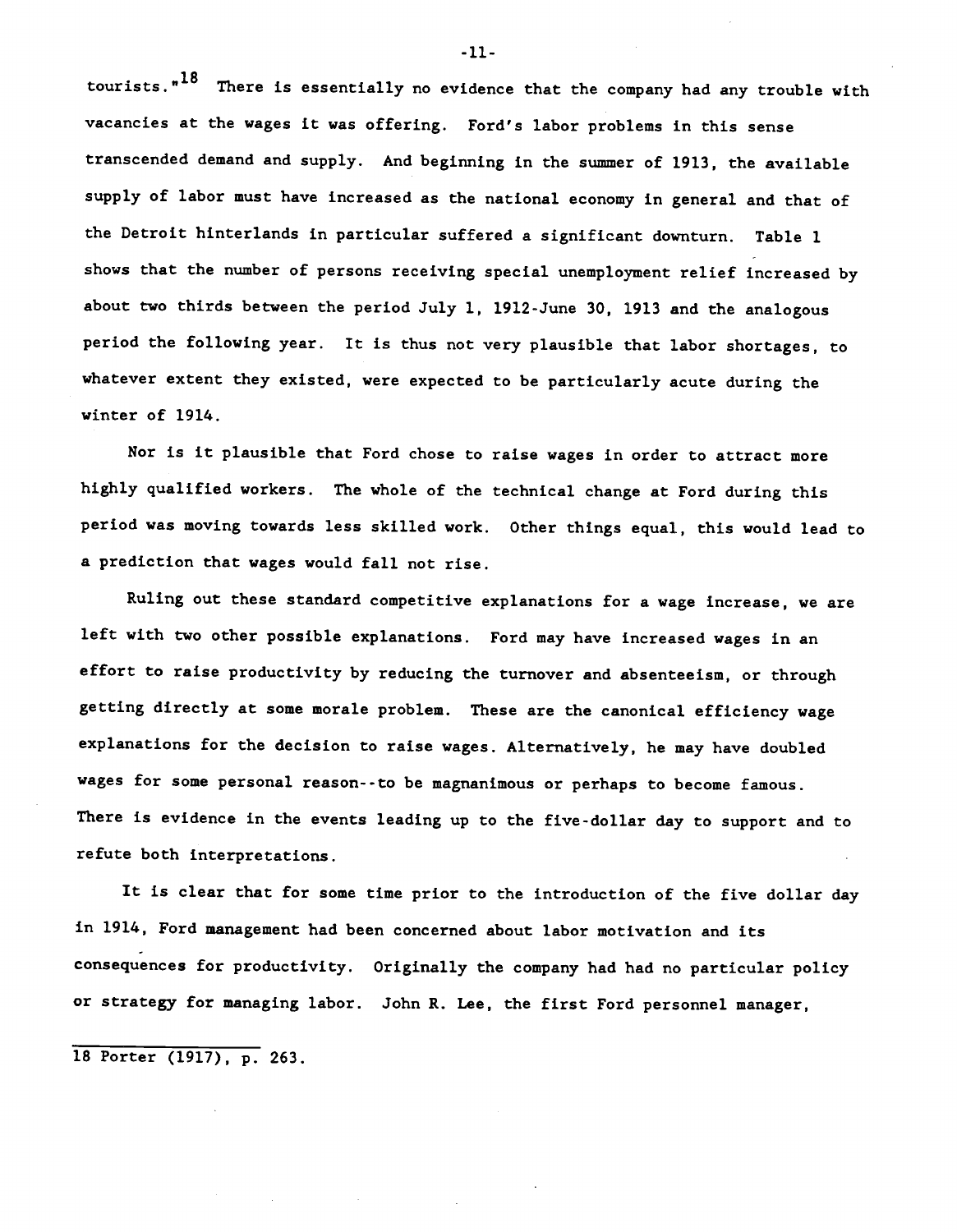# Poor Relief in Wayne County 1910-1915

# Period<sup>1</sup>

# Persons Granted Relief

| 1910 - 1911 | 5,724      |
|-------------|------------|
| 1911 - 1912 | 5.768      |
| 1912 - 1913 | 5.266      |
| 1913 - 1914 | $8.932*$   |
| 1914 - 1915 | $19,085**$ |
| 1915 - 1916 | 9.047      |
|             |            |

1 July of each year to June of following year. \* Nearly a 50% increase \*\* The recession in full force

Source: Garrity, tabular appendices.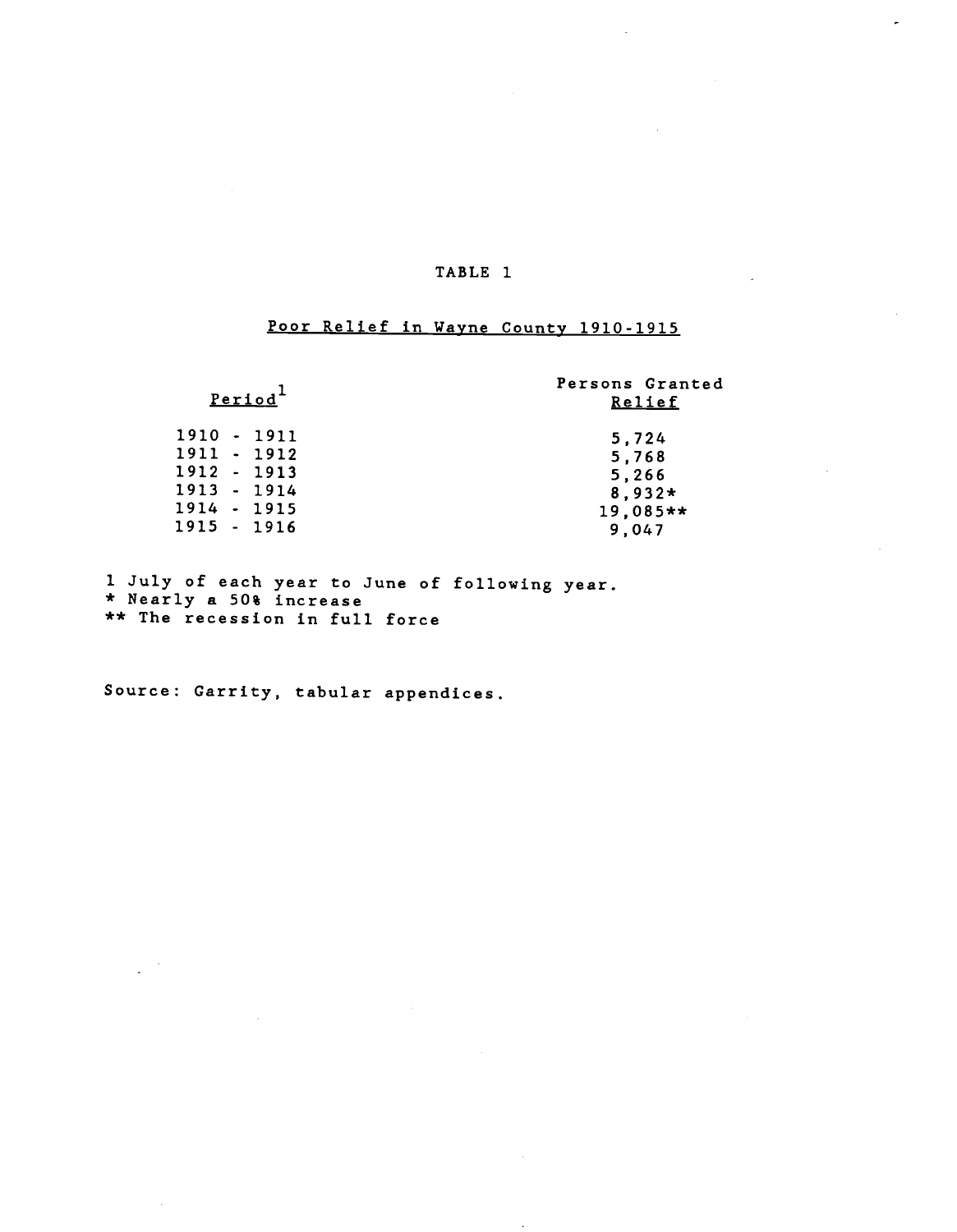later described the evolution of this state of affairs thus.

We began to realize something of the relative value of men mechanism and material, so to speak, and we confess that up to this time we believed that mechanism and material were of larger importance and that somehow or other the human element of our men were taken care of automatically and needed little or no consideration.

Lee went on recount an incident in which the output of a drop hammer operator fell off abruptly. Investigation revealed that his wife was very ill and that he was preoccupied with fears for her and worries about paying for the medical expenses being incurred. The company paid off the debts. The operator's productivity jumped back up again.

In the summer of 1913 Ford management asked Lee to undertake a study of the condition of labor at Ford, including the worrying turnover rates. Lee conducted an investigation, compared what he had found to what was to be seen in other contemporary plants, and issued a report. In it he said that the chief causes of dissatisfaction and unrest among the employees were as follows.<sup>20</sup>

1. Too long hours. A man whose day is too long and whose work is exhausting will naturally be looking for another job. 2. Low wages. A man who feels that he is being underpaid will always be looking for a change in occupation. 3. Bad housing conditions, wrong home influences, domestic trouble, etc. 4. Unsanitary and other undesirable shop conditions. 5. Last and perhaps the most important cause of dissatisfaction is the unintelligent handling of the men on the part of the foremen and superintendants.

These points speak to the question of what lay behind the turnover. They are equally consistent with the view that turnover was a problem in itself and with the view that dissatisfaction in itself is what is to be feared. (That is, workers who may in the end leave but who for the moment are still on the shopfloor are in a position to slow down or otherwise interfere with the smooth operations.) Smooth co-ordination was becoming a more and more important component of the company's value-added, and collective acquiescence in shopfloor order and discipline was

19 Lee (1916), p. 299.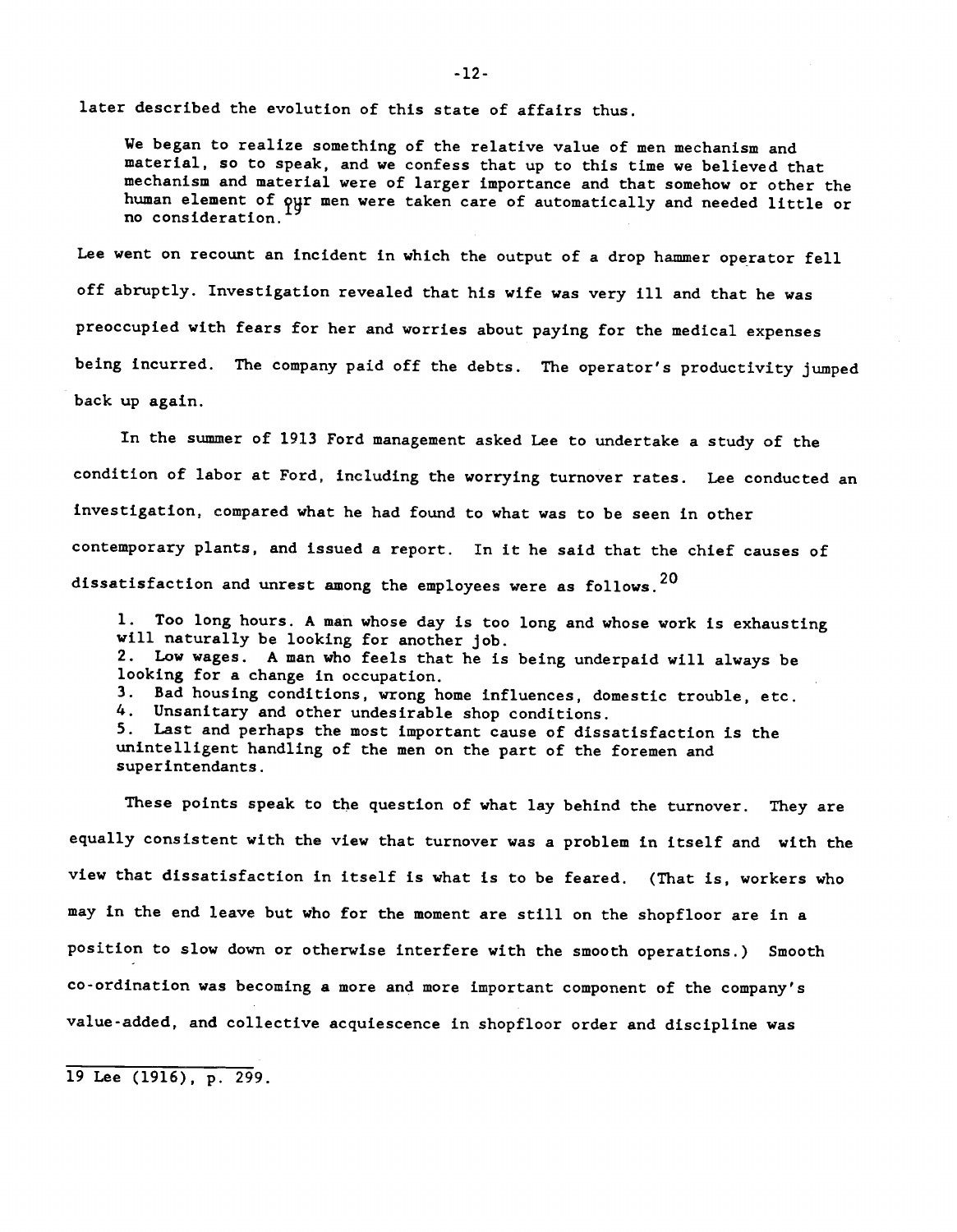crucial in this.

Following Lee's study, on October 1,1913--three months prior to introduction of the five-dollar day- -the company instituted a new personnel program with several elements designed to combat worker dissatisfaction. The first was an across the board wage increase of 15 percent. The second was a major effort to rationalize the pay structure. Previously there had been a wide variety of pay scales and pay rates. Individual foremen had had great discretion and essentially no supervision in these matters. Lee introduced a simpler and less easily abused "skill-wages" classification program in which workers' pay was determined on the basis of a relatively simple formula involving performance and seniority. Third, Lee eliminated foremen's ability to arbitrarily discharge workers by centralizing authority over hiring and firing in the Employment Department.

Evaluating this program is important in determining the motivation for the five-dollar day. To the extent that the reforms introduced in October were successful in solving the labor problems experienced within the Ford plant, it would be difficult to attribute the introduction of the five-dollar day to efficiency wage considerations. Alternatively, if the October program ameliorated but did not solve the labor problems at Ford, it is reasonable to see the five dollar day as just the second stage in a program (or the second battle in a campaign) directed at raising productivity. The limited information that is available supports the second interpretation. Lee, in describing the introduction of the five-dollar day treats the October and January reforms as aspects of a single program.<sup>21</sup> Meyer concurs describing the program as "supplementing and extending" the earlier Ford reforms.<sup>22</sup> Strong evidence supporting this view is the observation that turnover declined in October when the reforms were introduced, but then appears to have risen sharply

22 Meyer (1981), p. 108.

-13-

<sup>20</sup> See, e.g., Meyer (1981), p. 100.

<sup>21</sup> Lee (1916), p. 301.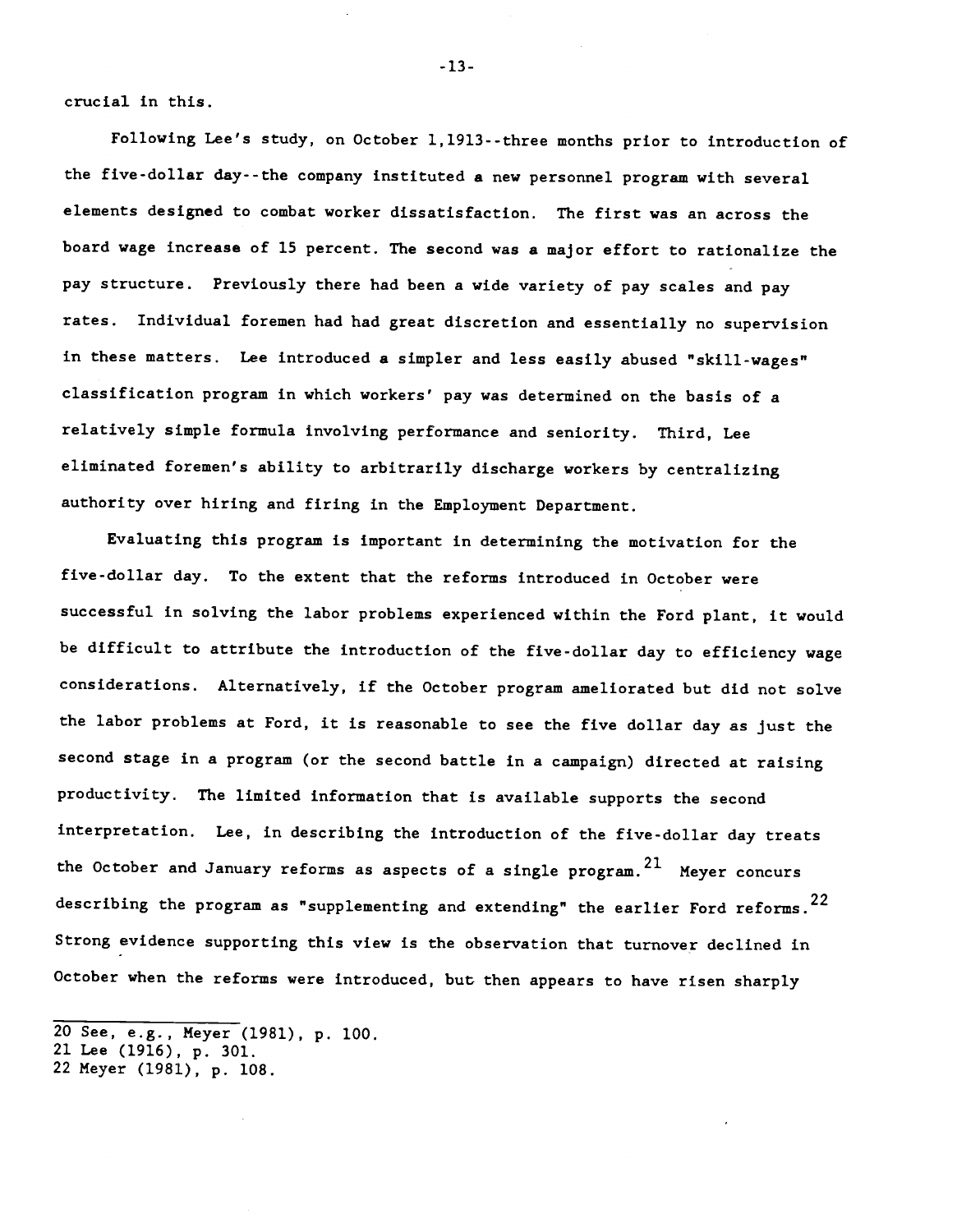again in November and December.23 <sup>24</sup>

An incident recounted by Nevins suggests that efficiency wage considerations may have played quite a conscious role in Ford's decision to raise wages: it establishes that Ford had had the possibility of a wage-productivity link quite explicitly expained to him. A close professional associate and personal friend of Ford's, Percival Perry, opened Ford's original British plant in Manchester. At first, Perry paid the then going wage of about one and a half pounds a week. But he then discovered that a wage of three pounds was required for a worker and his family to subsist adequately. He thereupon raised wages for all workers to three pounds a week and reaped substantial productivity benefits. When Ford visited England in 1912, Perry is known to have explained his "high wages and straight wages" plan in some detail.<sup>25</sup>

We have been arguing, as we shall throughout this paper, as if it were certain that Ford was coping with whatever problems he saw in an effort to maximize profits. But it is possibile that Ford raised wages not in response to labor market problems but out of a desire to be magnanimous or to attract to attention to himself. This possibility must be taken seriously. Henry Ford owned 58.5 percent of the Ford Motor Company. There is little reason to expect that he would maximize company profits rather than his own utility. Ford spoke frequently and somewhat mystically

25 Meyer (1981), P. 120.

-14-

<sup>23</sup> See Hounshell (1984), p. 258.

<sup>24</sup> All of the available secondary source literature we have reviewed on the introduction of the five dollar day except Nevins draws the conclusion reached in the text. Nevins attributes the decision instead to "practical idealism," claiming that all the demands of efficiency engineering would have been met by Lee's October reforms. He draws his views in that passage (often, indeed, his sentences) from an undated memorandum now in the Ford Archives written by his research assistant, George fleliker, entitled "Labor in Detroit 1900-1916". Neither Nevins nor Heliker address, or even allude to, any evidence about turnover in November and December. It is difficult to avoid the impression that they saw the monthly turnover figure for October, made up their minds, and gave the matter no further thought. But there are a number of reasons for believing that this is too simple an analysis and that the reports cited above are what one ought to have expected. See Raff (1986), Section 8.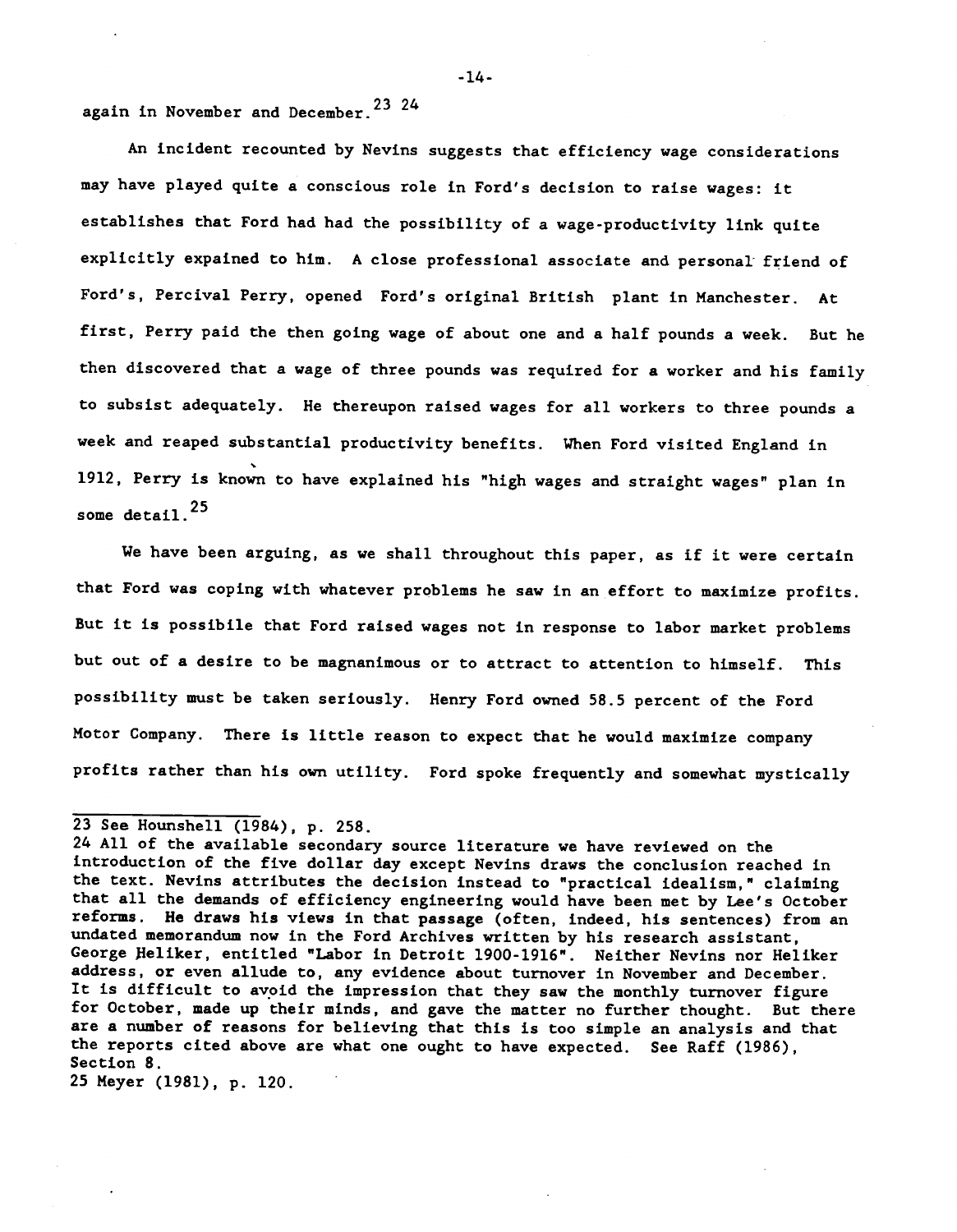about the importance of sharing with the working man. Furthermore, the introduction of the five-dollar day brought him worldwide fame and reknown.<sup>26</sup> There is no particular reason to think that Ford did not enjoy this acclaim.

On the other hand, he often seemed embarrassed that anyone might think him anything other than a hard-headed businessman. "I do not believe in charity, "he told a group of reporters at the New York Auto Show just after the announcement.<sup>27</sup> And the announcement itself, though proud and self-important in tone (see the text and accompanying footnote below), was hardly publicized at all. Ford and his business manager Couzens (also present at the announcement) knew very well that Reuters and the national wire services had resident correspondents in Detroit. Several Eastern newspapers had stringers. Representatives of auto and manufacturing trade journals were close at hand. Yet only reporters from the Detroit Free Press, Journal, and News were summoned to hear the great news.  $28$ 

While the desire for publicity, or an altruistic impulse, may have had something to do with Ford's decision, they seem unlikely to be the whole story. The five dollar day was projected to represent a \$10 million increase in the company's 1914 costs--an amount totalling about half the projected annual profits. It strains credulity to suggest that an expenditure of this magnitude could be explained wholly without recourse to tangible gains Ford might have expected to derive. Furthermore, and tellingly, there is no evidence of any serious objection from any of the minority shareholders. This group certainly included men who were willing to go to a law court if necessary to protect their minority interests against what they say as Ford's unreasonable caprice. $^{29}$  In all likelihood, then, it seems safe to place

<sup>26</sup> In seven days, for example, the New York press devoted more than fifty columns, mostly on front pages, to Ford. Lewis, who has surveyed that systematically, says the conservative New York Times ran 35 articles in 90 days. On the press coverage in general, see Lewis (1974), pp. 69-77.

<sup>27</sup> See Detroit Free Press, January 9, 1914, p. 3.

<sup>28</sup> Lewis, p. 69.

<sup>29</sup> The case is discussed in Clark (1986), pp. 602-604.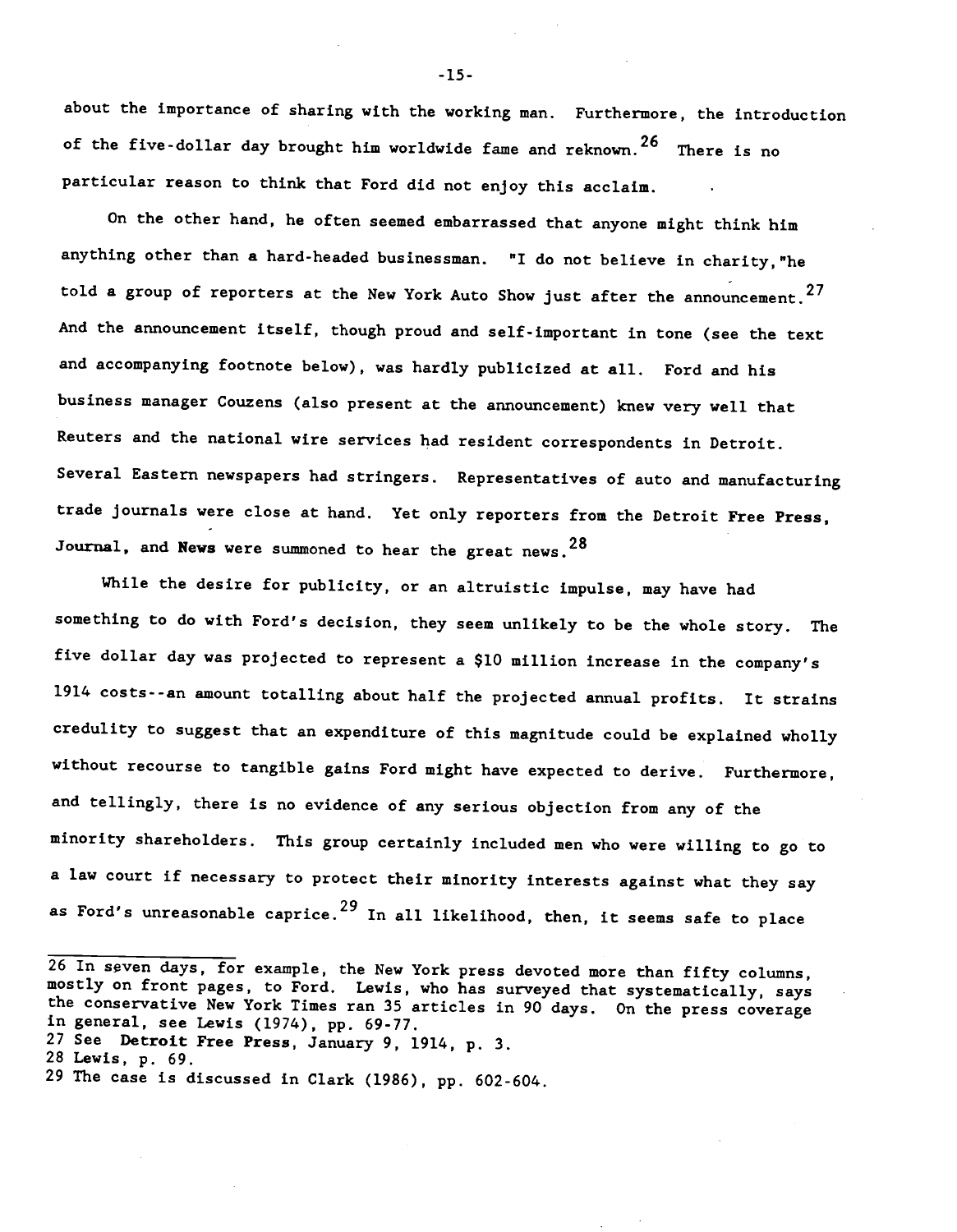significant weight on the motivation stemming from Ford's view that he was in business to make money. The act is certainly consistent with that view and what Ford knew in early January.

## II. THE FIVE DOLLAR DAY PROGRAM ITSELF

The new policy was announced with rhetorical flourishes but, as noted above, without much real publicity on January 5, 1914. The opening sentence set the tone: "The Ford Motor Company, the greatest and most successful in the world, will on January 12, inaugurate the greatest revolution in the matter of rewards for its workers ever known to the industrial world." The details were a reduction in the length of the working day from 9 to 8 hours and a raise in minimum daily pay from roughly \$2.34 to \$5.00 a day for those workers who were judged to qualify. The extra compensation paid to workers was labelled as profit sharing rather than wages. (We will come back to this point below.) At the same time, a number of the company's policies were altered. Some aspects of the package are difficult to tie to the efficiency wage theory literature, but many of the central features--written off by historians to Ford's (undoubted) personnel idiosyncrasies- -are precisely the sort of features efficiency wage theory would lead one to expect.

There were a three main qualifications for eligibility. First, the five dollar day was extended only to men over the age of 22. Second, workers had to have worked with the company for six or more months to be eligible.<sup>30</sup> Third, in the words of a 1914 Ford pamphlet, "A worker is only put on the list of profit sharers after he has been carefully looked up and the company is satisfied that he will not debauch the additional money he receives." $31$  A Sociological Department with a team of

<sup>30</sup> This was, in fact, not brought in until the following autumn, but it thereafter remained as an integral part of the program roughly as long as the package recognizeably persisted.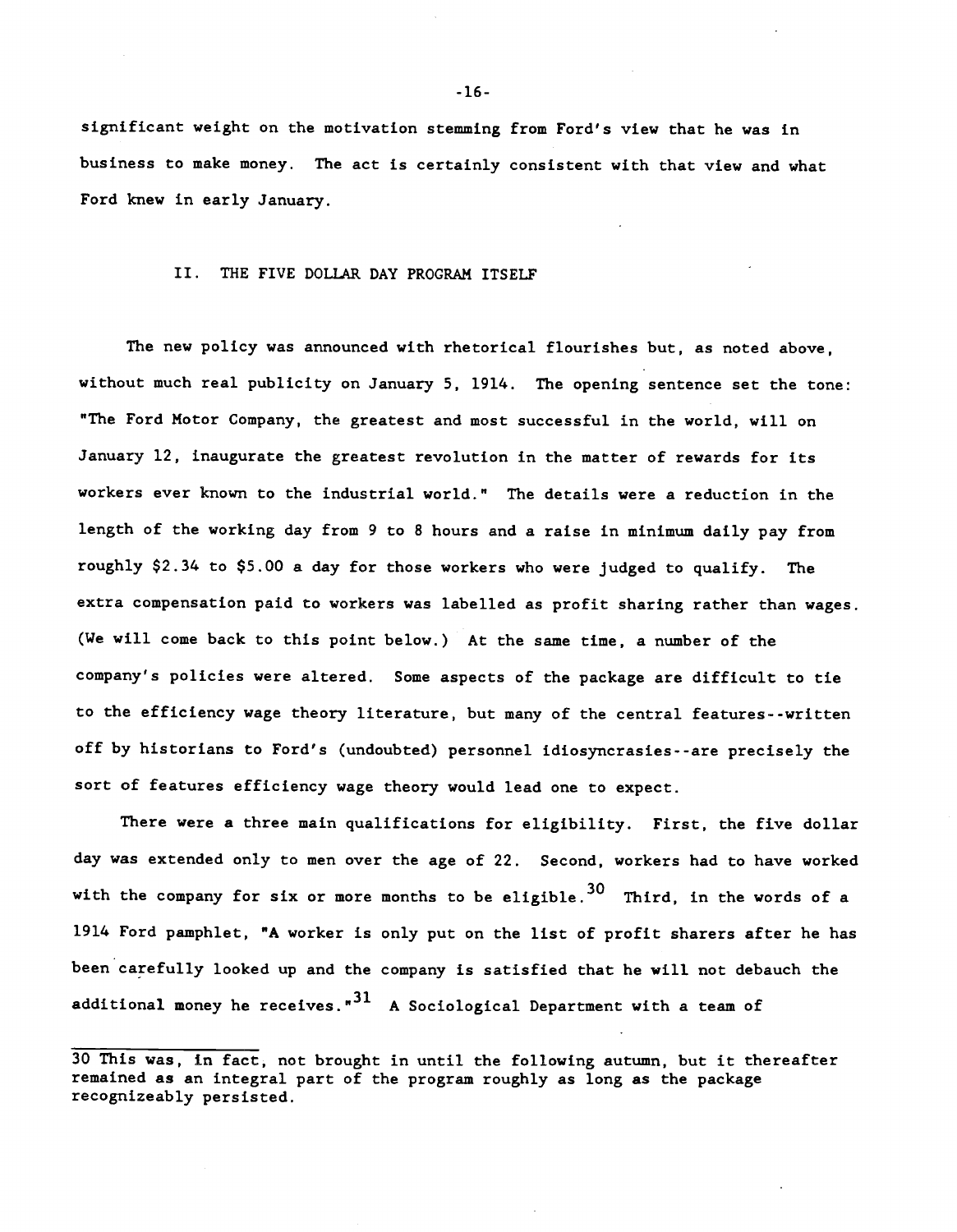investigators and a considerable support staff--interpreters, drivers, cars, and so forth- -was set up to carry out this last provision.

Paternalism is the most commonly advanced explanation for why women and young men were excluded from the Ford profit sharing program. The New York Times, after interviewing a number of Ford officials, reported on January 7, that

The reason that women and girls in the employ of the Ford Motor Company will not share in the profit distribution announced by the company is because they are not, as a rule, the heads of families. In this respect, they are classed with the youths, the male employees of less that 22 years of age not [profit] sharing unless they happen to be married or supporting their mothers or families of brothers and sisters. It is understood that there are no women or girls in the Ford plant who come under this classification. If there should be, they undoubtedly would be taken care of.

A more cynical explanation consistent with the efficiency wage hypothesis is offered by Conot. He writes "Women did not work on the assembly line, and were not likely to drink and fail to show up for work. They did not jump from job to job. So there was no reason to include them."  $32$ 

The motivation for the six month qualifying period was thought to be even less clear. Unlike the exclusion of women, and the requirement of scrutiny by the Sociological Department, it receives virtually no attention in either contemporary or subsequent discussions of the five dollar day. Nevins does discuss it briefly, suggesting that the intent was to reward experience and reduce turnover as a matter of fairness and good business practice.

But some sort of tenure requirement for the receipt of the supra-competitive compensation is entirely consistent with the hypothesis that Ford was pursuing an efficiency wage strategy. Modern theoretical analyses of efficiency wage models

<sup>31</sup> Meyer (1981) p.125

<sup>32</sup> Conot (1974), p. 175. Nevins (1954), pp. 547-548, reports that Ford reluctantly under pressure from his colleagues allowed white collar workers to share in the five dollar day even though he did not see the need to raise their wages. ["He always figured you didn't need an office. ... Mr. Ford not being an office man, he didn't understand the routine." Brown Reminiscences, p. 118.] He did so on grounds of fairness. This type of behavior is consistent with the finding of Dickens and Katz (1986) that the interindustry wage structure is similar across occupations.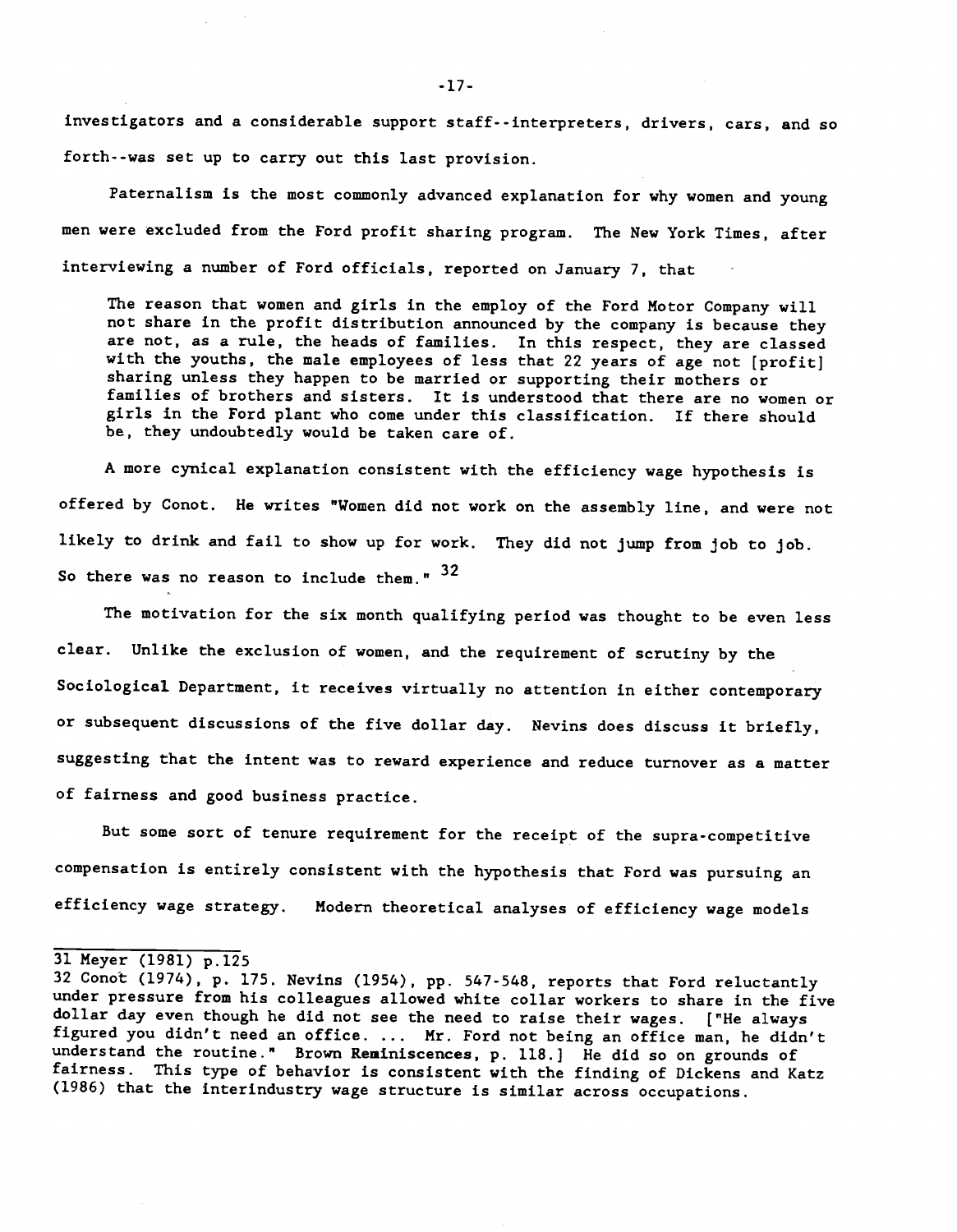based on either effort elicitation or turnover considerations suggest that firms will profit by tilting age-wage profiles relative to age- productivity profiles.<sup>33</sup> The performance incentives of such tilting will be limited by employees' fear that if the tilt gets steep enough, the firm will be tempted to renege on its commitments. So the payment of efficiency wages is predicted to coincide with the limited use of bonding devices such as the granting of high wages only to experienced workers. Nevins specifically refers to fears that Ford would systematically fire workers before their six month probationary period ran out, but that Ford did not do this. It is thus plausible that such fears constrained Ford from imposing too long a probationary period, whatever his impulses about length may have been.

Most historical accounts of the five-dollar day devote a great deal of space to discussions of the role of the Sociological Department in regulating the habits of Ford workers. Both Lee and Ford themselves made much of it. They said that teaching their workers good living habits was a moral obligation on the company's part. The message was pointed and clear. Ford pamphlets told workers about the importance of taking baths, living in clean, airy, well-lighted, and uncrowded surroundings, and saving to buy one's own house. Excessive drinking, gambling, untidiness, consumption of unwholesome foods, and lack of enthusiasm for putting money regularly into a savings account were all potential grounds for exclusion from the profits. The 150 Sociological Department inspectors went to the homes of all workers and had to certify them before their occupants could receive profit sharing payments.

Those workers who were disqualified from profit sharing could get their full payments restored if they complied with the Sociological Department's instructions within thirty days. They could get partial payments if it took them longer to come

33 See Stiglitz (1985) or Katz (1986) for surveys.

-18-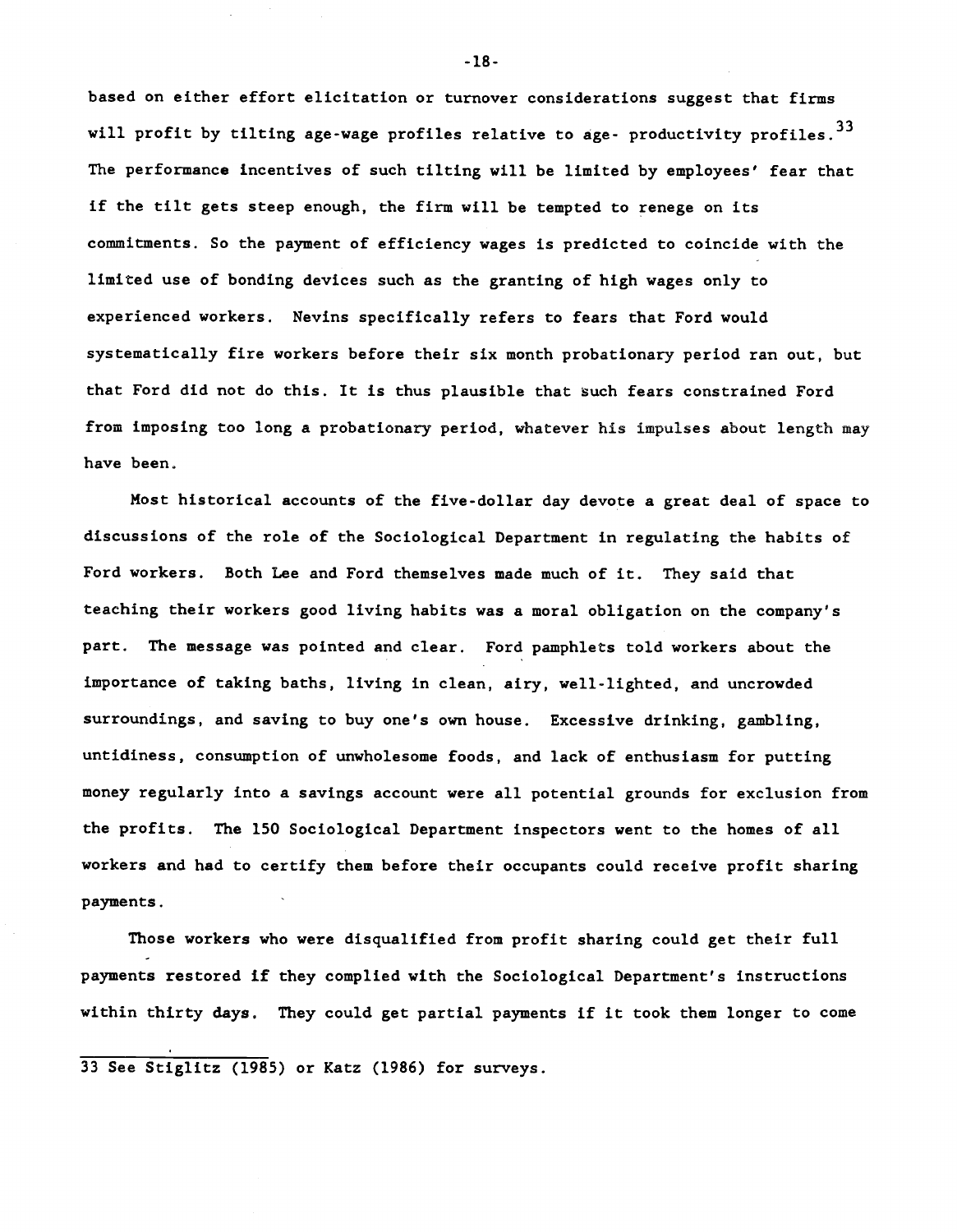into compliance. Once a worker fell from grace, the profit shares were donated to charity until he returned--this was a show of good faith on the company's part.  $34$ In all of this there seems to be a posture of conscious education. And the company repeatedly said the interventions seemed to be welcome.

Accounts of the fraction of workers who actually received payments of at least five dollars a day in spite of these hurdles vary. Ford claimed that all but 1 percent received a payment of at least five dollars a day.<sup>35</sup> Lee wrote in 1916 that 69 percent of the labor force qualified for profit sharing within the first six months of the plan, and that this figure rose to 87 percent after a year and 90 percent in mid-1916. These figures appear not to include workers who had not yet been at Ford for six months. Whichever figure is accepted, the overall percentage is large.

Two other elements of the Ford plan merit comment. First, Ford was at pains to avoid the capricious discharge of workers but at the same time to maintain the threat that inefficient workers would be discharged. In January of 1914, the home office at Ford sent a letter to its branch offices instructing them to "... not keep anyone who has proven inefficient and has been given a fair trial in more than one capacity." <sup>35</sup> The foundering worker was to be given several chances to locate a job he could do well. But if none of these worked out, or if the worker came to seem simply a disciplinary problem, he was indeed to be let go. And there was public notice that this threat of discharge was not an empty one. Not long after the introduction of the five dollar day, nearly a thousand foreign workers did not turn up for work one day: they were all off in church celebrating the Greek or Russian Orthodox Christmas. It was widely reported that they were summarily dismissed.  $36$ 

-19-

<sup>34</sup> See the exchange between Carmichael (1985) and Shapiro and Stiglitz (1985). <sup>35</sup> Meyer (1981) p.119

<sup>36</sup> According to Motor Age magazine, the men were sent home for a day (drunk) but not dismissed. The point remains (drunkenness or no), as the threat was made quite clear.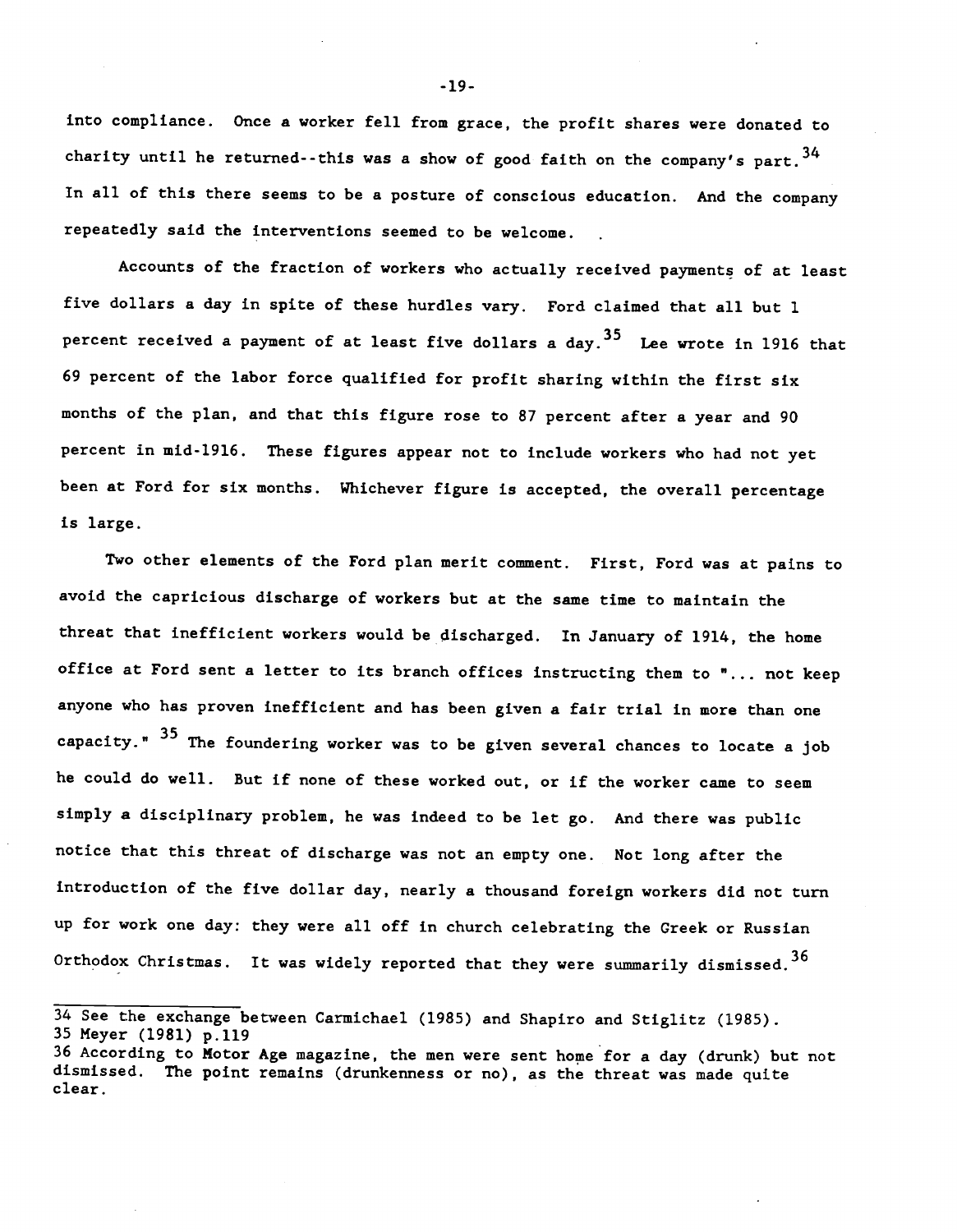The strategy of trying to avoid capricious firings by stabilizing employment while at the same time threating to punish genuine shirkers with discharge, is exactly the one predicted by effort elicitation versions of efficiency wage theories.<sup>37</sup>

Second, Ford executives laid considerable stress on the fact that it was a profit-sharing rather than a wage-increasing plan.<sup>38</sup> This was intended to convey a notion that the extra payments were gifts to workers rather than payments they had a right to expect.<sup>39</sup> The fact that the profits were being shared with workers was said to be a justification for the company's conditioning payments on workers' spending their salaries wisely. Labelling the payments profit sharing also made it clear that the company would not feel bound, and certainly could not be held to have promised, to continue the income stream if its own fortunes sagged. Indeed, in its infancy the plan was labelled as an experiment to which the company was oniy bound for a year.

This discussion of Ford's five dollar day program gives a picture broadly consistent with the conclusions reached from our review of its pre-history. Whether or not the Ford wage increases were given for reasons like those suggested by efficiency wage theories, they provide a natural testing ground for these theories. We therefore turn in the next two sections to events occurring in the aftermath of the introduction of the five-dollar day.

#### III. WERE THE NEW FORD WAGES COMPETITIVE?

A hallmark of efficiency wage theories is their implication that some firms

-20-

<sup>37</sup> As Bulow and Summers (1986), emphasize these the possibility of an arbitrary termination of employment reduce's a workers horizon and therefore makes holding his job less valuable and therefore encourages shirking.

<sup>38</sup> They were to lay less stress on this as time passed and profits fluctuated. 39 Perhaps this should be interpreted as an instance of Akerlof's gift exchange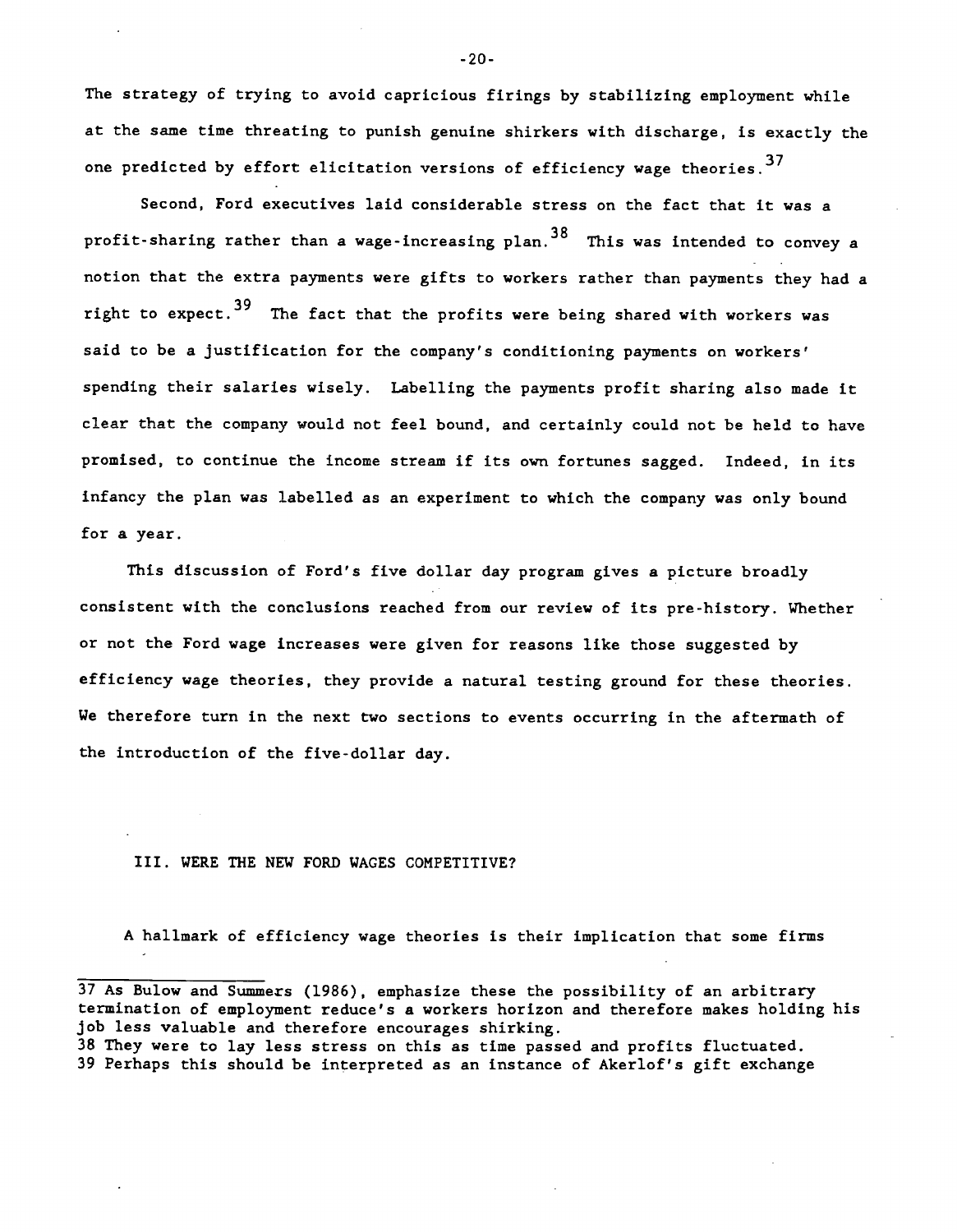choose to pay a wage greater than necessary to attract labor of the quality they desire.<sup>40</sup> Since firms paying efficiency wages pay workers more than their opportunity cost, they will in general face an excess supply of labor, and so will find themselves rationing jobs. In this section we argue that the available evidence strongly suggests that the Ford Motor Company was paying more than the going wage for the type of labor it was attracting. This of course does not establish that Ford was paying efficiency wages rather than simply excessively high wages. In the next section, therefore, we consider the profit- and productivity- consequences of Ford's wage strategy and possible wage-productivity links.

The evidence that the five-dollar day represented a supra-competitive wage at least in 1914 and 1915 is overwhelming. We examine the question first by looking at the response of the external labor market to Ford's offer of high wages, and then by considering the response of those currently employed at Ford. As noted above, Ford did not have problems attracting labor even prior to doubling the wage it paid. The deteriorating labor market conditions in Detroit and its hinterlands meant that even with no wage increase, the length of the queues for Ford jobs would have been increasing in January of 1914, all other things equal. As would be expected, a doubling of the wage, even offered with a six month lag, had a large effect on the supply of labor to Ford.

Following the introduction of the five dollar day long queues for jobs were all too evident. The New York Times report on January 13, is typical of the reports that appeared almost daily for the two weeks after the inception of the five dollar day.

efficiency wage model. We discuss this further below.

<sup>40</sup> Put more formally, efficiency wage theories have the implication that the constraint facing firms- -that they provide workers with a reservation level of utility- -does not bind. Eaton and White (1983) are particularly clear on this point. Note that it refers to the strategy of a single firm not the nature of market equilibrium. This is fortunate since our analysis is concerned only with Ford's strategy.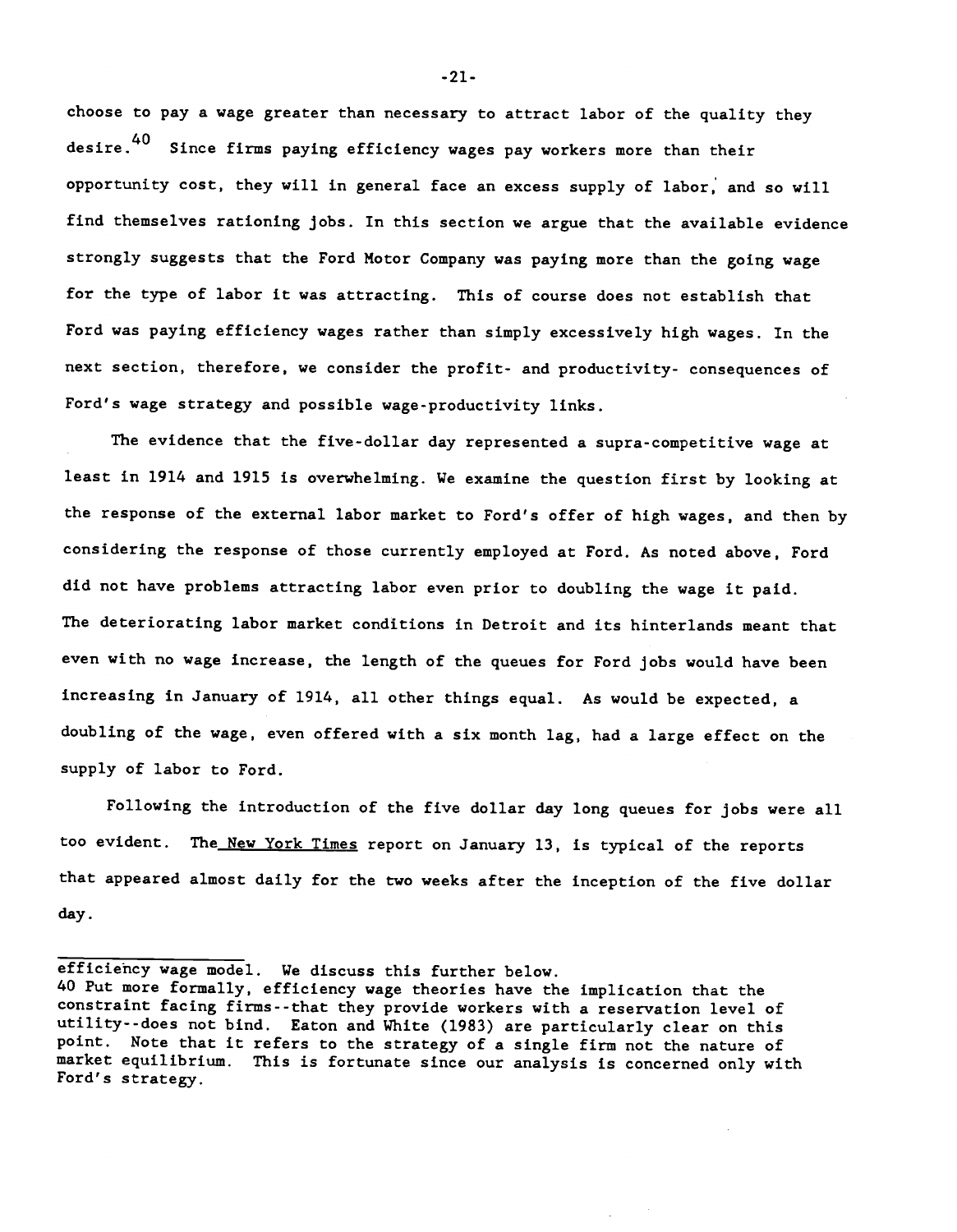Twelve thousand men, more than congregated around the plant on any day last week celebrated the [five dollar day] with a rush on the plant which resulted in a riot and turning of a fire hose on the crowd in weather but little different from zero. . .The crowd began forming at 10 o'clock last night in spite of a blizzard. As a last resort at about 8'oclock this morning the police got out the water hose.. .As soon as the job hunters had dried or changed their clothing they came back.

There is evidence that an excess supply of labor seeking jobs at Ford persisted even after workers gave up on lining up outside the plant gates. The Ford Archives contain a letter from the Ford legal department to the Sociological Department dated April 1915 indicating that two entrepreneurs who had charged large numbers of wouldbe Ford employees 50 cents or \$1 for writing letters of application to Ford had been induced to give up the practice. $^{41}$  It is hard to see why Ford would object to this practice if it was actively seeking more workers. More telling perhaps is the observation that large numbers of workers migrated to Detroit in the hope of getting jobs at Ford. Eventually it proved necessary for Ford to make a rule that no worker would be hired who had not already lived in Detroit for six months.

Further evidence of the supra-competitive wages being offered at Ford comes from the reaction of other auto manufacturers in Detroit. The Detroit News of January 9 quotes the treasurer of one firm thus: "The Ford plant can only give employment to so many men and after that the others will have to seek employment in other plants at the prevailing wage. $^{\mathsf{n42}}$  Nevins goes so far as to assert that the Ford plan benefitted all the automobile companies in Detroit by swelling the pooi of available labor. (Even after it was announced that Ford would not hire workers from out of town, thousands continued to stream in to Detroit.)

The standard economist's response to evidence of this type is to suggest that the increase in wages was intended to improve the quality of the workers Ford was attracting. In this case, the apparent excess supply of labor would only have

-22-

<sup>41</sup> Memorandum to J.R. Lee from H.R. Hartman, dated 4/30/15, Ford Archives Acc. 940, Box 16. 42 "Other Auto Men Say They Do Not Expect Plants To Be Affected," Detroit News,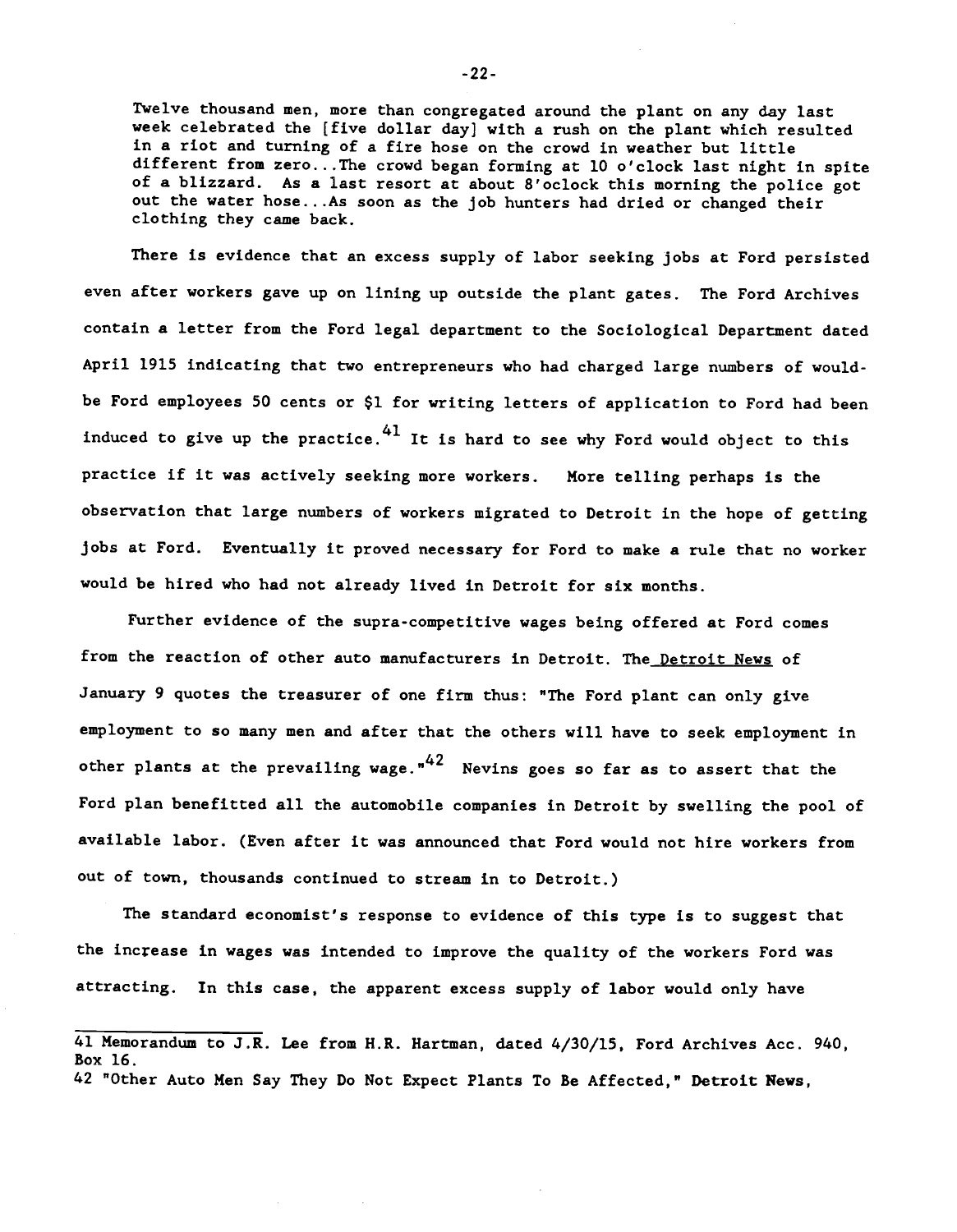reflected the low skill levels of the workers applying, levels inferior to those of the workers actually engaged. This line of argument does not seem very relevant to the Ford experience. Ford made no effort to replace his workforce with new more highly skilled workers when he raised wages. Abell (1914) noted that

"The Ford Motor Company does not wish to change the present standard of labor in its plant. Three quarters of the employees are of foreign birth; a large number of them non-English speaking and of the grade ordinarily fitted for common labor.... The increment added to wages under the plan will not result therefore in the attraction of a higher grade of workmen and their substitution for the class at present employed."

Certainly everything we know about the technical change under way is consistent with this. Finally, if the goal were to attract better workers, it is hard to see why Ford would exclude workers from other cities from being hired.

The long queues for jobs at Ford seems to bely the view that the Ford high wage was merely a compensating differential (to the sort of people on the qeues) for unpleasant working conditions.44 Furthermore, the behavior of workers within the plant casts serious doubt on the compensating differential explanation for the five dollar day. If it were correct, one would expect that the radical change in the conditions and wages package would not be to the taste of some workers who would then quit. On the other hand, if the change were simply towards an equilibrium where workers were paid more than their opportunity cost, one would expect to see the quit rate plummet.

In fact, as we discuss below, turnover declined precipitously after the introduction of the five-dollar day. Abell (1915) reports that the quit rate fell by 87 percent between March of 1913 and March of 1914.<sup>45</sup> A similar comparison is provided by Fisher (1917) who concludes that turnover fell from 400 to 23 percent

January 6, 1914.

43Abell (1914) p.306

-23-

<sup>44</sup> It might be argued that the queues were composed of workers who did not realize how unpleasant life was inside the Ford plant. Even granting this, an excess supply of labor was nevertheless readily available to Ford. 45 Abell (1915), p. 37.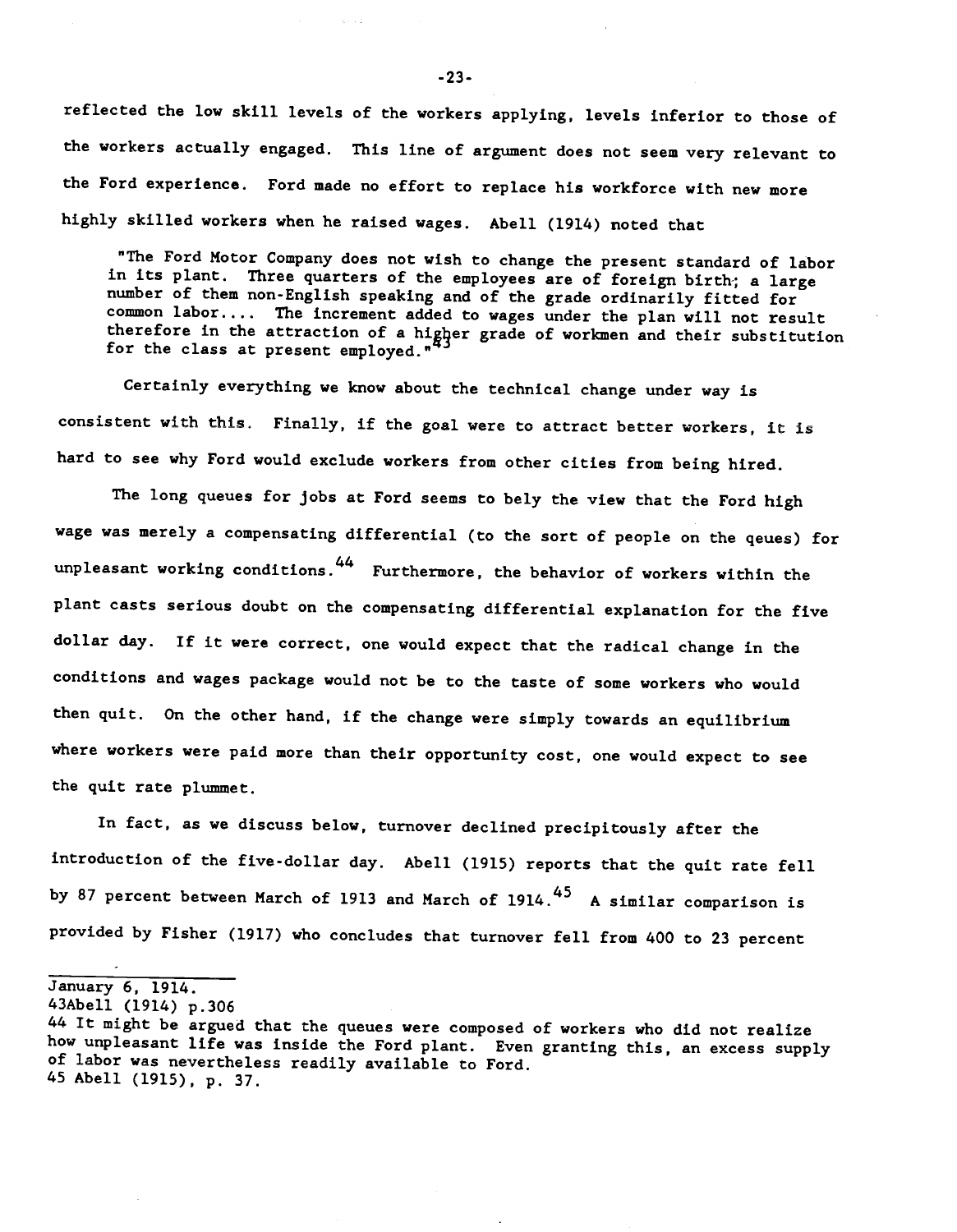between the period October 1912-October 1913, and the subsequent year.<sup>46</sup> Slichter (1921) gives the figures 370 percent for calendar year 1913 and 54 percent for  $1914.$ <sup>47</sup>

Anecdotal evidence on whether the five dollar day was necessary as a compensating differential appears conflicting. The experience of Charles Madison, a skilled mechanic who left the Dodge plant to work at Ford and then returned because he was "too fatigued after leaving the Ford factory to do any serious reading or attend a play or concert" seems atypical in more respects than just Madison's leisure tastes.48 Being a skilled mechanic, Madison was welcomed back to Dodge.49 More insight into the situation at the Ford plant comes from the observation of Leslie McDonnell, a Ford worker who recalled that "It would almost have required the use of a rifle in order to separate the average Ford employee from the payroll." $50,51$ 

On balance, it seems fair to infer that the introduction of the five dollar day represented a decision to pay more than was necessary to attract workers. Indeed it is hard to see how a sudden doubling of wages paid given constant or deteriorating opportunity costs could possibly be explained in any otherway. Whether the five dollar day might reasonably, in retrospect, have been motivated by profit maximization is another matter. We turn next to the question of whether it was in fact, as Henry Ford claimed, "one of the finest cost cutting moves we ever made".

#### IV. WAS ThE FIVE DOLLAR DAY PROFITABLE? WHY?

-24-

<sup>46</sup> Fisher (1917), p. 15.

<sup>47</sup> Slichter (1921), p. 233.

<sup>48</sup> Madison (1979/1980), op. cit.

<sup>49</sup> The Dodge foreman was unsurprised to see him again.

<sup>50</sup> McDonnell, p.9.

<sup>51</sup> A careful examination of the structure of the local labor market reveals the underlying consistency. See Raff (1986), Section 7.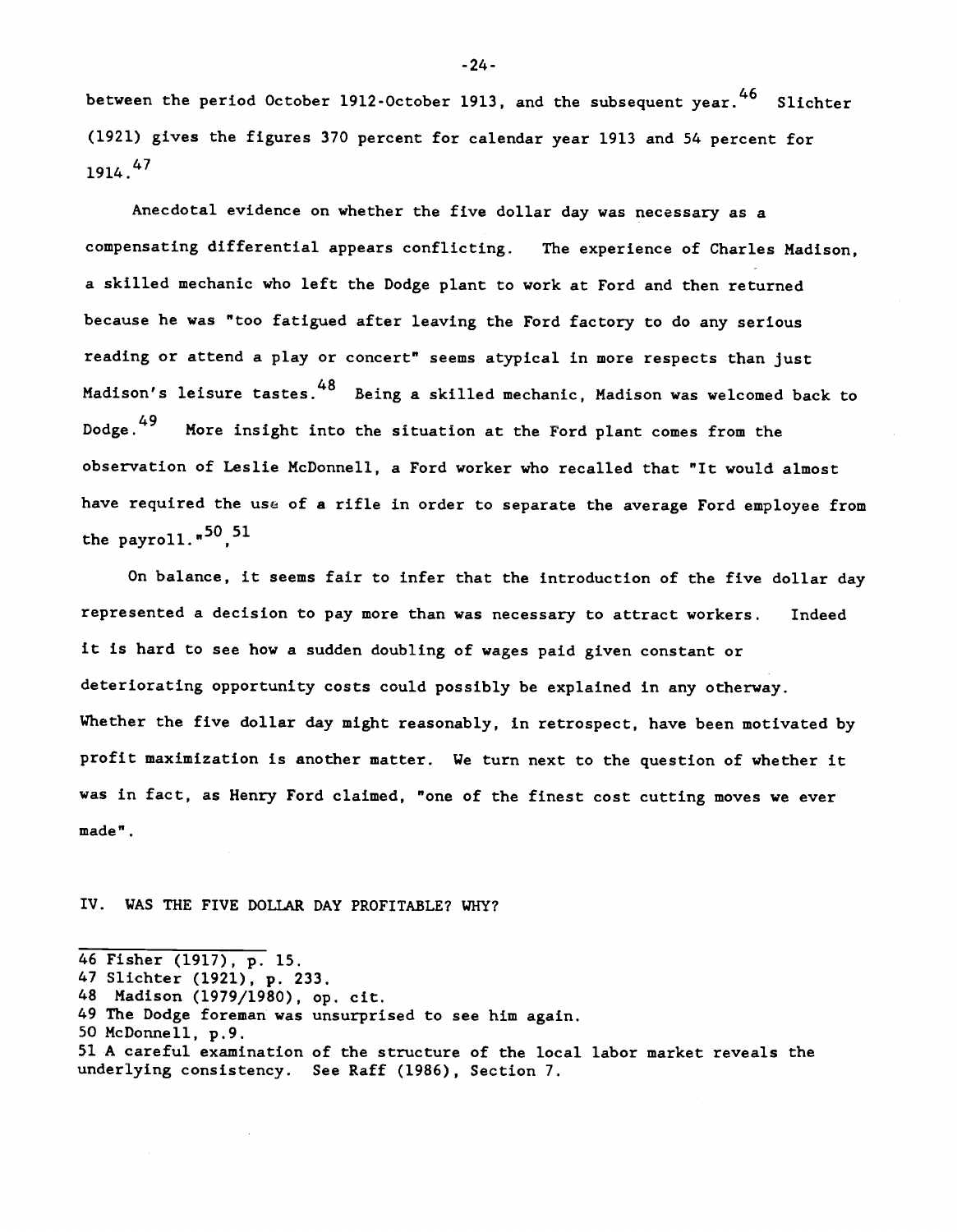Some crude statistics on Ford Motor Company profits are given in Table 2. Profits rose steadily in both nominal and real terms in 1914 and 1915. Recall that the out of pocket cost of the five-dollar day program was estimated to be \$10 million for a year in which total profits were forecast at only \$20 million.

Where did the money come from? Two contemporaries discussed Ford productivity quite explicitly. Abell writing in Iron Age appears detatched though obviously very impressed by the Ford experiment. His article begins by asserting that:

Conditions in industry could hardly have provided a more severe test for profit sharing plans than they have undergone for the past year. Distributions to employees have been suspended by some of those organizations commonly accepted as the leaders in successful management. By way of contrast the comparative financial statement of the Ford Motor Company as of September 30, 1913 and 32 September 30, 1914 is a strikingly interesting and significant document.

Abell provides an estimate of the productivity gains resulting from the five dollar day as well. He concludes on the basis of Ford's testimony before the Industrial Relations Commissions that between 1913 and 1914 the Ford company produced 15 percent more cars per day, with 2000, or about 14 percent, fewer workers and a reduction in the number of hours worked per worker. This figure understates the productivity increment because new production techniques raised significantly the share of Ford value added in each car by manufacturing several car parts that had previously been purchased from other suppliers. Even without taking any account of the increase in Ford value added or the reduction in hours per day, his figures suggest close to a 30 percent productivity increment. Lee is said to have calculated that Ford plan raised wages by 105 percent, but labor costs by only 35 perent, implying about a fifty percent improvement in productivity.<sup>53</sup> It is not clear that this calculation took account of the increase in value added per car that occurred in 1914.

52 Abell (1915), pp. 33, 36. 53 Nevins, p. 548.

-25-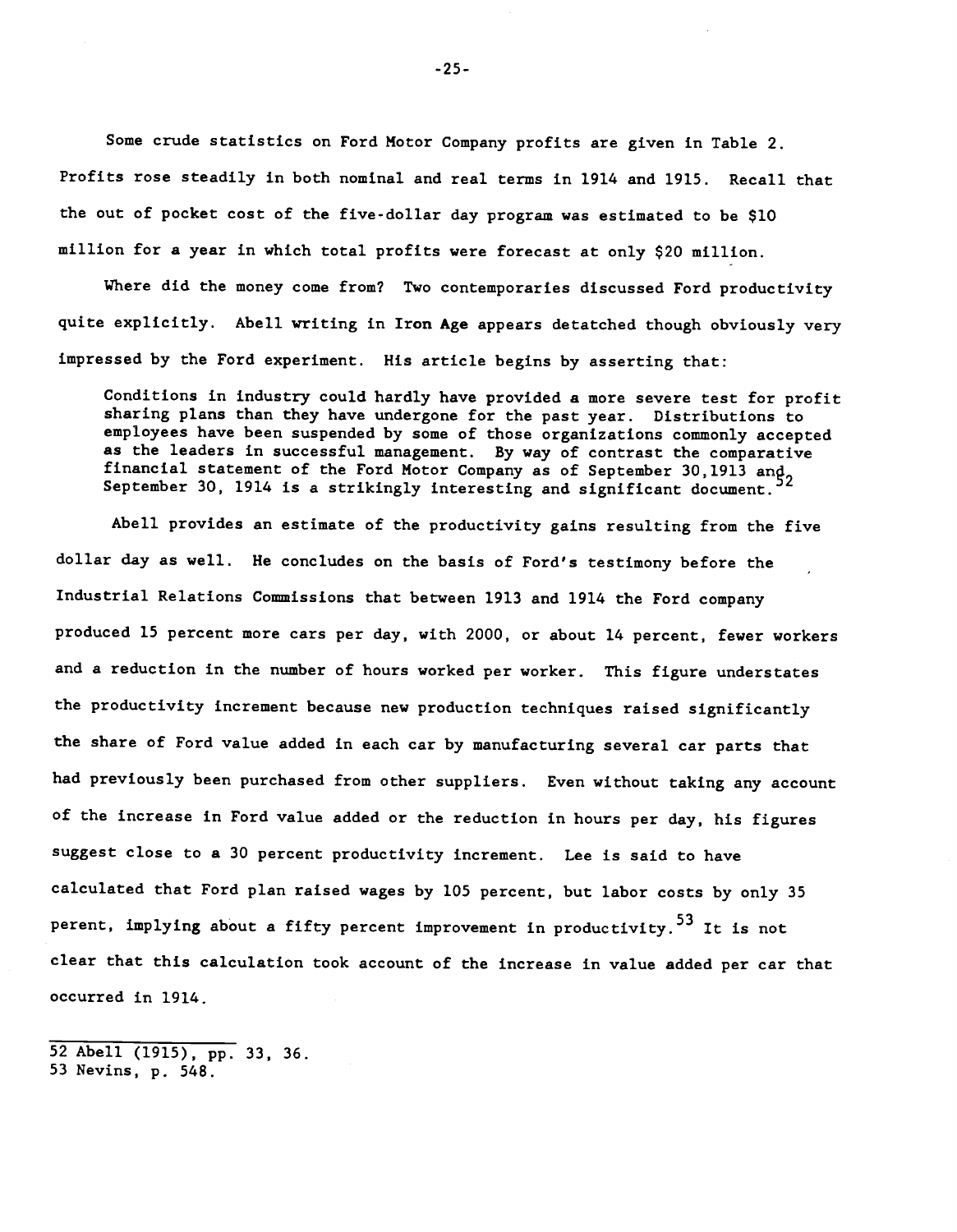# Ford Motor Company Net Income 1910-1915

| <u>Year</u>                                  | <u>Nominal</u>                                                                   | Real (\$ 1910)                                                                     |
|----------------------------------------------|----------------------------------------------------------------------------------|------------------------------------------------------------------------------------|
| 1910<br>1911<br>1912<br>1913<br>1914<br>1915 | 4, 163, 451<br>7,338,588<br>13,542,678<br>27,087,204<br>31,757,769<br>40,307,167 | 4, 163, 451<br>7,413,464<br>13, 139, 301<br>26,452,347<br>30,419,318<br>36,901,187 |
|                                              |                                                                                  |                                                                                    |

Source; Nevins (1954), p. 647. The 1914 and 1915 figures have been adjusted to put them, like the others, on a calendar year basis. (The real values use the GNP deflator from Historical Statistics of the United States, p. 224.)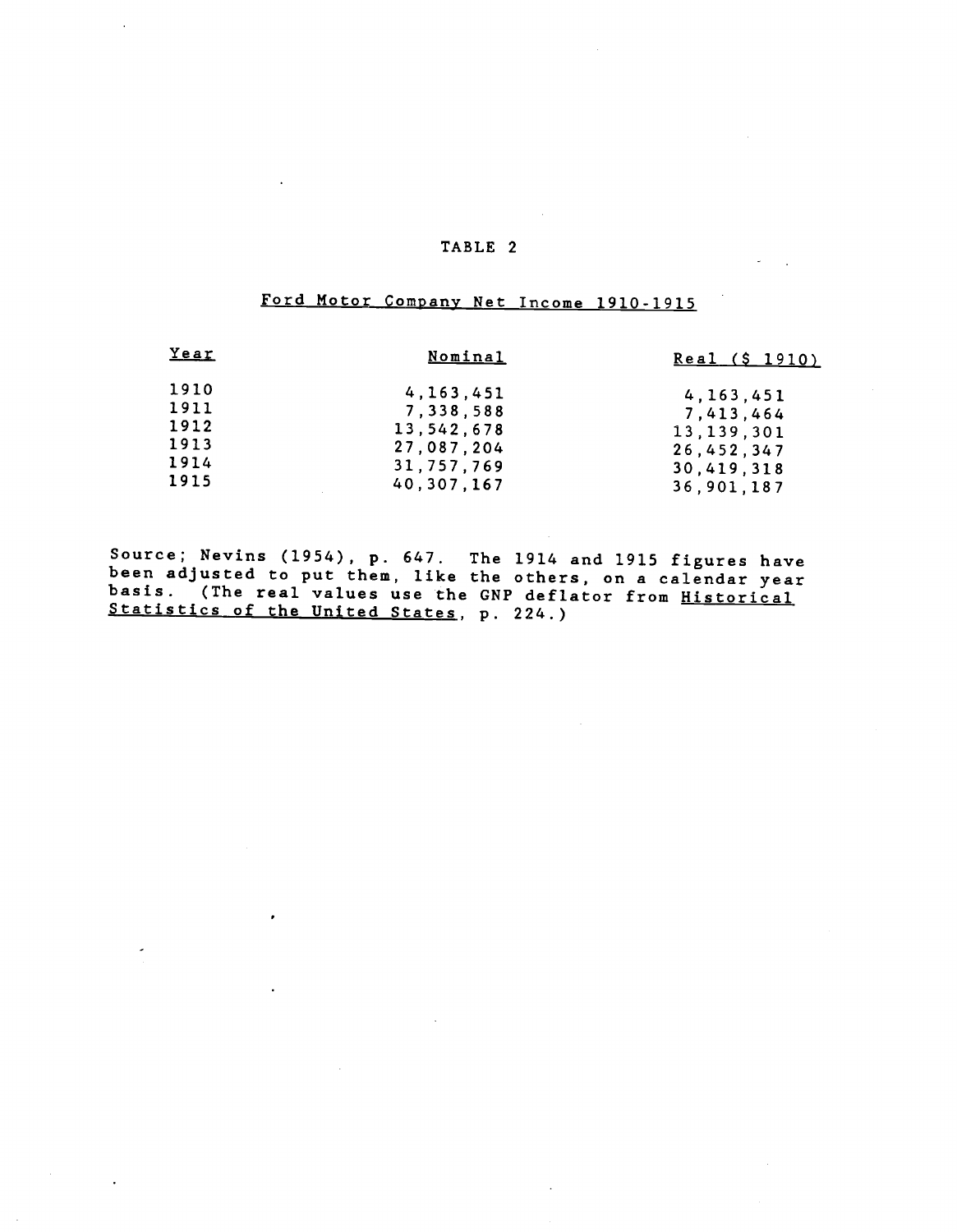These estimates are confirmed by the available quantitative information. Table 3 presents some information drawn from the Ford archives on the cost of making model T chassis. Despite the drastic increase in the wages Ford paid, total costs actually declined between December 1913 and December 1914, even fully counting allocated overhead. The sharp decline in the costs of materials corroborates suggestion made above that the fraction of value added generated inside the Ford plant was increased in 1913.

Similar detailed data are not available on the costs of other components of Ford cars. But the productivity question can be addressed crudely using aggregate data. To isolate any increment in productivity following the introduction of the five dollar day in January of 1914, we estimated multiple regressions relating the log of productivty (measured alternatively using total labor hours and total production labor hours in the denominator) on seasonal dummies, a time trend, and alternatively dummies for 1914 and 1914 and 1915. The results displayed in Table 4 suggest a substantial productivity increment of between 40 and 70 percent following the introduction of the five-dollar day. These figures are probably underestimates given that no account is taken of the increased share of value added that was generated inside the Ford plant.

An alternative and somewhat independent way of looking at the impact of the five dollar day on productivity is to consider its impact on prices. If it represented a substantial cost increase, one would expect to see an abnormal increase in price and reduction in profits at its inception. Table 5 presents some information on prices. It is clear that prices continued their downward trend in 1914 at about the same pace that typified the 1910-1920 period. As we have already observed, profits performed reasonably well despite falling prices.

The Sources of Increased Productivity

-26-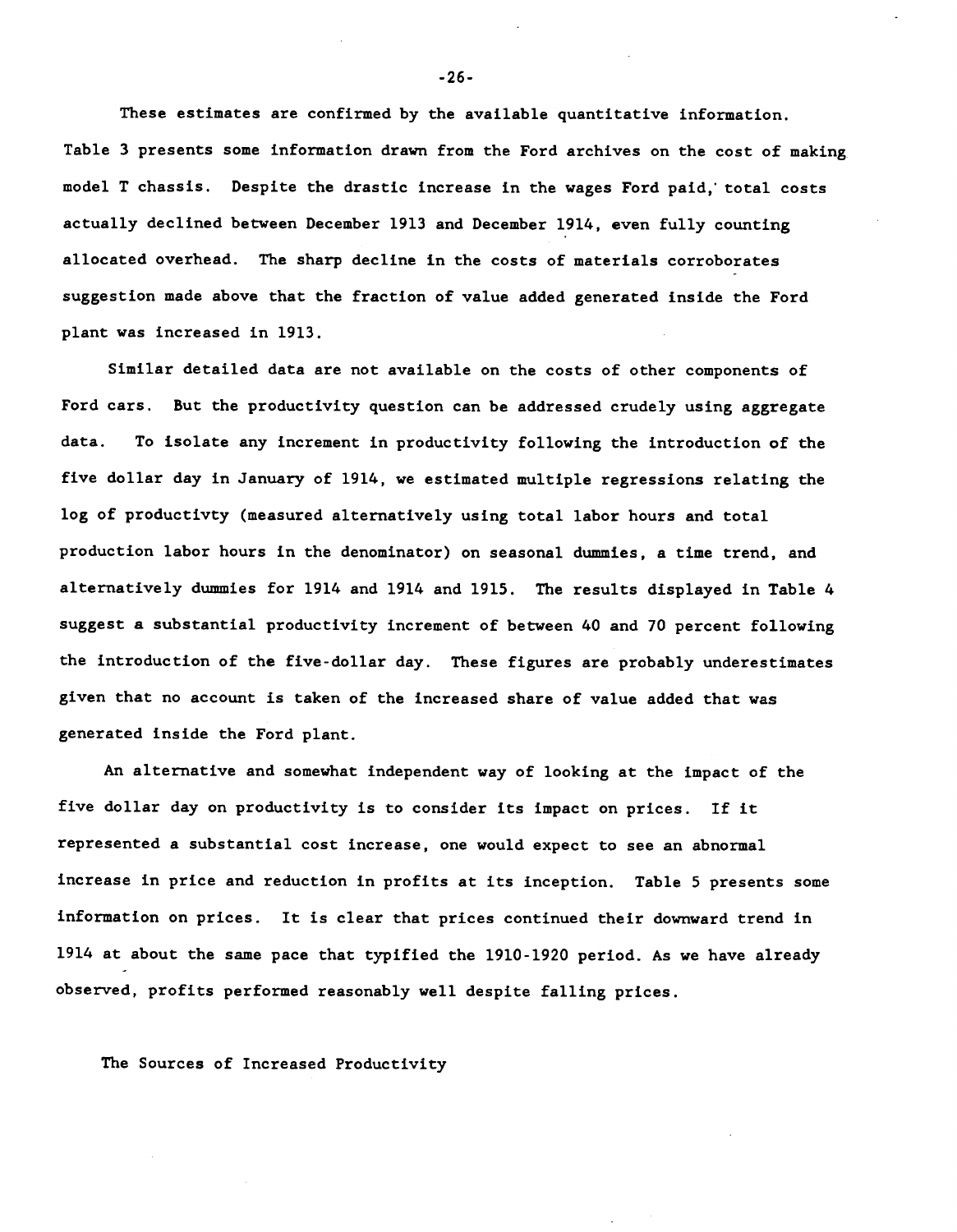$\sim$ 

# Some Monthly Cost Figures for the Model T Chassis

# 1913-1915

 $\sim$ 

 $\label{eq:2} \frac{1}{\sqrt{2}}\int_{0}^{\infty}\frac{d\mu}{\lambda}d\mu\,d\mu\,.$ 

| <u>Date</u>    | Materials | <u>Labor</u> | Overhead |  |
|----------------|-----------|--------------|----------|--|
| December 1913  | 122.23    | 17.03        | 22.66    |  |
| March 1914     | 105.07    | 23.54        | 31.40    |  |
| June 1914      | 106.29    | 26.18        | 34.94    |  |
| September 1914 | 94.69     | 25.86        | 34.54    |  |
| December 1914  | 99.28     | 24.39        | 32.52    |  |

Source: Ford Archives Accession 125 (Model T Cost Books).

 $\Delta \sim 10^7$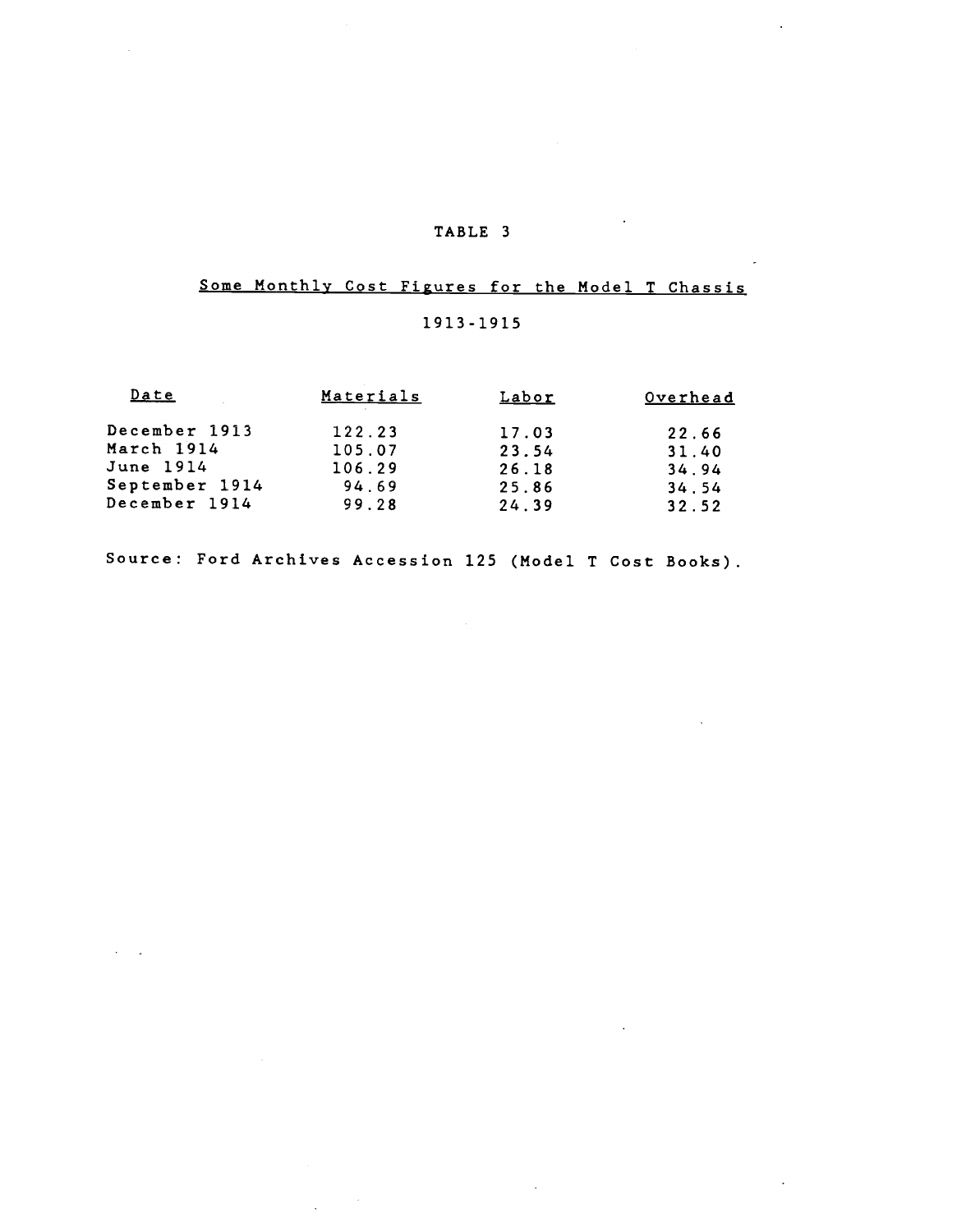# Impact of the Five-Dollar Day on Productivity

| Time<br>Period | Log of<br>Output per<br>Production<br>Workers | Log of<br>Output per<br>Total<br>Workers      |  |
|----------------|-----------------------------------------------|-----------------------------------------------|--|
| 1914           | .655<br>(.164)                                | .528<br>(.177)<br>$\sim 10^{11}$ km s $^{-1}$ |  |
| 1914-1915      | .530<br>(.155)                                | .414<br>(.166)                                |  |

Estimates are based on regression equations including seasonal dummies and a time trend. Standard errors are given in parentheses.

Regression data source: Ford Archives Accession 922.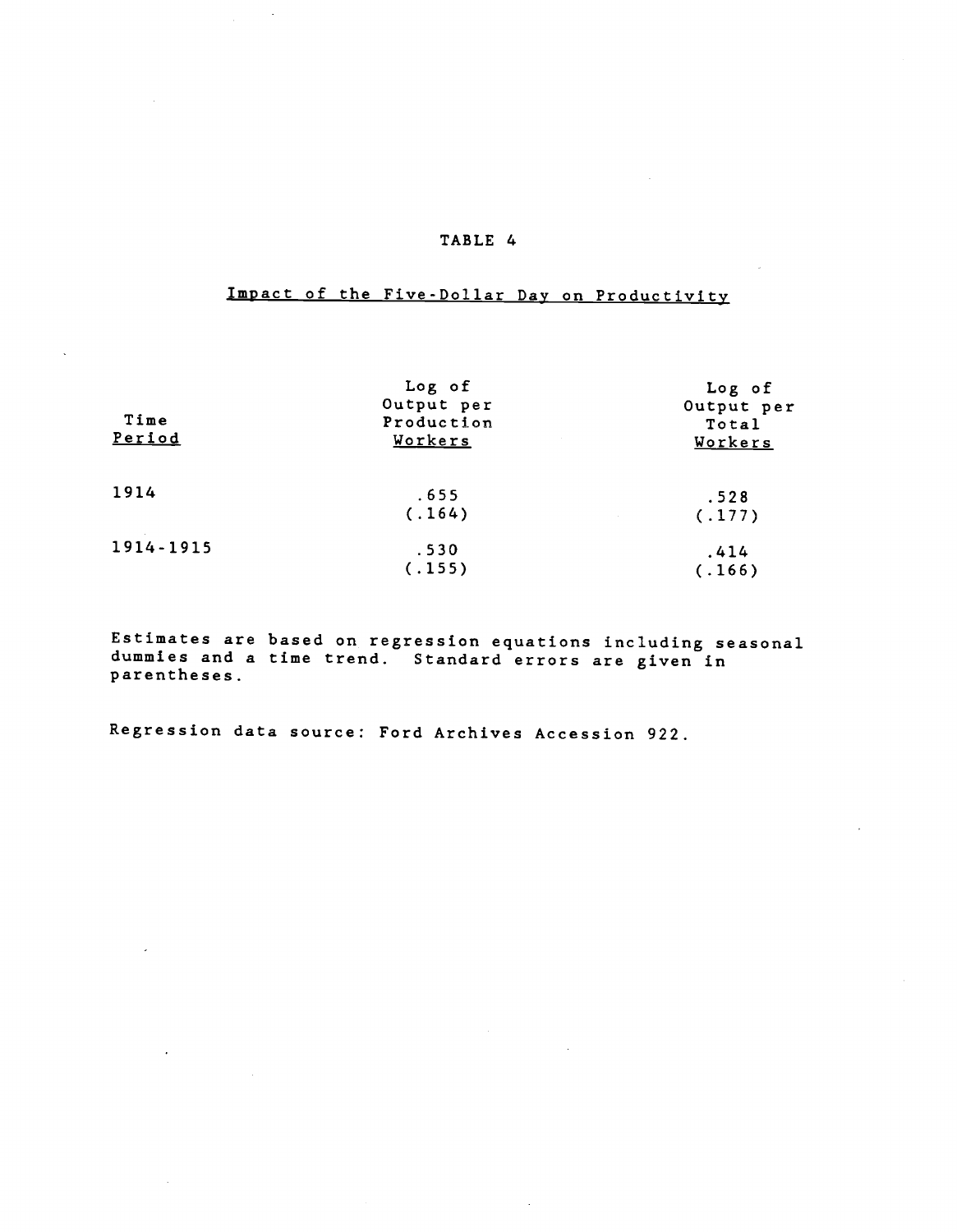$\sim 10$ 

 $\mathcal{L}(\mathcal{L})$  and  $\mathcal{L}(\mathcal{L})$ 

 $\sim 10^{10}$  km s  $^{-1}$ 

 $\mathcal{L}^{\text{max}}_{\text{max}}$  and  $\mathcal{L}^{\text{max}}_{\text{max}}$ 

# Model T Prices

| Year           | Nominal<br>Price | Real Price<br>(s 1910) |
|----------------|------------------|------------------------|
| 1910           | \$950            | 950.0                  |
| 1911           | 780              | 787.9                  |
| 1912           | 690              | ٠<br>669.4             |
| 1913           | 600              | 585.9                  |
| 1914           | 550              | 526.8                  |
| 1915           | 490              | 448.6                  |
| 1916           | 440              | 359.3                  |
| 1917           | 360              | 236.7                  |
| 1918           | 450              | 263.1                  |
| 1919           | 525              | 269.0                  |
| 1920           | 507              | 227.9                  |
| 1921<br>$\sim$ | 397              | 214.0                  |

 $\mathcal{L}^{\text{max}}_{\text{max}}$ 

Source: Ford (1922), p. 145. Price Statistics of the United States, p. 224. deflator is from Historical 224.

 $\mathcal{L}^{\text{max}}_{\text{max}}$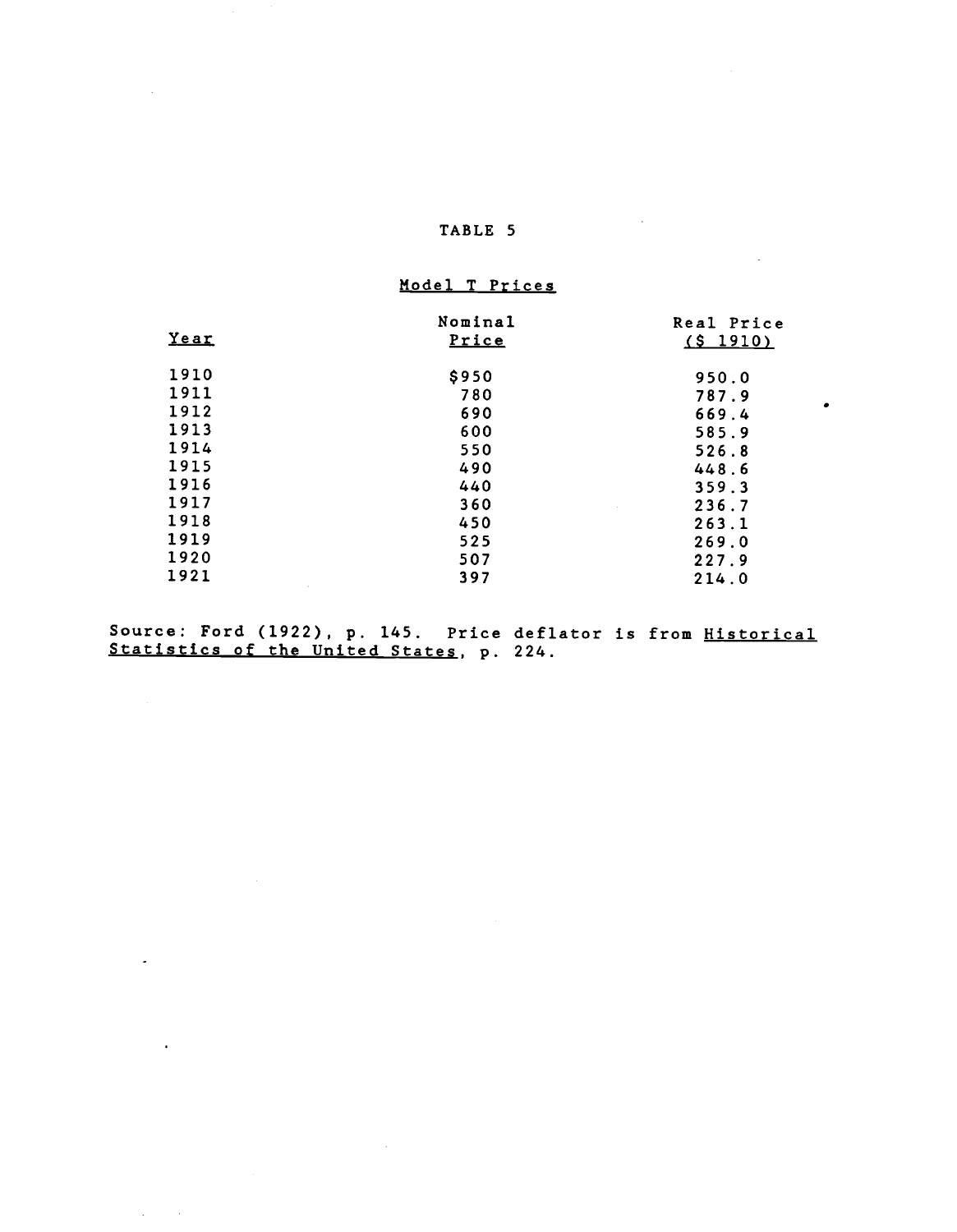We are therefore driven to the question of whether the five- dollar day itself caused the productivity improvements or merely coincided with the introduction of productivity enhancing technologies. In order to answer this question, we examine possible mechanisms through which wage increases may have directly increased productivity.

The historical details of technical change closes off interest in efficiency wage theories based on selection considerations. These theories hold that the point of the high wages is to encourage more highy skilled (and so more productive) individuals, the higher opportunity cost of whose time would certainly be known to them, to select themselves to apply for jobs. But the industrial journalists Arnold and Faurote, writing about the Ford factory around this time for a technical audience, record very different needs.

As to machinists, old-time all-around men, perish the thought! The Ford Company has no use for experience in the working ranks, in any way. It desires and prefers machine tool operators who have nothing to unlearn, who have no theories of correct surface speeds for finishing, and who will simply do what they are told to do, over and over again, from bell-time to bell-time.

To a first approximation, the company didn't want skilled workers. It would therefore hardly have been willing to actually pay to find them. Ford engineers were de-skilling the jobs.  $55$ 

A second theory has increased wages increasing productivity by reducing turnover costs. We have noted that prior to the five-dollar day, turnover rates at Ford had reached dramatic heights and that they subsequently declined very sharply. Table 6 presents the only detailed information which is available for particular months.<sup>56</sup> There are difficulties in judging just how much of the drastic decline

-27-

<sup>54</sup> Arnold and Faurote (1915), pp. '41-42.

<sup>55</sup> For a historical narrative, see Hounshell (1915), pp. 217-262. For some statistics, see Meyer (1981), pp. 48, 50, and 51. 56 It is clear that there was once much more. But our archival searches have not, as yet, turned any of it up. We suspect it simply has not survived.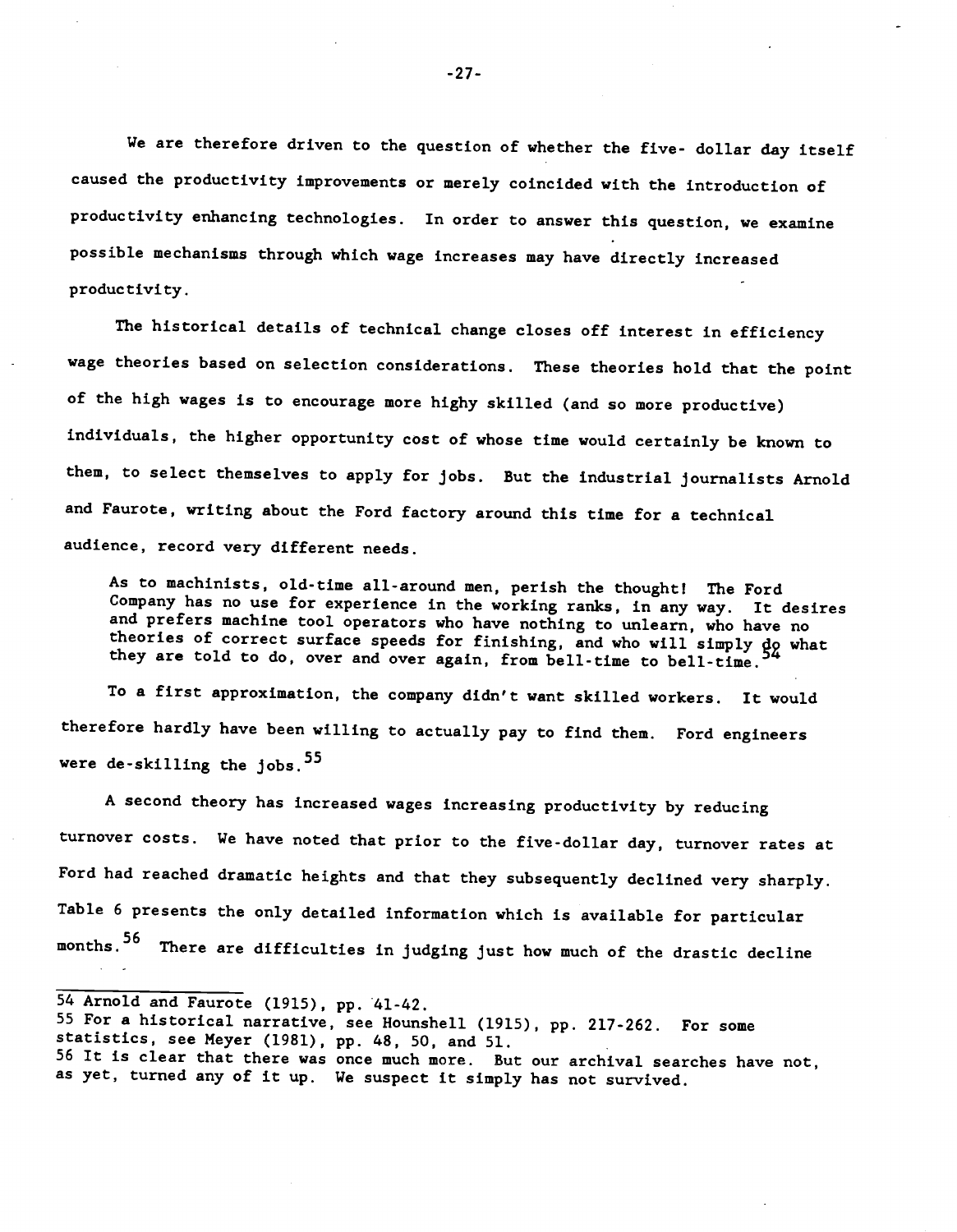# Separations from the Ford Motor Company for Selected Months

# 1912-1914  $\mathcal{A}=\mathcal{A}$ Date Five-day Men Discharges Quits December 1912 3,594 176 386<br>
March 1913 5,156 1,276 870 March 1913 5,156 1,276 870<br>October 1913 322 137 326 October 1913 322 137<br>
March 1914 166 166 March 1914 166 166 115

Source: Abell (1914), p. 49, and Ford (1916).

# TABLE 7

# Annual Turnover Rates 1913-1915

|                           | 1913   | <b>Contract</b><br>1914 | <u> 1915 </u> |  |
|---------------------------|--------|-------------------------|---------------|--|
| Average force<br>employed | 13,623 | 12,115                  | 18,028        |  |
| Total leaving             | 50,448 | 6,508                   | 2,931         |  |
| Turnover rate             | 370%   | 54                      | 16%           |  |
| Resignations              | 39,575 | 5,199                   | 2,871         |  |
| Lay-offs                  | 2,383  | 385                     | 23            |  |
| Discharges                | 8,490  | 926                     | 27            |  |

Source: Slichter (1921), p. 244.

## TABLE 8

### Absenteeism

 $\sim$ 

| $\overline{a}$<br>Date<br>$\mathbf{r}$ | Total<br><u>Workers</u> | Number<br><u>Absent</u> | Percent<br><u>Absent</u> |
|----------------------------------------|-------------------------|-------------------------|--------------------------|
| October 6, 1913                        | 12,548                  | 1,250                   | 10%                      |
| October 6, 1914                        | 12,645                  | 311                     | 2.5%                     |

Source: Abell (1915), p. 37.

 $\ddot{\phantom{a}}$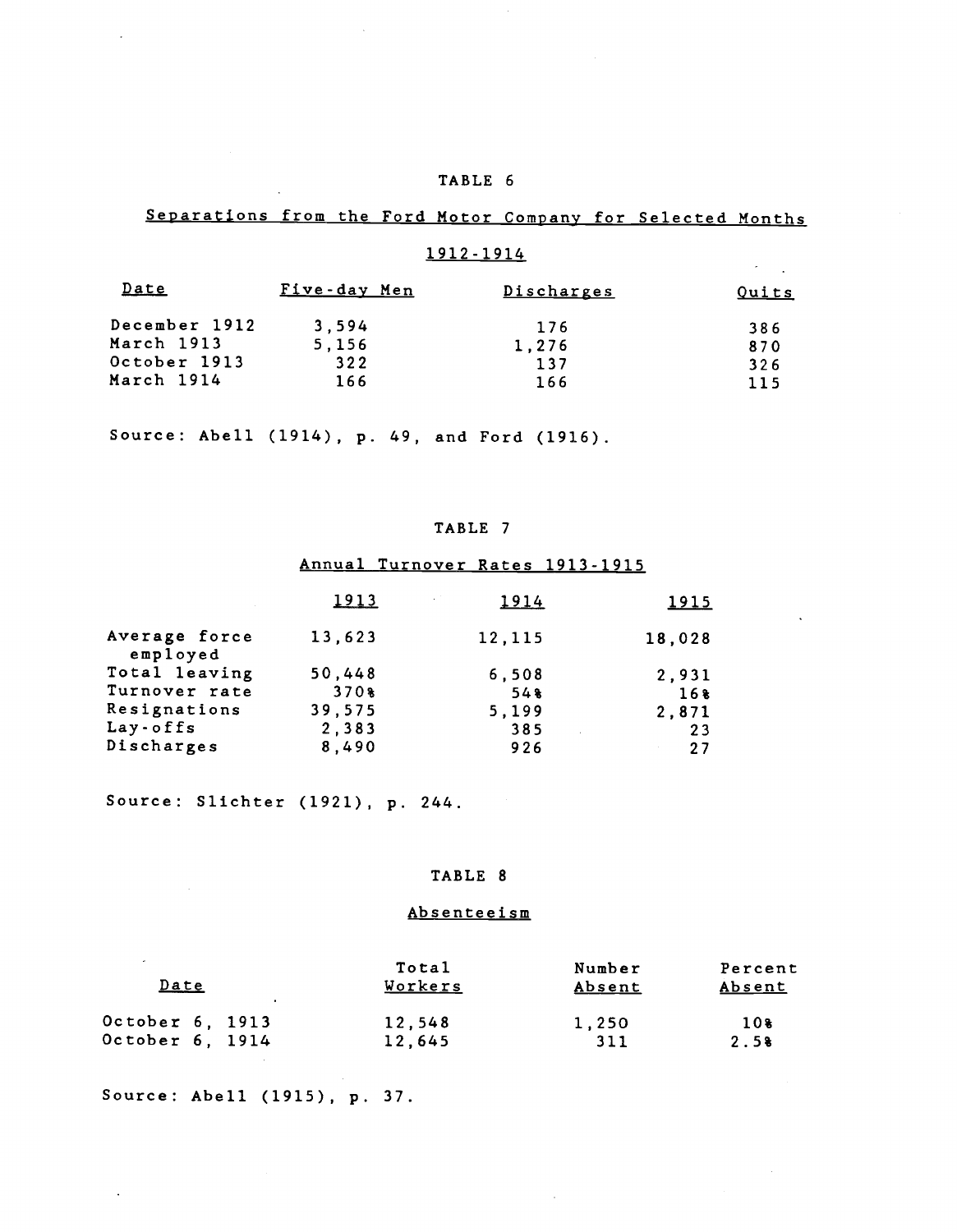between 1913 and 1914 in turnover can be attributed to the effects of the fivedollar day. As we noted above, the extent to which the reforms of October 1913 solved the turnover problem prior to the advent of the five-dollar day is unclear. Moreover the sharp economic downturn which had hit Detroit's hinterlands by late 1913 and was afflicting the city itself by late springtime would have substantially reduced turnover even if wages had not been increased. Raff (1986) argues that this effect alone may have accounted for up to half of the decline in turnover between 1913 and 1914.

But there is a more troublesome problem with this explanation than these timing issues. Payments to the duly qualified workers did rise radically with the advent of the five-dollar day. For the five-dollar day to be rationalizable on grounds of reduced turnover, however, it is necessary that the cost to firms of turnover was considerably reduced. In order to make a crude assessment of the savings, we begin with an expression for the user cost of labor.

#### $c = w + (i+q)T,$

where w is the wage, i the relevant interest rate, q the turnover rate, and T training costs. The crucial question is whether the decline in q associated with the five-dollar day made the second term shrink enough to reduce the total user cost on balance.

It is instructive to insert some plausible values into the formula for the user cost of labor. Since we have w on a daily basic, we want i and q on a daily basis. • On a daily basis, any reasonably annual i is zero. Putting annual turnover rates for 1913 and 1914 (which we do possess: see Table 7) on a daily basis, the cyclically adjusted change in q is .52 percent. The calculation then turns on the size of T. Raff (1986) examines contemporary calculations of the training and breaking-in costs of various grades of labor and a Ford plant survey of training times conducted (with reference to essentially the same production process) in 1917.

-28-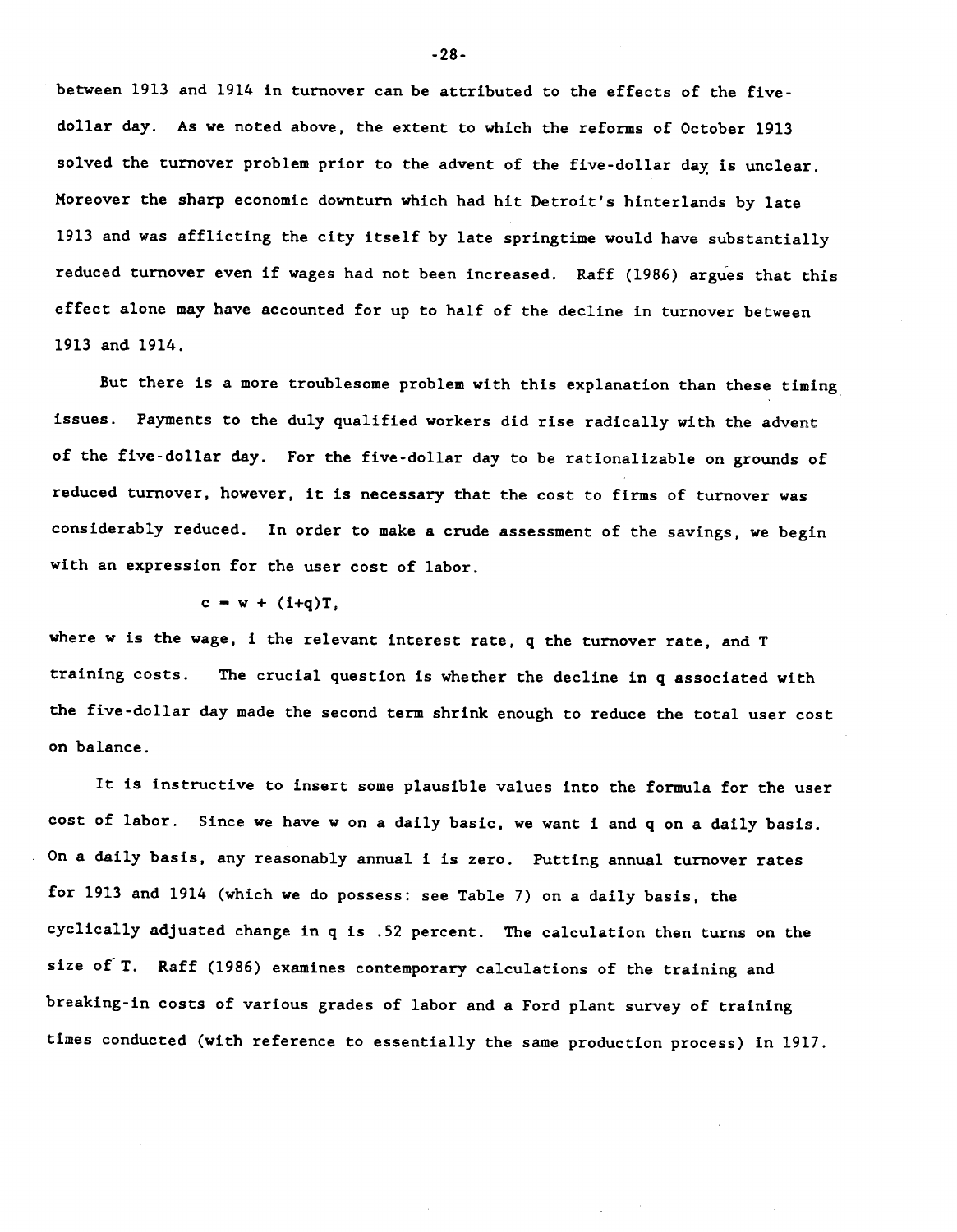He concludes that setting T equal to a week's pay (i.e. \$30) is somewhere between accurate and generous.

Assuming a value of \$30 for the turnover cost, one then calculates that reduced turnover saved the firms about \$0.16 per day. Even allowing for the fact after a time workers did not earn the five dollar day until six months after they started, and that some workers were for one reason or another ineligible for it, it is difficult to conclude that more than about 6 percent of the cost of the five dollar day program was offset by increased wages. Even the most favorable of the pairs of turnover numbers in Table 6 yields only 19 percent. These are very small fractions.

This calculation does however presume that the relevant turnover costs are simply training costs. It is very plausible that turnover imposed costs other than training new workers. First, turnover largely took the form of workers not showing up for work and then after five days being declared to have quit. Presumably with high turnover, firms were very unsure of their staffing needs and so frequently found themself either shorthanded or with redundant workers. Second, in a highly fluid environment, it may well have been the case that more than one worker had to change jobs for each person who left. In this case, a single departure could require training costs to be borne a number of times. Third, when departure was associated with dissatisfaction, it may well have involved a negative impact on the productivity of others. Sabotage is only an extreme example. Overt conflict with foremen which was very common is another.

A third alternative explanation for how a wage increase might raise productivity is that higher wages might elicit increased effort. Suppose effort is verifiable only at some cost. If wages are set at a level at which there is a utility cost to losing a job, workers will autonomously choose to work harder: high wages will substitute for monitoring and control.

-29-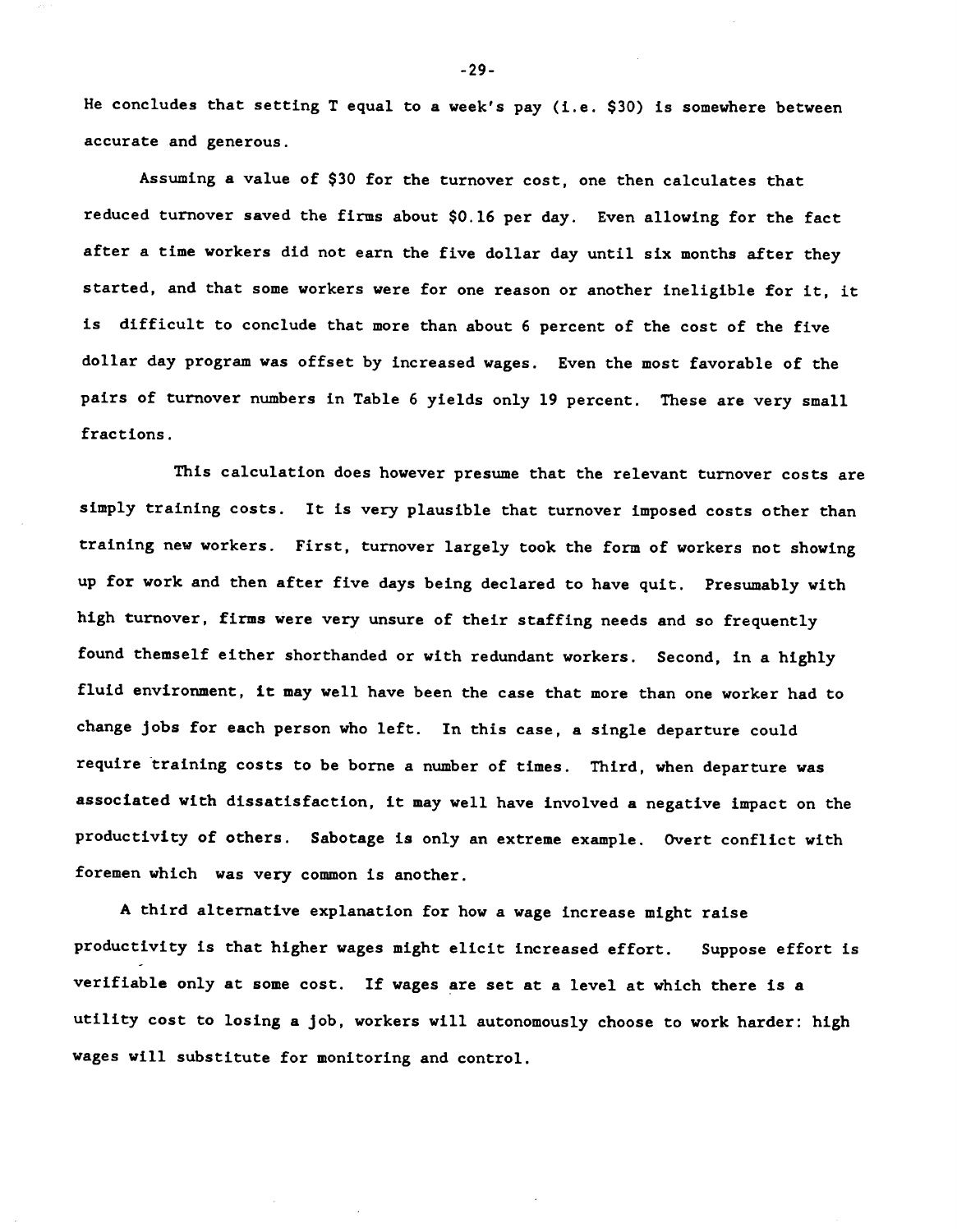There is ample evidence that workers worked harder after the introduction of the five dollar day. Table 8 shows a pronounced fall in absenteeism, for example. Even more dramatic reductions in discharges appear to have been realized. Abell (1915) reports that discharges declined by 90 percent between March of 1913 and 1914, while Lee (1916) notes that there was only one discharge at Ford in the early part of 1916. The decline in discharges may well reflect both altered personnel policies (both the company trying to keep its employees and the company having figured out ways to make those it had given up on decide to leave without being fired) and the improvement in employee performance to be associated with increased cost of  $1$ ob  $loss.<sup>57</sup>$ 

It is difficult to gauge the impact of these changes on productivity. They are probably best thought of as visible manifestations of less easily quantified changes in workers' behavior. Certainly, there is ample anecdotal evidence that work habits in the Ford plant changed drastically following the introduction of the five dollar day. Klann, a production foreman at the time, describes the change in the company's labor strategy simply: "[They] called us in and said that since the workers were getting twice the wages, [the management] wanted twice as much work. On the assembly lines, we just simply turned up the speed of the lines."<sup>58</sup> Harold Slausen (1917), a journalist reviewing the Ford experience, concluded that:

But as much as the monotony of each man's work might be expected to lead to discontent the prospect of wages double those that could be obtained in any other factory for the same work serves as a deterrent and positions in the Ford factory are eagerly sought for.

Arnold and Faurote described the results of Ford's strategy when they wrote:

The Ford high wage does away with all of this inertia and living force resistance. The workingman are absolutely docile, and it is safe to say that since the last day of  $1\frac{8}{60}$ ?, every single day has seen marked reductions in the Ford shops labor costs.

-30-

<sup>57</sup> On ways the company found to induce employees to quit, see, e.g., Bondie, p. 11. 58 Klann, p. 84.

<sup>59</sup> Slausen (1917), p. 263.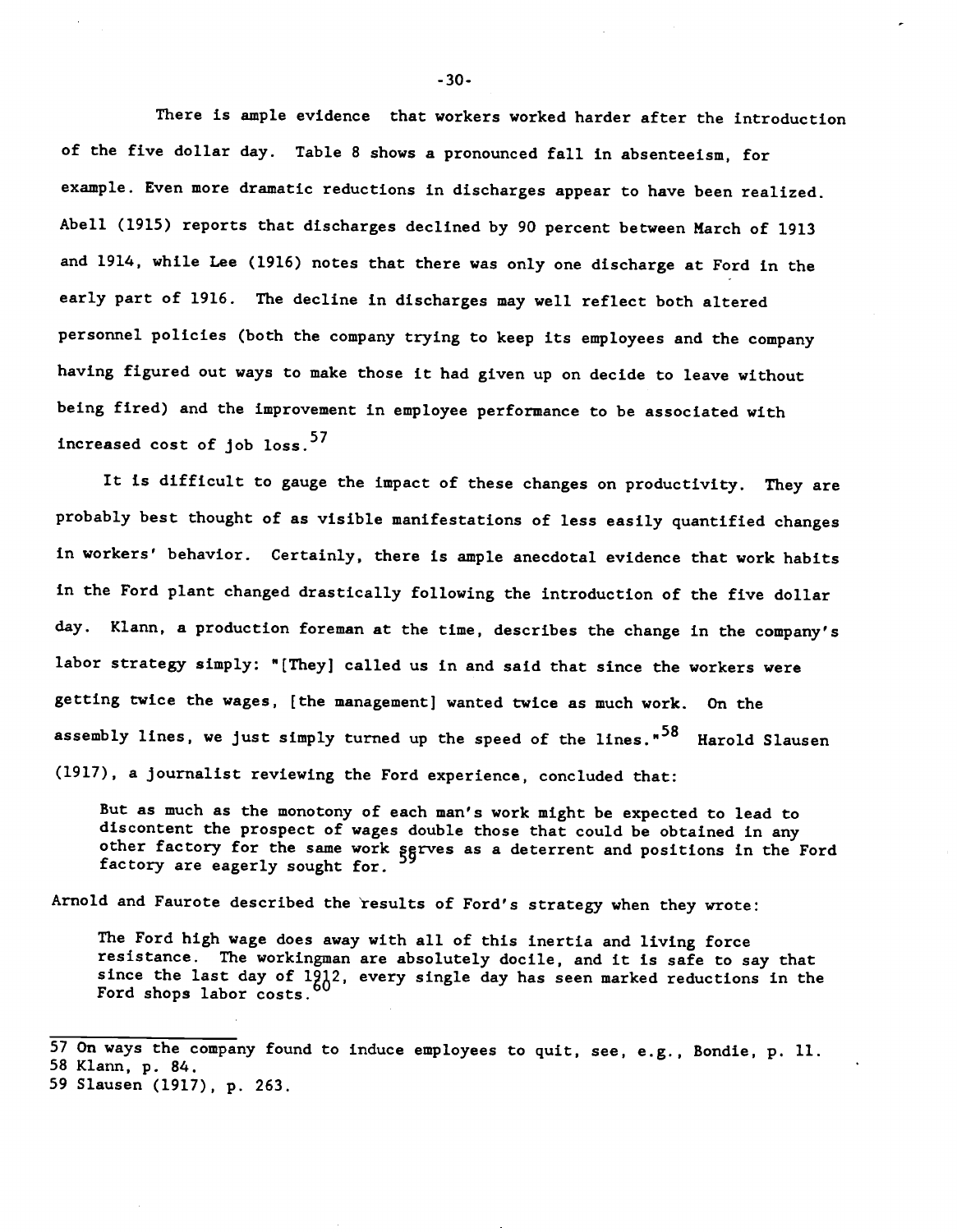A difficulty with the effort elicitation efficiency wage explanation for the productivity increase within the Ford plant, is that many of the kinds of malfeasance Ford sought to control were probably easy to monitor. Absenteeism is only the most obvious example. The coming of the assembly line must have made monitoring workers' speed easier.  $^{61}$  Increased ease of monitoring might be expected, on the efficiency wage theories, to lead to decreased rather than increased wages. On the other hand, it is apparent from Mathewson's (1931) classic work that in automobile production there was very substantial scope- -even for the workers with highly routinized jobs--to collude and restrict output.  $62$ 

More importantly, the cost to Ford of any shirking by workers was increasing sharply, given the increasingly interdependent character of production. More intensive use of fixed and quasi-fixed factors through smooth co-ordination of work flows (or, more abstractly, through dedicated, Model T-specific physical and human capital) was the real source of the profits. It is revealing in this regard that in addition to influencing worker through the use of the assembly line and sharply increasing wages, Ford also increased the relative number of supervisors in. his plant drastically between 1913 and 1915. $^{63}$  This suggests that the increased cost, and risk, of shirking following the routinization and the introduction of the assembly line was a more important consideration than the automatic monitoring these mechanical innovations provided.<sup>64</sup>

The question of co-operation raised in the preceding paragraphs brings us finally to what might be called "morale based" efficiency wage theories such as the one proposed by Akerlof (1982). Morale explanations in general, and Akerlof's gift

- 60 Arnold and Faurote (1915), p. 331.
- 61 Raff (1986), Section 6.
- 62 See Mathewson (1931). The passages on pp. 21-22 and p. 125 deal explicitly with assembly lines, but there are many other cogent passages--see p. 61 in particular. 63 Meyer (1981), p. 56.
- 64 On all of this, and in particular on the sense of risk as well as cost, see Raff (1986), Section 9.

-31-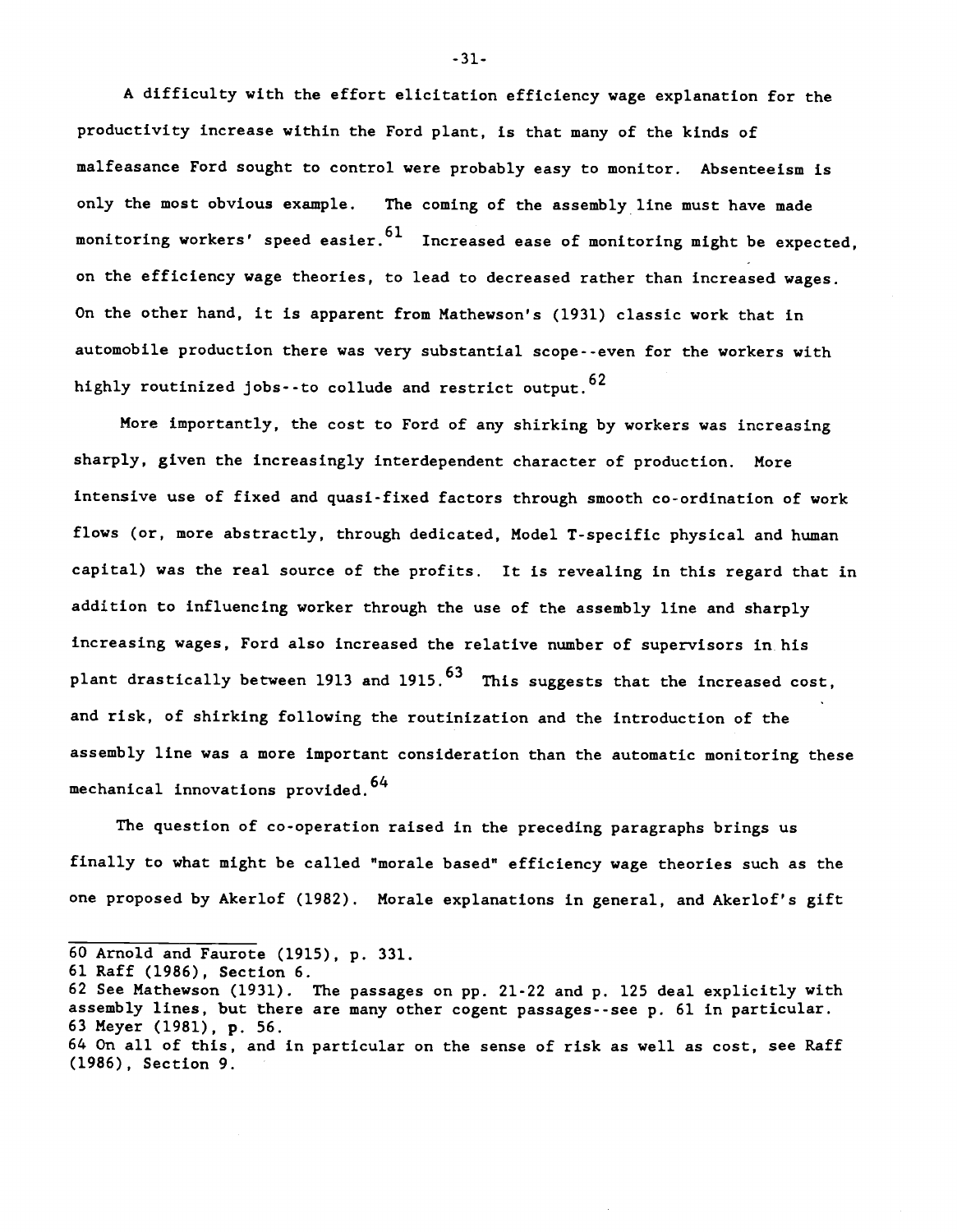exchanges in particular, have received relatively little attention compared to other efficiency wage theories. But it is quite plausible that the higher wages might have raised morale and contributed to the Ford plant's productivity.

The Ford shops were certainly no Workers' Paradise in 1914. The Company proudly claimed that it crowded workers and machines together extraordinarily tightly to take advantage of every available inch of space on the shopfloor. It even filled the air with work-in-progress. There was no particular dignity in work at the plant. Thus there was ample scope for Ford to raise morale. And the changing technology increased the importance to Ford of "buying the peace" and avoiding systematic soldiering and output restriction or other collective action by his workforce.

The company coupled wage increases with explicit concern with its workers' sense of dignity. And there is evidence to suggest that the employees were quite pleased with their new lot. There were many Ford clubs and societies. Nevins remarks that workers wore their numbered Company ID badges with pride to dances and other social events. In contemporary Detroit, these otherwise raw immigrants must nevertheless have seemed, in the ethnic shantytowns, men of substance. The company even tried to help them become citizens and encouraged them to vote.

Other aspects of the. Ford program besides the wage increase also can be seen as directed at potential morale problems and their consequences. For the character investigations of the Sociological Department were not its only activity. Its English classes, with their lessons oriented self-consciously towards "American" home life, a high school civics-style picture of American history, government, and democracy, and, most strikingly, the general subjects of industrial efficiency and labor relations, appear in retrospect as much an elaborate exercise in forming workers' attitudes as a program of language training.  $65$  It is also plausible that

65 See Marquis (1916), p.911, and for some glimpses at materials, Roberts (1912) and

-32-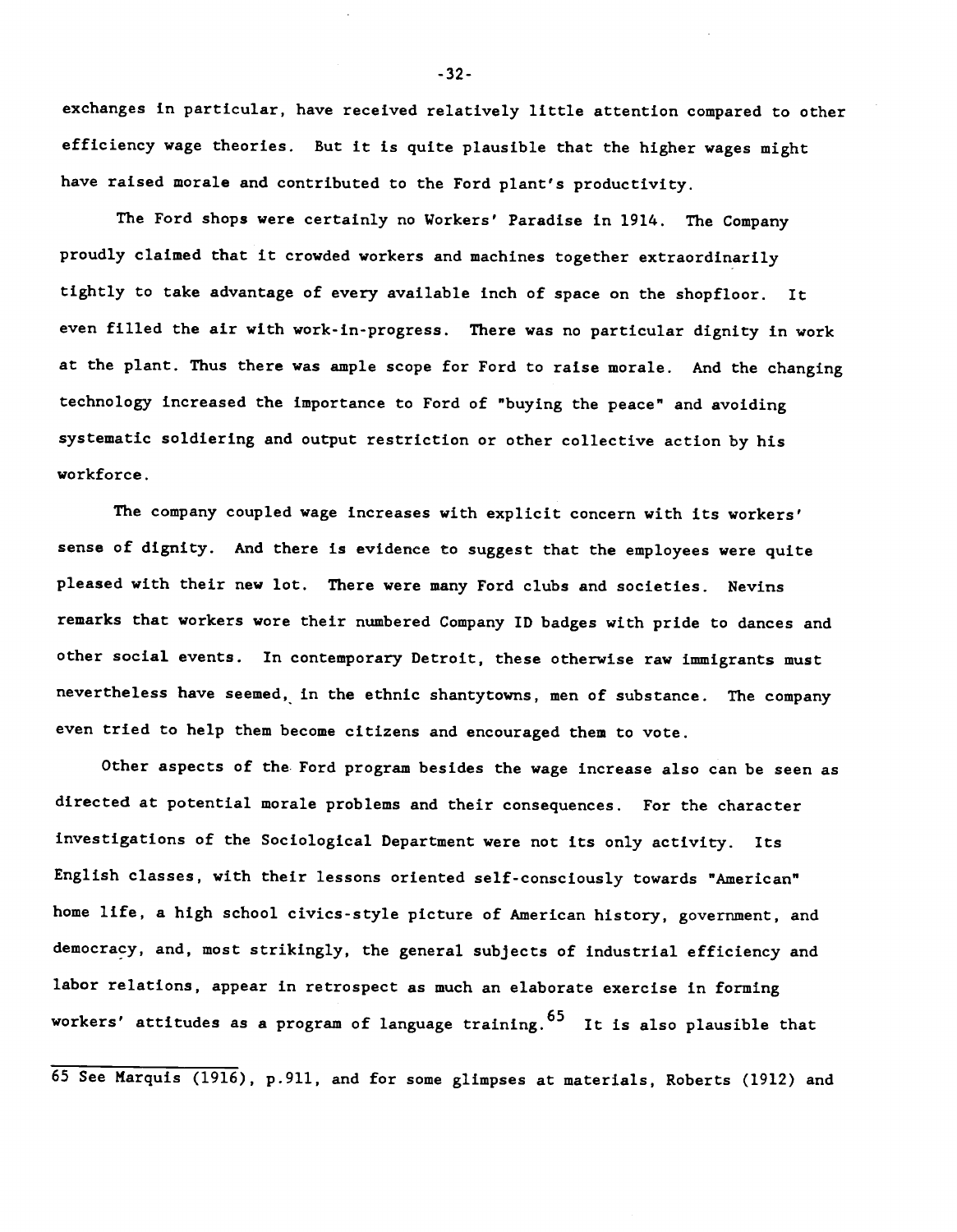in the context of the costs of malfeasance being more easily imposed by large groups than by individuals, the company may have been tacitly bargaining with workers in its wage setting policies rather than just responding to a fixed reaction function. Rent-sharing was going on in a context in which history and beliefs (as distinct from preferences) mattered. These two considerations, which to some extent stand outside the established corpus of efficiency wage theory, even of the mixed shirking-morale variety, are developed in detail in Raff (1986).

On balance it seems fair to conclude that Ford was able, by offering the five dollar day, to reduce the turnover among his workers and to extract much more intensive, and generally productive, effort from them. These developments complemented the revolution in the production process, and so in work content, which Ford was bringing about. They allowed him to realize that revolution's full commercial value.

#### V. CONCLUSIONS

Henry Ford's five dollar day arose at least in part out of concern about turnover and poor worker morale and their consequences for productivity. Ford's wage surely exceeded his workers' opportunity cost and put him in the position of rationing jobs. The increased wages did yield substantial productivity benefits and profits.

A natural question raised by this study is the extent to which other firms emulated Ford. To the extent that they did, some evidence for the efficiency wage interpretation of Ford's actions is provided. While it is obvious that sudden doublings of wages did not become common even after Ford's actions, there is evidence that Ford's actions did affect wage patterns. Rae (1965) in his history of

the materials from the Ford Archives Small Accession No. 1544 quoted at length in

-33-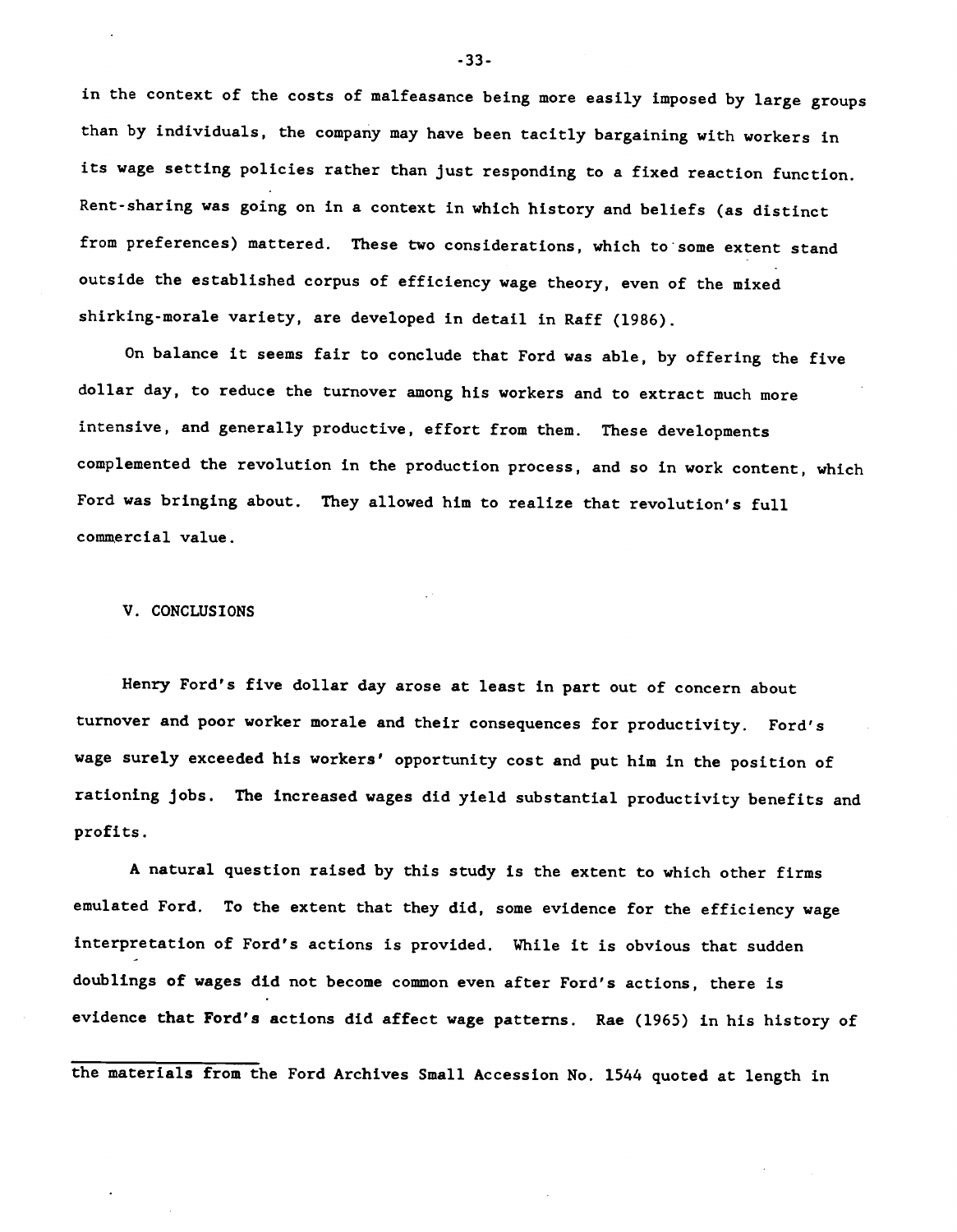the automobile industry concludes that as other firms eventually introduced Ford's technologies, they emulated his high wage policies By 1928, before the UAW had become an important factor in the automobile industry, wages were almost 40 percent greater than in the rest of manufacturing. 66

In future research it would be useful to examine the wage-productivity nexus at other firms as well. This would also permit a judgement about the breadth of the relevance of our findings. The Ford Motor Company was dedicated to manufacturing as few companies in the contemporary American economy can be. The overwhelming majority of its staff were actually working on production. A pessimist would conclude that the dramatic technological developments in the Ford plant make it extremely atypical. An optimist would say that if one could find evidence here, there is real promise in so much less routinized a collection of enterprises as the American macroeconomy today.

 $Raff (1986)$ . 66 Rae (1965) p. 127. See also Brissendon (1929) pp. 96-97.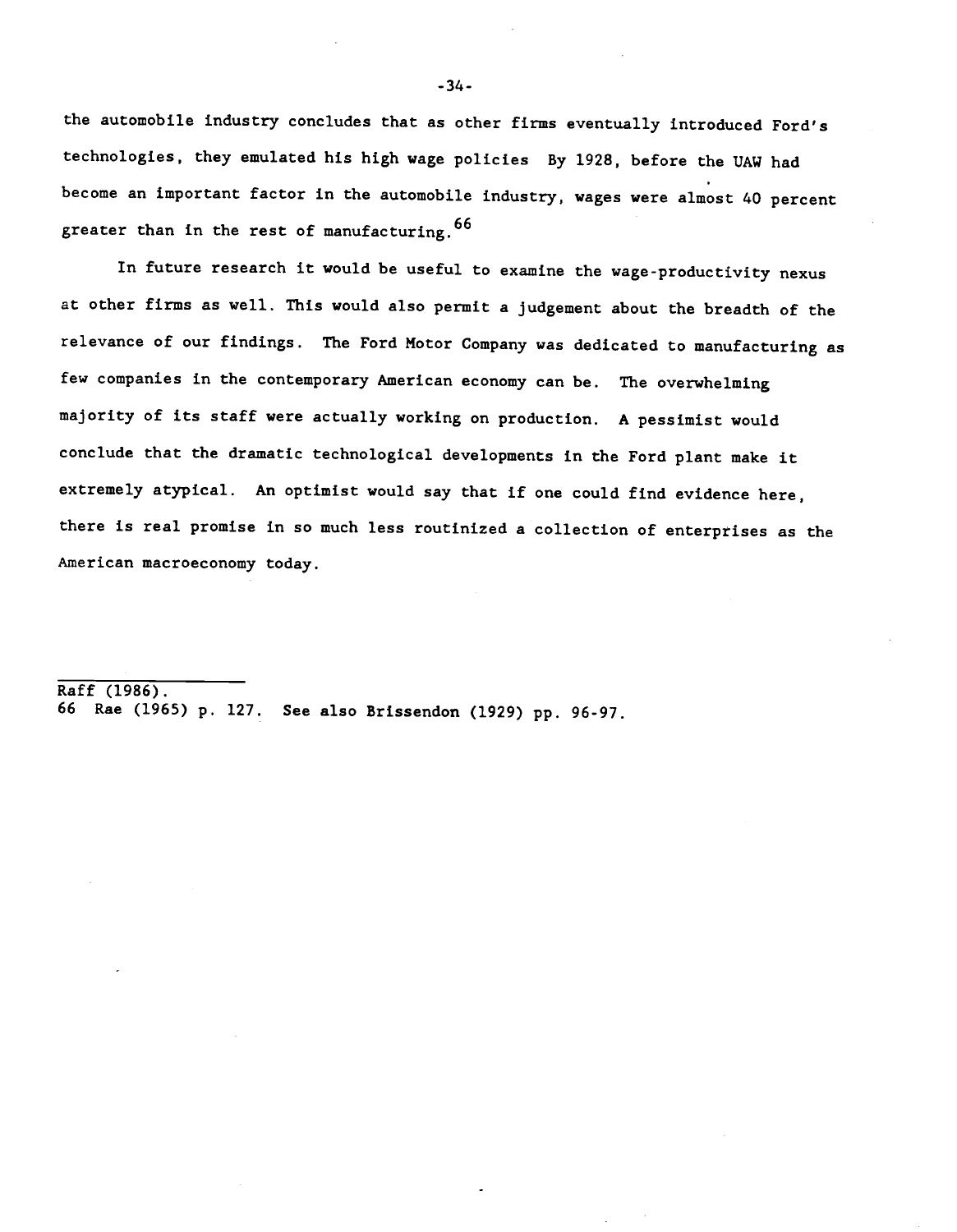#### REFERENCES

0. J. Abell, "The Ford Plan for Employees' Betterment," Iron Age (January 8, 1914) 307-308

.........., "The Making of Men, Motor Cars, and Profits," Iron Age (January 9, 1915) 33-41 and 56

C. A. Akerlof, "Labor Contracts as Partial Gift Exchange," 97 Quarterly Journal of Economics (November, 1982) 543-569

H. M. Arnold and F. L. Faurote, Ford Methods and Ford Shops (New York, 1915)

A. Bondie, Reminiscences, unpublished typescript in the Ford Archives in Dearborn, Michigan

P. F. Brissenden, Earnings of Factory Workers 1899-1927 (Washington, 1929)

G. Brown, Reminiscences, unpublished typescript in the Ford Archives in Dearborn, Michigan

J. Bulow and L. Summers, "A Theory of Dual Labor Markets with Application to Industrial Policy, Discrimination, and Keynesian Unemployment," 4 Journal of Labor Economics (1986) 376-414

L. Carmichael, "Can Unemployment Be Involuntary: Comment," 75 American Economic Review (December, 1985) 1213-1214

A. D. Chandler, Jr., The Visible Hand: The Managerial Revolution in American Business (Cambridge, 1977)

A. D. Chandler, Jr., ed., Giant Enterprise: Ford, General Motors, and the Automobile Industry (New York, 1964)

R. C. Clark, Corporate Law (Boston, 1986)

F. H. Colvin, "Building an Automobile Every 40 seconds," 38 American Machinist (May 8, 1913) 757-762

J. R. Commons. Labor and Administration (New York, 1923)

R. Conot, American Odyssey (New York, 1974)

W. Dickens and L. Katz, "Inter-Industry Wage Differentials and Theories of Wage Determination," unpublished manuscript

: C. Eaton and White, "The Economy of High Wages: An Agency Problem," 50 Economica (April, 1983) 175-181

B. Fisher, "Methods of Reducing the Labor Turnover," Bulletin of the Bureau of Labor Statistics No. 196 (1917) 15-24

H. Ford "Testimony of Mr. Henry Ford," in Industrial Relations: Final Report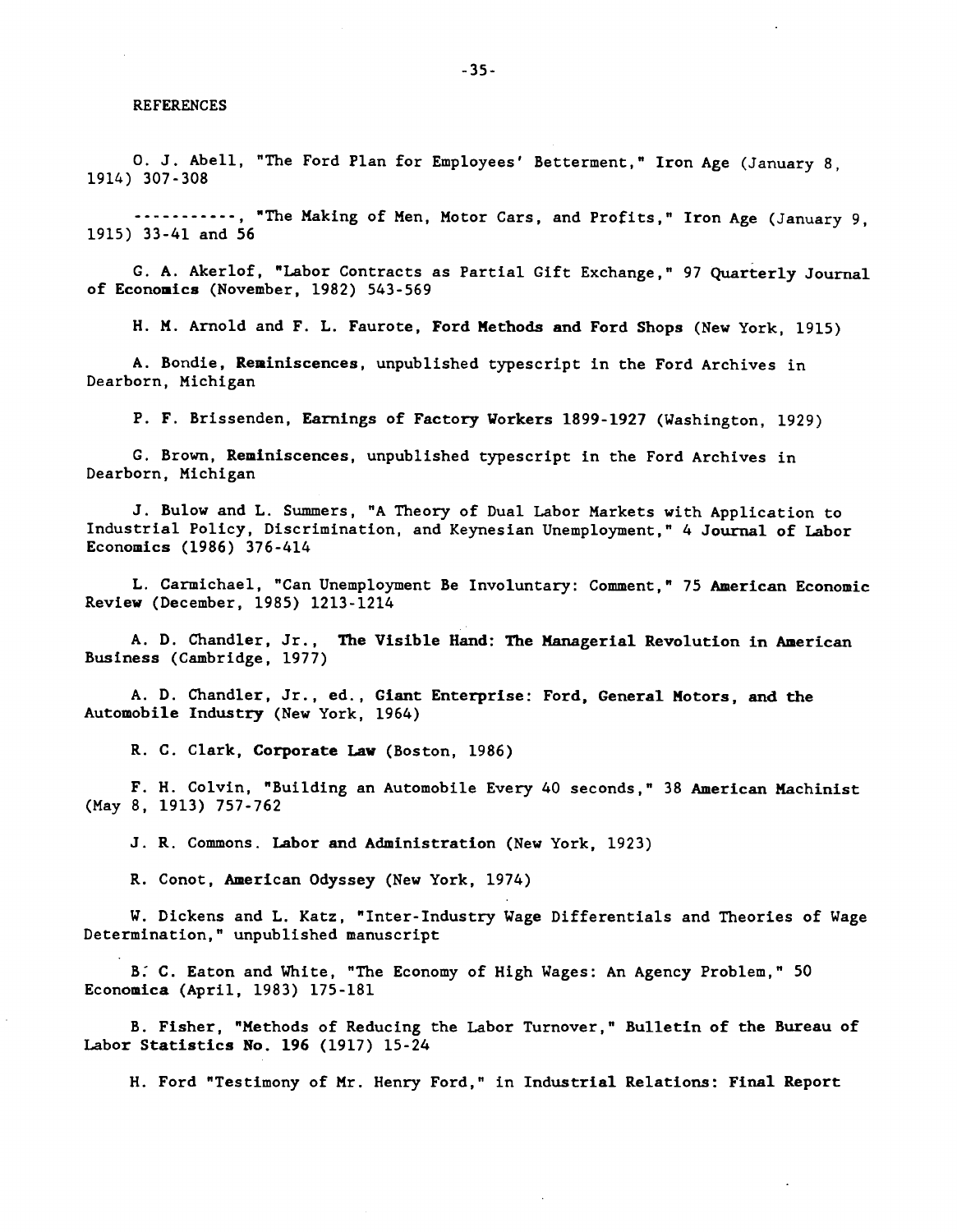and Testimony Submitted to Congress by the Commission on Industrial Relations Vol. VII (Washington, 1916) 7626-7638

...... (with the assistance of S. Crowther), My Life and Work (New York, 1922)

L. Carrity, "The Story of the Poor Commission of Detroit 1880-1918," unpublished Wayne State University M.A. thesis.

C. Heliker, "Labor in Detroit: 1900-1916," unpublished typescript in the Ford Archives in Dearborn, Michigan

D. A. Hounshell, From the American System to Mass Production: The Development of Manufacturing Technology in the United States (Baltimore, 1984)

L. F. Katz, "Efficiency Wage Theories: A Partial Evaluation," in S. Fischer, ed., NEER Macroeconomics Annual (Cambridge, 1986)

W. Klann, Reminiscences, unpublished typescript in the Ford Archives in Dearborn, Michigan

A. Krueger and L. Summers, "Efficiency Wages and the Inter-Industry Wage Structure," unpublished paper

J. R. Lee, "The So-Called Profit-Sharing System in the Ford Plants," 65 Annals of the American Association of Political and Social Sciences (1916)

D. Lewis, The Public Image of Henry Ford: An American Folk Hero and His Company (Detroit, 1974)

C. Madison, "My Seven Years of Auto Slavery," 19/20 Michigan Quarterly Review (1980/1981)

L. McDonnell, Reminiscenses (0. Barrule, Life with Uncle Henry), typescript in the Ford Archives in Dearborn, Michigan

S.S. Marquis, "The Ford Idea in Education," in National Education Association, 64 Addresses and Proceedings ... <sup>1916</sup> (1916) 910-917

S. B. Mathewson, Restriction of Output Among Unorganized Workers (New York, 1931)

S. Meyer, The Five Dollar Day: Labor Management and Social control in the Ford motor Company 1908-1921 (Albany, 1981)

D. Montgomery, Workers Control in America: Studies in the History of Work, Technology, and Labor Struggles (New York, 1979)

(Motor Age), "Ford Jobs in Great Demand in Detroit," 25 Motor Age (January 15, 1914), p. 34.

A. Nevins, Ford: The Times, the Man, and the Company (New York, 1954)

H. F. Porter, "Giving the Men a Share: What It's Doing For Ford," 31 System (March, 1917) 262-270